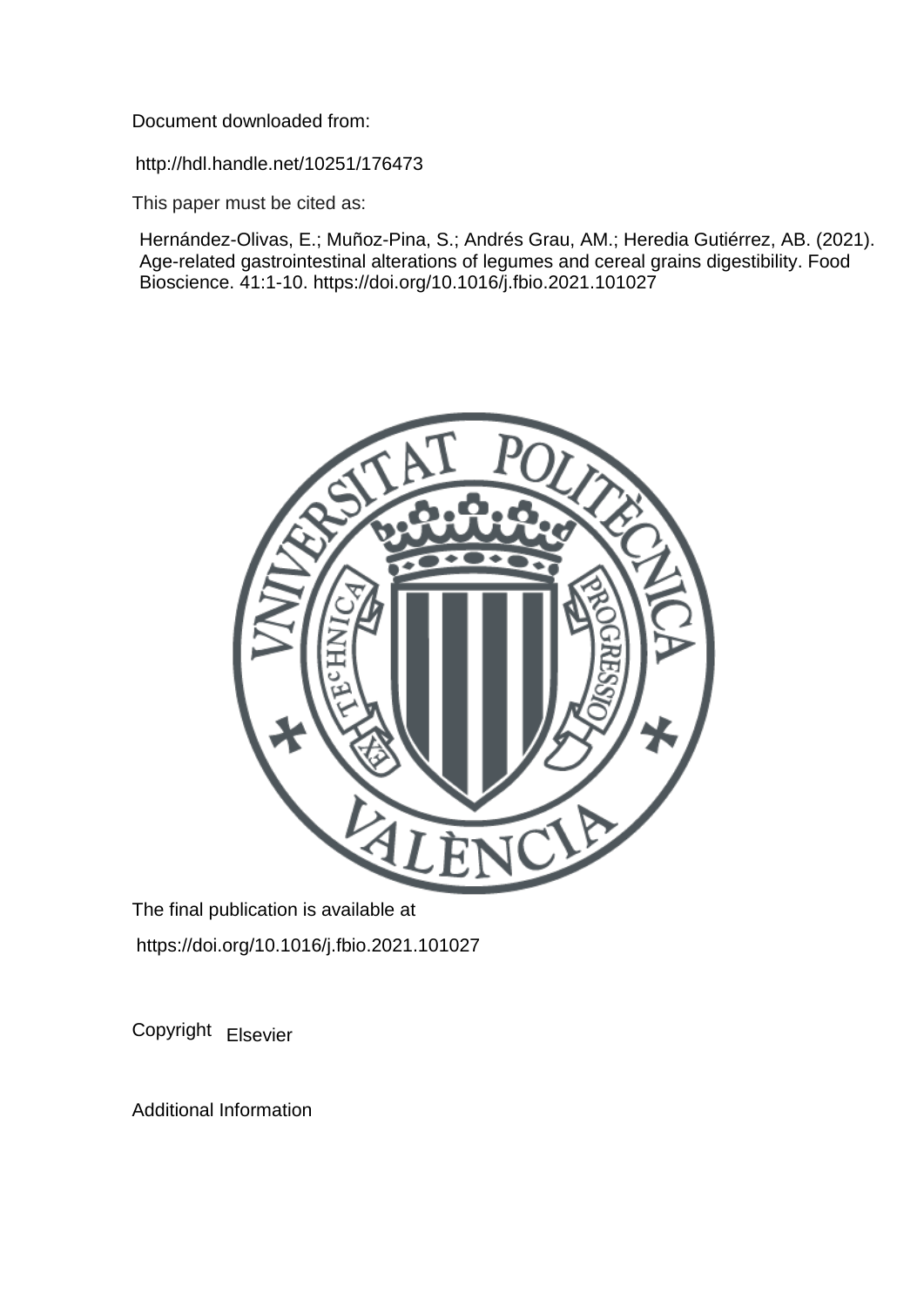- **Age-related gastrointestinal alterations of legumes and cereal grains digestibility**
- **Running title: Gastrointestinal alterations with the elderly of pulses and grains**
- Ever Hernández-Olivas, Sara Muñoz-Pina, Ana Andrés and Ana Heredia\*
- *Instituto de Ingeniería de Alimentos para el Desarrollo, Universitat Politècnica de*
- *València, 46022, Valencia, Spain.*
- 6 \* Corresponding author. E-mail: [anhegu@tal.upv.es](mailto:anhegu@tal.upv.es)
- phone: (+34) 963 87 70 00
-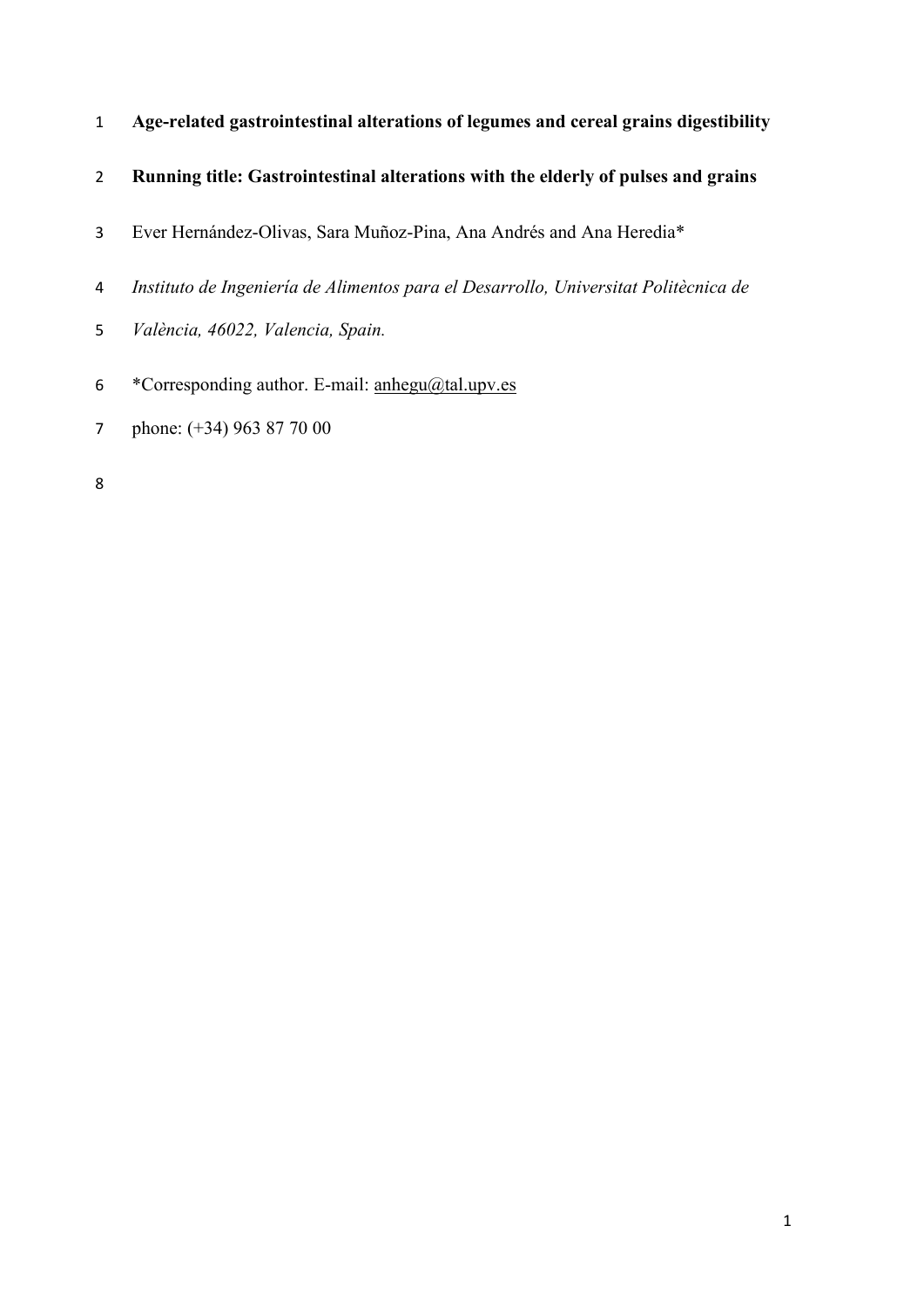### **Abstract**

 Aging is accompanied by changes in gastrointestinal functions. The impact of the gastrointestinal (GI) conditions of the elderly on the extent of proteolysis and glycolysis as well as calcium bioaccessibility in some cooked legumes (chickpea, lentils, soya bean and white bean) and cereals/pseudocereals (oats, spelt and quinoa) were studied. Samples were digested *in vitro* using three GI models specifically focused on the elderly in which oral, gastric and intestinal conditions were altered (E1: altered oral conditions, E2: altered oral and gastric conditions and E3: altered oral, gastric and intestinal conditions). Samples were also subjected to a standardized GI digestion as a control (C). The extent of 18 proteolysis was only significantly affected with suboptimal intestinal conditions ( $p<0.05$ ). Protein digestibility of cereal grains decreased to a greater extent than for legumes. The release of non-essential amino acids was more affected than that of essential ones, mainly in legumes such as soya bean, lentils and white bean. The extent of glycolysis was much higher in cereal grains than legumes regardless of GI digestion conditions. Glycolysis declined with altered intestinal conditions (E3) compared to the C, in all legumes and spelt. Calcium bioaccessibility was much higher in cereal/pseudocereals than in legumes. However, calcium bioaccessibility seems to be highly limited in elderly people suffering from oral, gastric or intestinal alterations (up to 53% reduction compared to C). Such data might be helpful to develop dietary strategies based on protein-rich vegetal foods, including alternative crops such as oats, quinoa and spelt, specifically used to mitigate sarcopenia and osteoporosis in elderly people.

**Keywords:** ageing; legumes; grains; digestibility; calcium bioaccessibility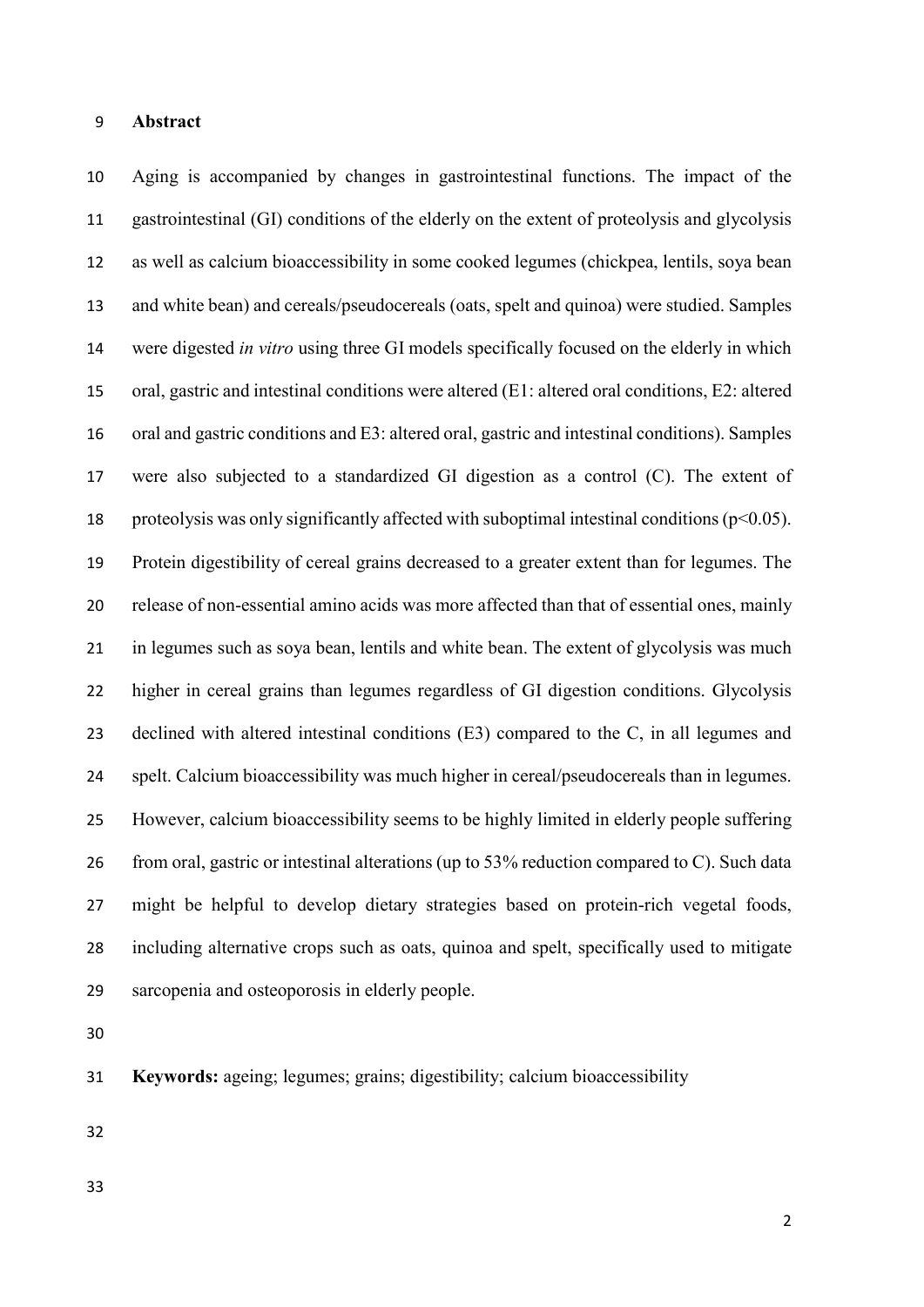### **1. INTRODUCTION**

 The world population has been predicted to exceed 9.7 billion by 2050. In addition, people above age 65 are expected to considerably increase, exceeding the number of children by 2045 (UN, 2019). The nutrition of the elderly is a global concern since health conditions and body composition change with age. Protein intake has an important role as its deficit is associated with muscle mass loss (sarcopenia) or physical weakness (asthenia) amongst other conditions. Moreover, calcium and vitamin D deficiencies have been associated with osteoporosis which increases the risk of fractures (De-la-O et al., 2019; Rémond et al., 2015). Meat, fish and dairy products, which are important sources of high biological value proteins, are often unaffordable for those with low incomes. Therefore, the Food and Agriculture Organization of the United Nations (FAO) has recommended an increase of legume consumption because of their high protein content, their affordability, and their contribution to food security and environmental sustainability (FAO, 2016). Legumes are good sources of vegetable protein and minerals, especially iron, zinc, and calcium as well as relevant quantities of phenolic compounds (Giusti et al., 2019; Ramírez-Ojeda et al., 2018; Roy et al., 2010). Additionally, they also have complex carbohydrates and dietary fiber which makes their glycemic-index low (Esmaillzadeh & Azadbakht, 2012). Studies associate their consumption with a lower prevalence and incidence of illness (obesity, cardiovascular disease, type 2 diabetes, and some types of cancers) (Jeong et al., 2019; Monnet et al., 2019). Thus, to supply the nutritional needs of the elderly, the World Health Organization (WHO) has recommended the intake of healthy legume-based dishes (Stoin et al., 2019). However, some minor grains such as quinoa, oats or spelt, have also gained interest due to their higher content of nutrients not found in relevant amounts in the major cereal crops such as wheat, rice or corn (maize). In addition, they contribute to the diversification of food crops which can help stabilize global food production (Yabe &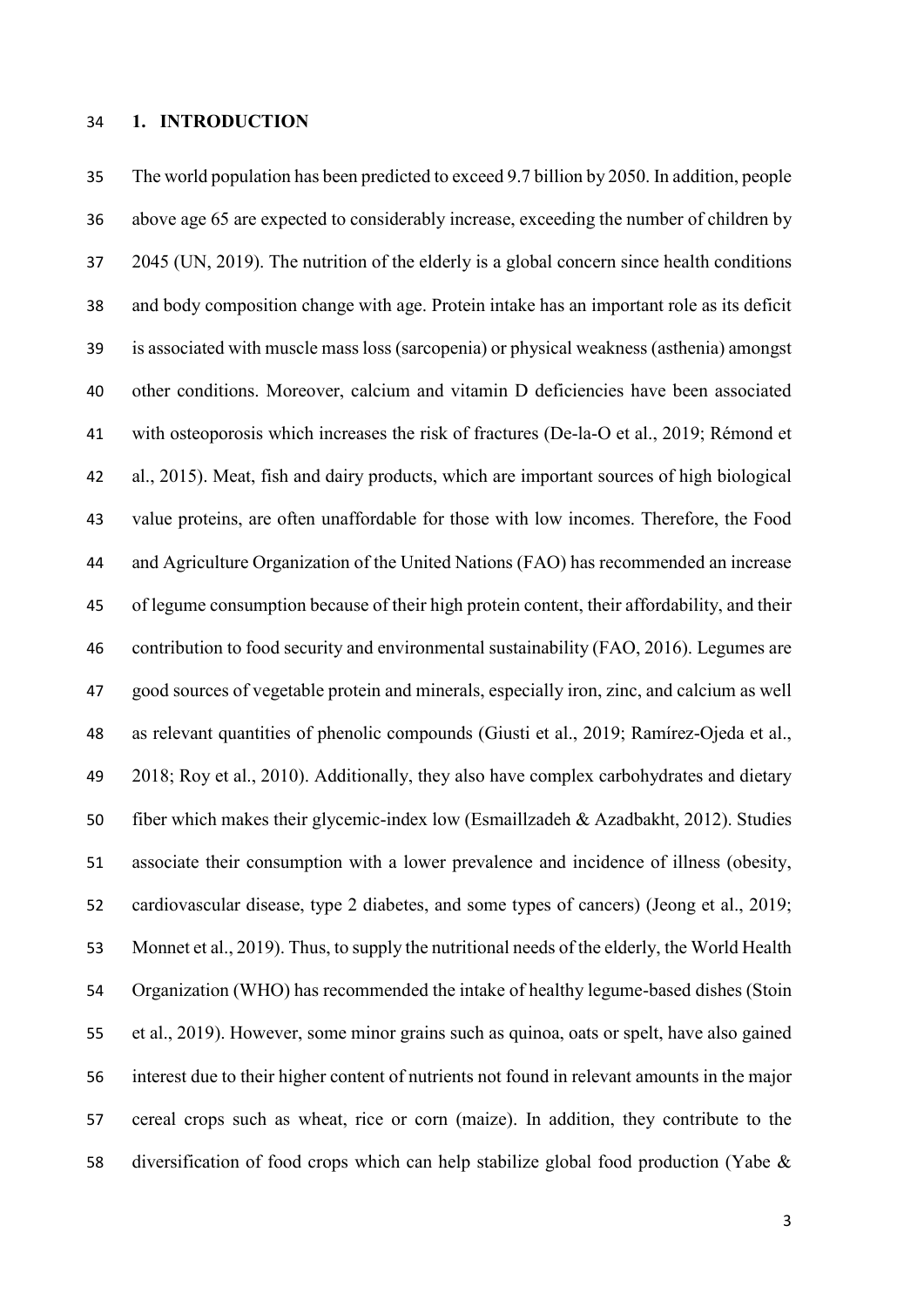Iwata, 2020). Therefore, they should be considered as future alternative sources of protein for the elderly, and for the human population in general. Minor crops such as oats and spelt are also a good source of dietary fiber, vitamin B, and numerous dietary minerals. Additionally, oats contain legume-like protein and their quality is nearly equivalent to soy protein, hence the World Health Organization study has shown they are the closest vegetable proteins to meat, milk, and egg protein (Capurso et al., 2018). Quinoa, considered as a pseudo-cereal in the botanic classification, is characterized by its large amount of essential amino acids (EAA), especially Lys, which is close to the standards set by FAO for human nutrition (Rodríguez et al., 2020). Thus, FAO has recommended quinoa intake due to its well-balanced proteic profile similar to that of milk (Comai et al., 2007). Compared to most cereals, quinoa has higher amounts of vitamins and minerals such as calcium, iron and copper, as well as a lower carbohydrate content (than wheat, barley, corn and rice) (Dakhili et al., 2019). However, these benefits can be limited in the elderly due to poor mastication, reduced digestive enzymes and bile salts secretion, suboptimal pH or longer transit time through the gastrointestinal (GI) tract, amongst others (Satusap et al., 2014). The structural matrix, chemical properties or the interactions among macro- and micronutrients can also modulate digestibility altering hydrolysis with similar digestive conditions. However, studies aiming to elucidate the contribution of food-inherent factors from other crops on digestibility and the different GI alterations in the elderly are limited.

 Therefore, this study aimed to analyze the impact of GI alterations, frequently found in the elderly, on protein and carbohydrate digestibility and calcium bioaccessibility in 4 legumes (chickpea, lentils, white bean and soya bean) and three alternative grains (oats, spelt and quinoa) using a static *in vitro* digestion system.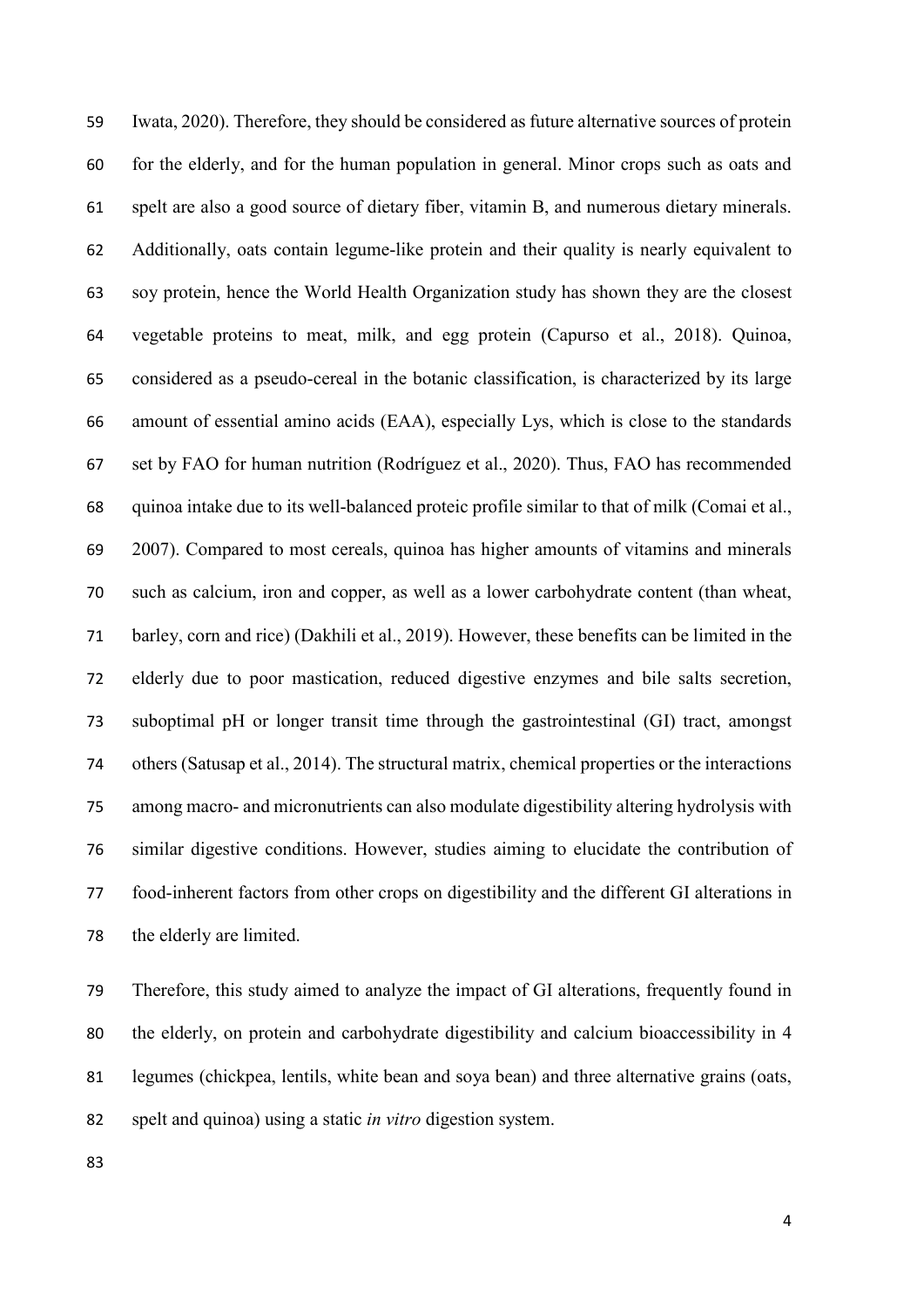#### **2. MATERIAL AND METHODS**

### **2.1. Chemicals**

 Pepsin from porcine gastric mucosa (3200–4500 U/mg, P6887), pancreatin (8 x USP, P7545) from porcine pancreas, p-toluene-sulfonyl-L-arginine methyl ester (TAME, T4626), bovine bile (dried, unfractionated, B3883), analytical grade salts (potassium chloride, potassium dihydrogen phosphate, sodium bicarbonate, sodium chloride, magnesium chloride, ammonium carbonate, calcium chloride, potassium sulfate and potassium sodium tartrate tetrahydrate), boric acid, hydrochloric acid (37%), sulfuric acid (95-97%), sodium hydroxide, DNS (3-5′ dinitrosalicylic acid) reagent, D-+-glucose (≥99.5%), ethanol (96%) and invertase from baker´s yeast (Grade VII, ≥300 units/mg solid, I4504) were obtained from Sigma-Aldrich Co. (St. Louis, MO, USA). Nitric acid (70%) and lanthanum (III) chloride heptahydrate (analytical grade) were purchased from Honeywell Fluka (Morris Plains, NJ, USA); petroleum ether (VWR Chemicals, VWR International Pty. Ltd., Murarrie, Queensland, Australia), amyloglucosidase (*Aspergillus niger*) (E-AMGDF, Megazyme, Bray, Ireland) and EZ-Faast amino acid kit (Phenomenex, Torrance, CA, USA) were also used.

 Legumes (chickpea (*Cicer arietinum*, Hacendado®, Valencia, Spain), pardina lentils (*Lens culinaris* var. Variabilis, Hacendado®), white bean (*Phaseolus vulgaris*, Hacendado®) and soya bean (*Glycine max,* Biográ®, Barcelona, Spain)) and cereal grains (whole oats (*Avena sativa*, Biográ®), whole spelt (*Triticum spelta*, Biográ®) and quinoa (*Chenopodium quinoa*, Hacendado®)) were purchased previously dried for retail sales at local stores in Valencia (Spain).

# **2.2. Sample preparation**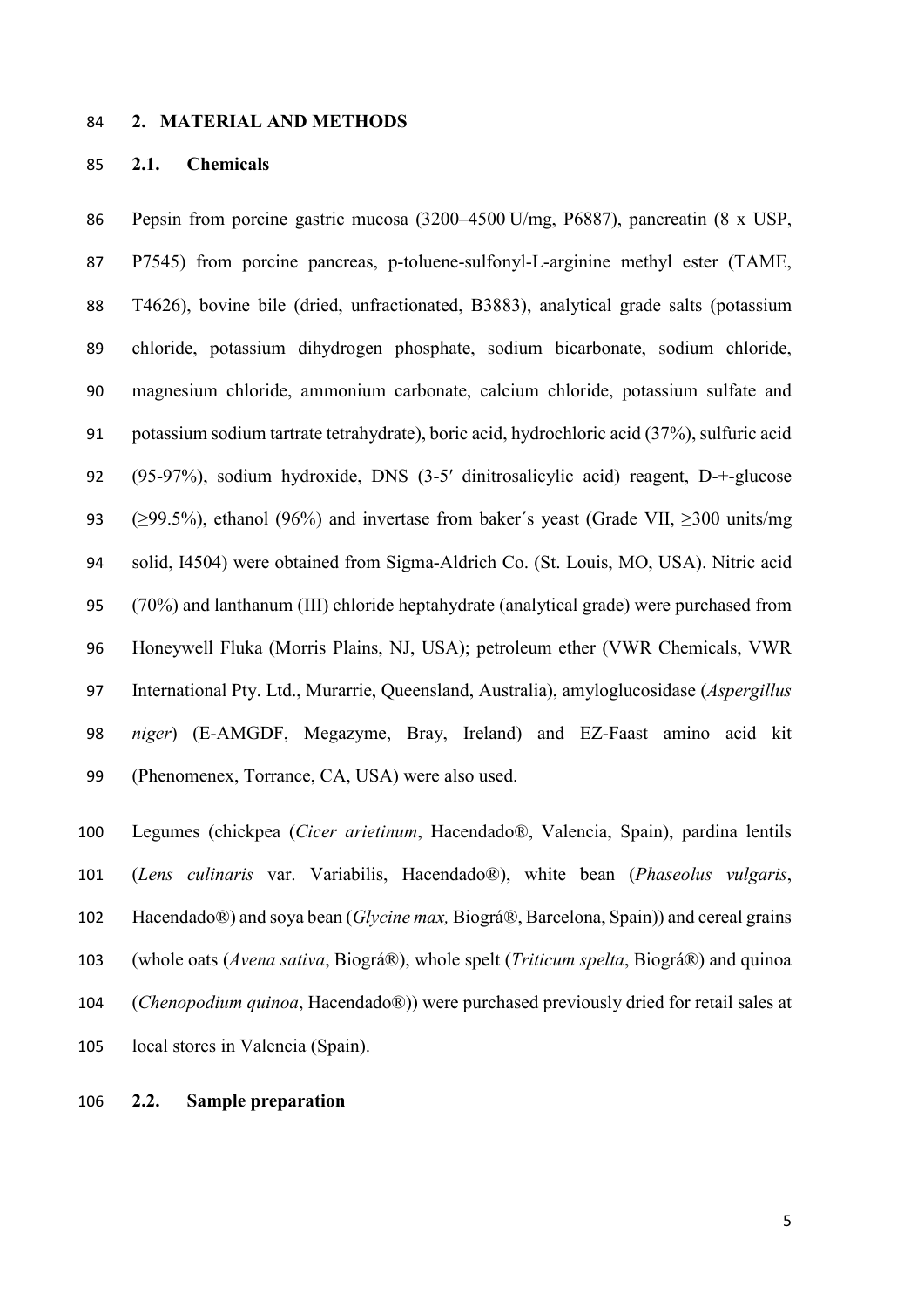Legumes and cereal grains were soaked (excepting lentils and quinoa) and boiled before *in vitro* digestion studies. Soaking was overnight with deionized water (Barnstead Mega- Pure deionizer, Thermo-Fisher Scientific, Waltham, MA, USA) at a ratio of 1:3 (w:w) 110 grain: water at 20  $\pm$  1 °C. Subsequently, soaked grains were boiled at 95  $\pm$  5 °C with deionized water with a ratio of 1:3 (w:w) grain:water for 60, 45, 30, 60 and 25 min for soya bean, chickpea, white bean, whole spelt and whole oats, respectively. Pardina lentils and quinoa were directly boiled at the same grain:water ratio for 20 and 10 min, respectively. Cooking time was determined and adjusted for each variety in preliminary analyses considering label recommendation, i.e., until legumes could be crushed with 116 fingers and reached a moisture content of  $60 \pm 6\%$  (on a wet basis). All cooked samples 117 were drained in a kitchen sieve for 2 min and kept cool at  $20 \pm 2$  °C until they reached this temperature. Cooked samples were then immediately used for composition analysis and *in vitro* digestion.

# **2.3. Compositional analysis**

 After cooking and cooling, moisture, ash, fat, fiber and crude protein (using a Kjeldahl factor of 5.70) contents were characterized in the samples according to the AOAC official methods 934.01, 942.05, 920.39, 962.09 and 960.52 (Association of Official Analysis Chemists International (AOAC), 2000), respectively. Initial sugars and total starch content were also determined quantifying glucose using the DNS colorimetric method according to Armellini et al. (2019). Before the measurement of total starch, samples were freeze-dried, mill, gelatinized and digested (using amyloglucosidase). In addition, ash 128 was dissolved in a 20% nitric acid solution and La (III) was added to  $0.1\%$  (w/v) to determine calcium content using an iCE 3000 Series flame atomic absorption spectrometer (Thermo Scientific, Waltham, MA, USA). Air:acetylene (11.5:1.5 L min<sup>-1</sup>)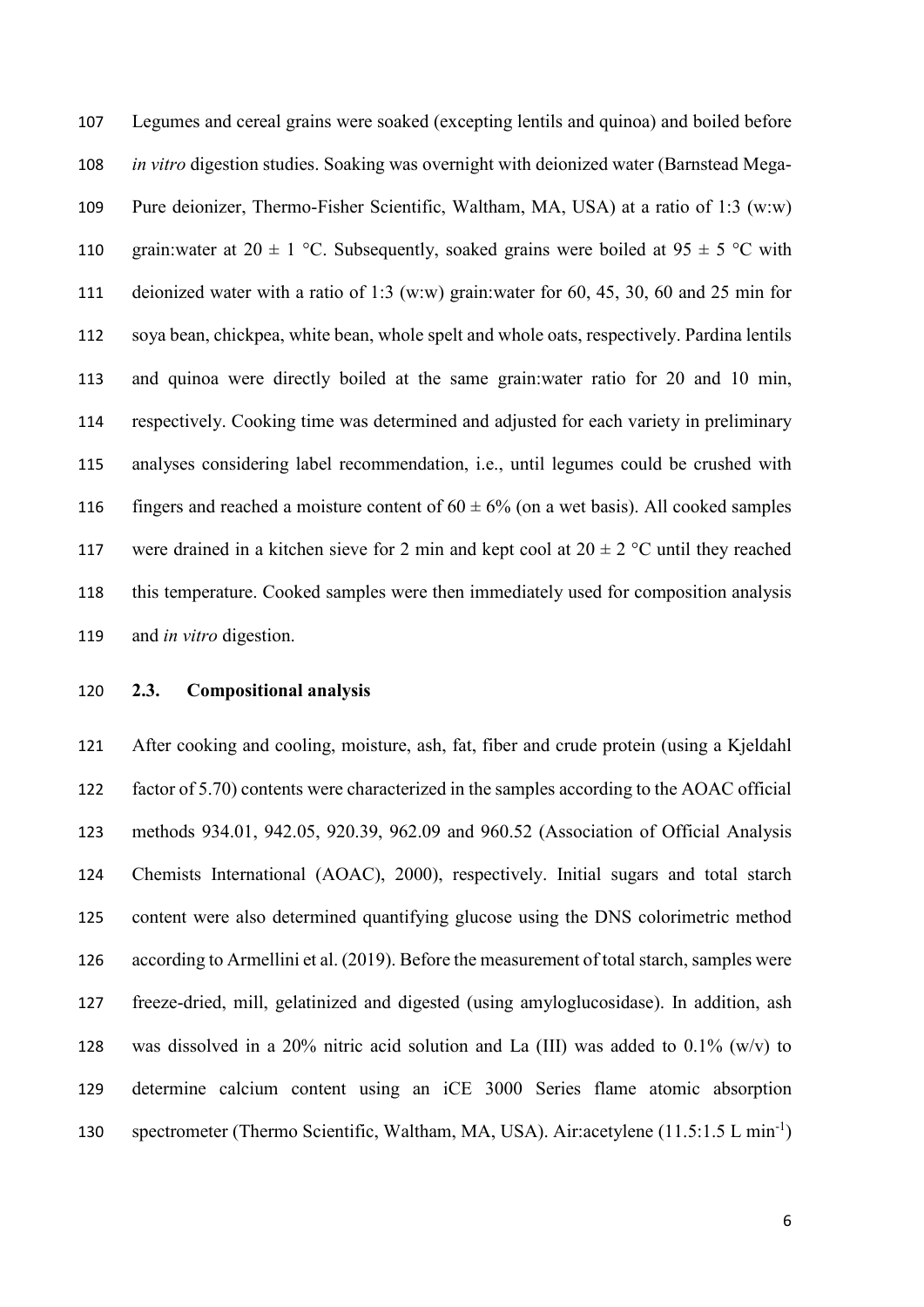131 were used in the flame and samples were measured at 422.7 nm. CaCO<sub>3</sub> was used to obtain a calibration curve (from 0 to 10 mg/L of Ca) (Noël et al., 2008).

# **2.4. Static** *in vitro* **simulation of GI digestion**

 The control model (C) corresponded to the standard GI conditions of a healthy adult as often defined in these types of experiments (Minekus et al., 2014). Particularly controversial is the gastric pH. Reports show pH values between 1.5 and 4.0 (Biehler et al., 2011; Oomen et al., 2003; Reboul et al., 2006). The elderly models simulating the accumulative alterations that appear as a consequence of ageing (Elderly 1 (oral stage altered (E1), Elderly 2 (oral and gastric stages altered (E2)) and Elderly 3 (oral, gastric and intestinal stages altered (E3)) (Table 1). Specific digestive conditions in the elderly were established according to Shani-Levi et al. (2017), except for the transit time of the gastric and intestinal stages (Denis et al., 2016). Chewing (number of mastication cycles) was standardized (Jalabert-Malbos et al., 2007) and done *in vivo* using a healthy volunteer (male student, 30 years old) with good dentition until reaching a bolus consistency similar to a tomato or mustard paste (Minekus et al., 2014). For the elderly, the number of chewing cycles were reduced to 50% by the same volunteer to mimic one of the most critical oral changes with the elderly, i.e., edentulism, generating a bolus with a larger particle size and more difficult to swallow (Lee et al., 2004; O'Keeffe et al., 2019). Thus, 20 and 10 chewing cycles for a healthy adult and the elderly, respectively, were done for all the cooked foods (except for soya bean). Harder food would generally require more chewing cycles (Chen, 2009), i.e., soya bean, where 30 and 15 chewing cycles were needed.

 All materials were digested at least three times using each GI conditions (C, E1, E2 and E3). Table 1 shows the specific conditions of each digestion model. Gastric (SGS) and intestinal (SIS) digestion fluids were prepared fresh daily from stock solutions and the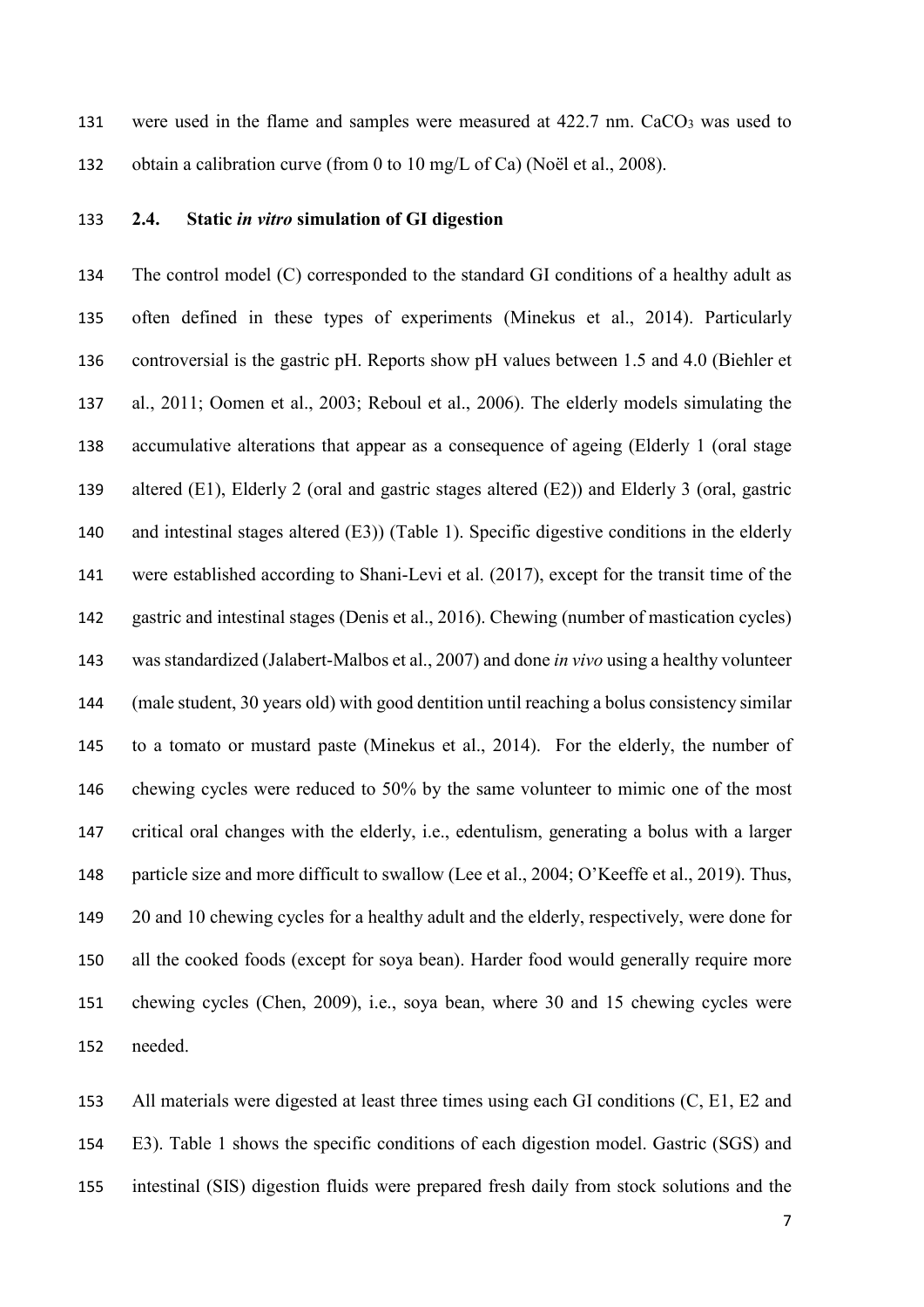digestive enzymatic activity of the enzymes were tested before each experiment according to Minekus et al. (2014). Briefly, the trypsin activity of pancreatin was measured using a continuous spectrophotometric rate determination (using Helios Zeta UV-VIS Spectrophotometer, Thermo Fisher Scientific) using p-toluene-sulfonyl-L- arginine methyl ester (TAME) as the substrate at different concentrations to obtain the rate at 247 nm. One trypsin unit hydrolyses 1 µmole of TAME/min at 25°C, pH 8.1. Likewise, the enzymatic activity of pepsin was measured at 280 nm using the spectrophotometric stop rate determination using different concentrations of hemoglobin 164 as substrate. One pepsin unit will produce a  $\Delta A_{280}$  of 0.001/min at pH 2.0 and 37°C, measured as TCA-soluble products.

 After digestion, the pH of digests was adjusted to 5 and kept in an ice bath for 10 min to inhibit the enzymatic reactions before fraction separation and analytical determinations. The separation of the liquid fraction from the undigested remaining solids was done using 169 a centrifuge at 4000 x g (5810R, Eppendorf, Hamburg, Germany) for 5 min at 10 °C to obtain the supernatant.

- **2.5. Analytical determinations**
- **2.5.1. Free amino acids (FAA)**

 Essential (EAA) and non-essential (NEAA) amino acids from protein digestion were determined using the protocol by Peinado et al. (2016) with some modifications. Briefly, the amine and carboxyl groups of the FAA contained in 100 μL of the bioaccessible fraction were derivatized at room temperature in aqueous solution using the EZ-Faast amino acid kit. Derivatized samples were measured using a GC-MS (Injector 7683B series, Network GC System 6890N series, Inert Mass Selective Detector 5975 series, MSD ChemStation software) (Agilent Technologies, Palo Alto, CA, USA) using norvaline as an internal standard. A calibration of the peak area was prepared for each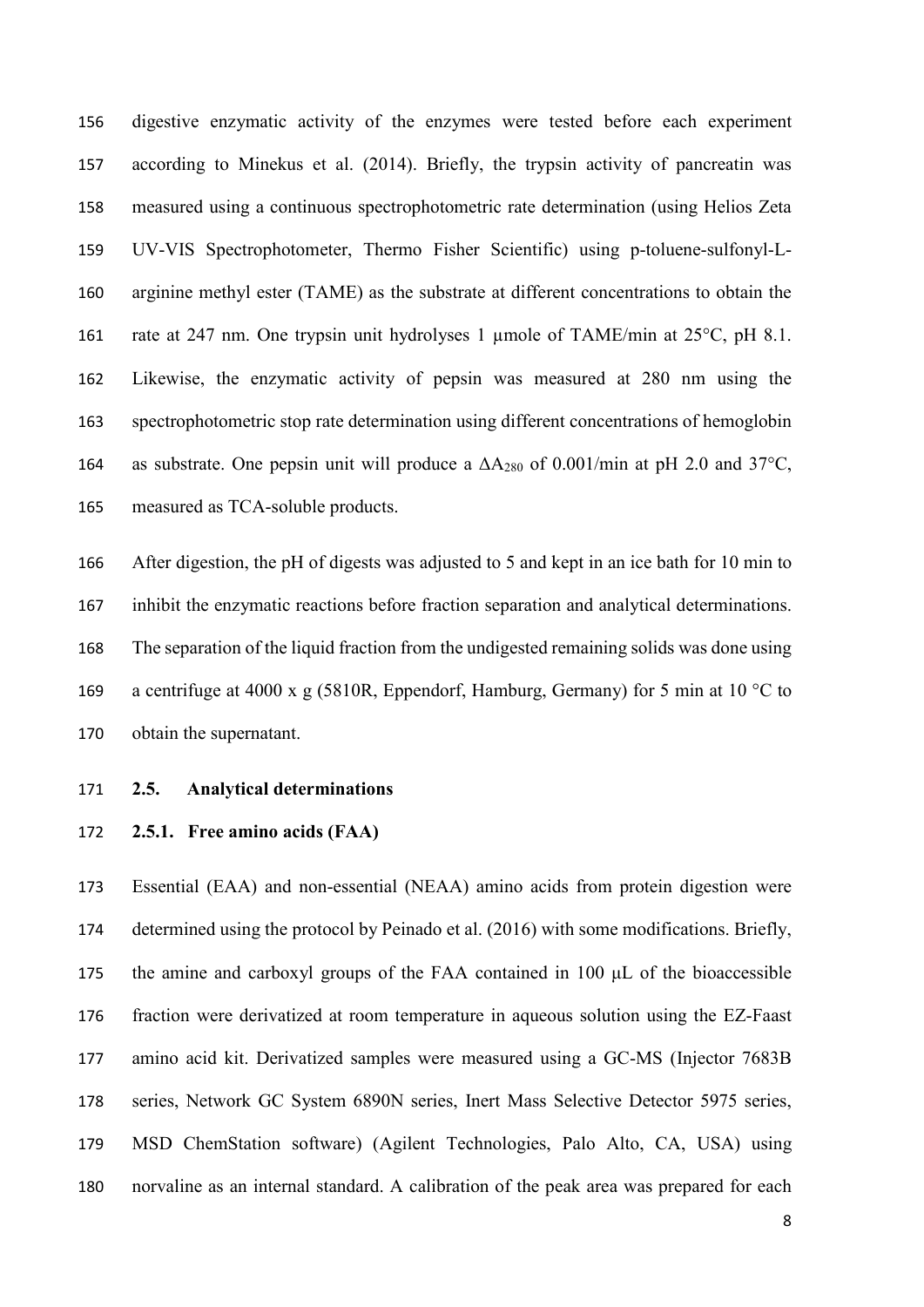amino acid using the amino acids standard solution included in the kit. The extent of proteolysis was estimated considering the sum of the FAA in the bioaccessible fraction with respect to the amount of crude protein in undigested cooked food (equation 1).

184 **Extend of protocolysis** (
$$
\%
$$
) =  $\frac{(g \text{ FAA in bioaccessible fraction})}{(g \text{ crude protein in undigested cooled food})} \times 100$  (1)

### **2.5.2. Digestible starch**

 Reducing sugars released during digestion (monosaccharides) were determined in the bioaccessible fraction with a colorimetric method using dinitrosalicylic acid (DNS) after an invertase and amyloglucosidase secondary digestion (Armellini et al., 2019). An aliquot of 1 mL of the bioaccessible fraction was mixed with 4 mL of absolute ethanol to 190 prepare an extract. The ethanolic extract  $(50 \mu L)$  were added to 250  $\mu L$  of the enzymatic 191 solution (1% amyloglucosidase  $+1\%$  invertase in acetate buffer, pH 5.2) and incubated at 37ºC for 10 min. The DNS mixture (750 µL containing a 1:1:5 mixture of 0.5 mg/mL glucose:4 M NaOH:DNS reagent (10 g/L of 3,5-dinitrosalicylic acid, containing 300 g potassium sodium tartrate and 16 g NaOH)) were added and heated for 15 min at 100ºC. Then, 4 mL of cold deionized water were added and absorbances measured at 530 nm (using a Helios Zeta UV-VIS Spectrophotometer, Thermo Fisher Scientific). Glucose was used to obtain a calibration curve (from 0 to 10 mg/L). The extent of glycolysis was calculated using equation 2:

199 **Extend of glycolysis** (
$$
\frac{9}{9}
$$
) =  $\frac{(g\text{ free glucose Eq. in bioaccessible fraction})}{(g\text{ starch (glucose Eq.)) in undigested food})} \times 100$  (2)

#### **2.5.3. Calcium bioaccessibility**

 An aliquot of 4 mL of the bioaccessible fraction was used for free calcium determination using flame atomic absorption spectroscopy (FAAS) using the same protocol used to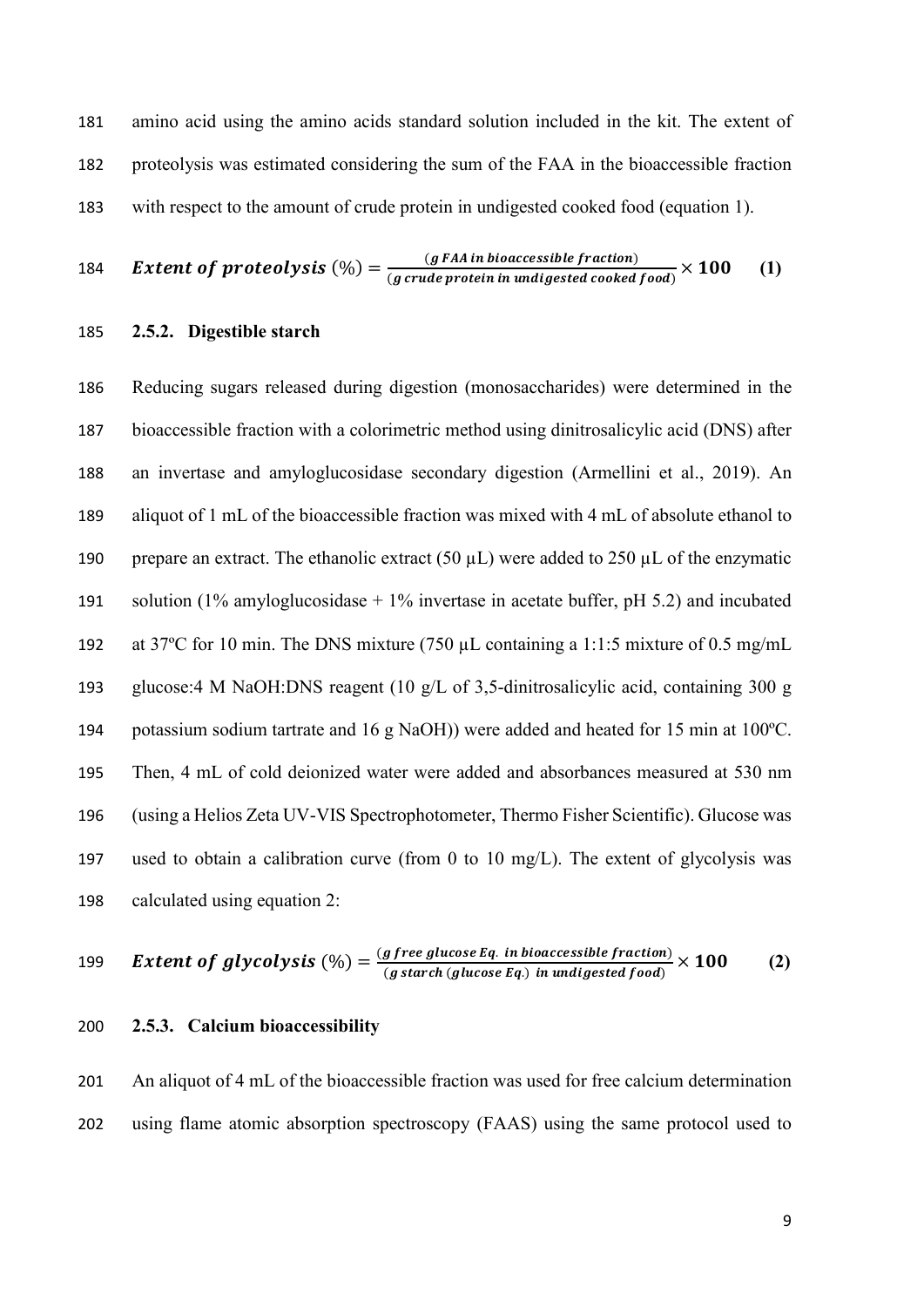determine the total amount of calcium in undigested samples. The bioaccessibility of calcium was estimated using equation 3:

205 *Calcium bioaccessibility* (%) = 
$$
\frac{(mg\ ca^{2} + free\ in\ bioaccessible\ fraction)}{(mg\ ca^{2} + total\ in\ undigested\ food)} \times 100
$$
 (3)

**2.6. Statistical analysis**

 Results were evaluated using an analysis of variance (multivariate ANOVA). In addition, multiple range tests were obtained using the LSD (least significant difference) of the Fisher test to identify homogeneous groups between models and foods. For these analyses, Statgraphics Centurion XVII software (Statgraphics Technologies Inc, The 211 Plains, VA, USA) was used with a confidence level of  $95\%$  ( $p<0.05$ ). Principal component analysis (PCA) was also used to determine the relationship among the experimental data (total, EAA and NEAA extents of proteolysis, the extent of glycolysis and calcium bioaccessibility).

#### **3. RESULTS AND DISCUSSION**

### **3.1. Nutritional composition of legumes and cereal/pseudocereal grains**

 Results from the compositional analysis in terms of the crude protein, total fat, ash, fiber, sugars and starch contents (Table 2) were comparable to those previously reported (Angioloni & Collar, 2011; Iqbal et al., 2006; Longvah, 2017). As expected, legumes showed higher protein content than grains, soya bean being the highest, and oats the lowest. In addition to the nutritional value, soya bean consumption has gained considerable attention given its beneficial effects on cardiovascular health by improving the lipid profile, glycaemia and insulin homeostasis, blood pressure and aiding weight control (Pan et al., 2008). Grains ranged from 1% (spelt and white bean) to 10% (soya bean) of lipids on a dry basis. Moreover, fiber content was higher in legumes than in 226 alternative crops. On the other hand, alternative crops showed greater starch content than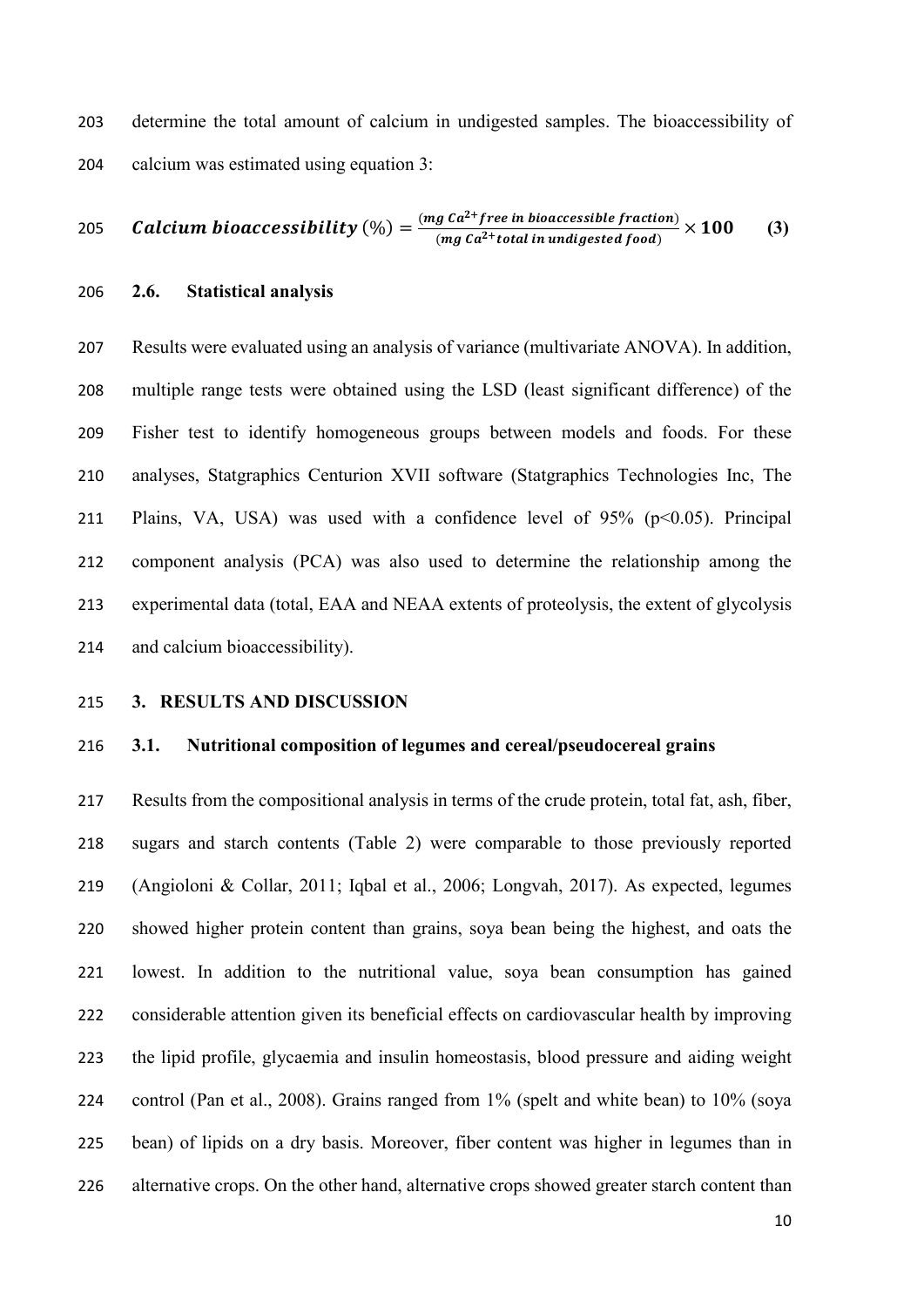legumes. Chickpea and oats were higher in calcium than other legume and grains while lentils and spelt had the lowest content of this mineral. These results were lower than those previously reported (Anitha et al., 2020; Longvah, 2017; Sandberg, 2002; U.S. Department of Agriculture, 2019) for the raw counterparts. Apparently, calcium lixiviation has been reported during soaking and/or cooking in some vegetal materials (Lestienne et al., 2005).

# **3.2. Protein digestibility of legumes and grains simulating the elderly GI conditions**

 The biological value of dietary proteins is given by the amino acid profile and its GI digestion. Within the amino acids resulting from the protein enzymatic hydrolysis, the EAA have an important role in muscle protein synthesis (Volpi et al., 2003). Specifically, sarcopenia, the loss of muscle mass as a result of aging, causes functional decline and loss of independence in older adults (Walston, 2012). Figure 1 shows the extent of proteolysis of the EAA and NEAA fractions found in legumes and grains digested with 241 standard  $(C)$  and the elderly  $(E1, E2$  and  $E3)$  GI conditions. The extent of proteolysis with 242 standardized GI conditions (C) ranged from 56 to 100%, depending on the food matrix. FAA digestibility extents in vegetal foods were similar to those achieved in digested high- protein foods such as meat or egg (60-90 and 40-80%, respectively) (Asensio-Grau et al., 2018; Denis et al., 2016). However, protein in grains was slightly better digested than legumes. Similar results were reported in the literature for proteolysis with values ranging between 80-95% for oats, spelt and quinoa (Abdel-Aal & Hucl, 2002; Sobota et al., 2020; Zarkadas et al., 1995), 70–80% for legumes (Hussain et al., 2020), and 60% for soya bean (Zahir et al., 2020). The extent of proteolysis achieved by the samples, could be even higher than reported because of the extent of proteolysis calculation has been just based on FAA without taking into account the possible short-chain peptides which are also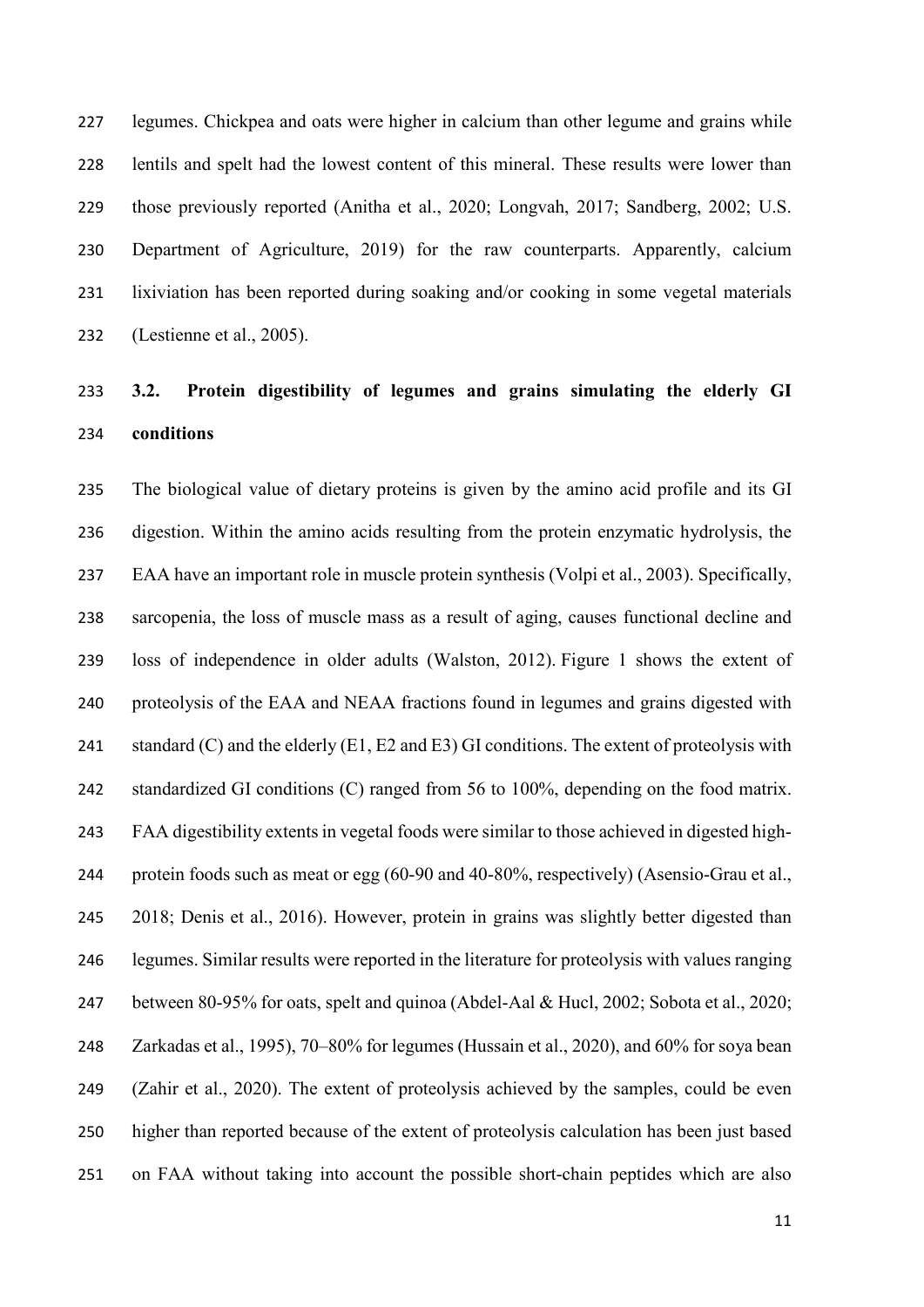bioabsorbable. Among the legumes, higher proteolysis was obtained with chickpea and white bean compared to lentil and soya bean. The low protein hydrolysis obtained with soya bean could be due, apart from the presence of antinutritional factors, to the low porosity of the matrix. Even if a thermal process was used, remaining intact cells could occur and decrease considerably the cell wall permeability to proteolytic enzymes (Zahir et al., 2020). Soya bean has been associated with low digestibility due that possess a complex matrix mostly composed of protein bodies immersed in a lipid matrix of individual bodies and its cell wall is composed of pectins, being less degradable upon cooking (Zahir et al., 2018).

 Only the intestinal alteration mimicked in the E3 model had a significant impact on protein hydrolysis. A significant decrease in proteolysis was observed in these GI conditions compared to values obtained in C. Thus, the extent of proteolysis achieved with E3 conditions ranged from 69 to 40% for white and soya beans, respectively. The decrease depended on the food type, being grain protein (~40% of hydrolysis reduction) the most affected with these alterations than legumes. Reasonably, a decrease in the pancreatic enzyme and bile concentrations lead to maldigestion and malabsorption causing nutritional deficiencies (Rémond et al., 2015). Therefore, protein digestion would only be compromised in people suffering from pancreatic and/or biliar insufficiency.

 EAA fraction increased from 30 to 69% in soya beans and from 27 to 41% in chickpeas in C conditions. Moreover, NEAA fraction ranged between 23 and 53% (soya bean being the lowest and chickpea the highest) in C conditions and fell from 13 to 30% (being chickpea/soya bean the lowest, and white bean and grains the highest values) in E3. In like manner, differences in the extent of proteolysis were only observed in suboptimal intestinal conditions (E3) compared to non-altered intestinal conditions (E2). Regarding the EAA:NEAA ratio (Figure 1), a 1:1 ratio was observed for all samples excepting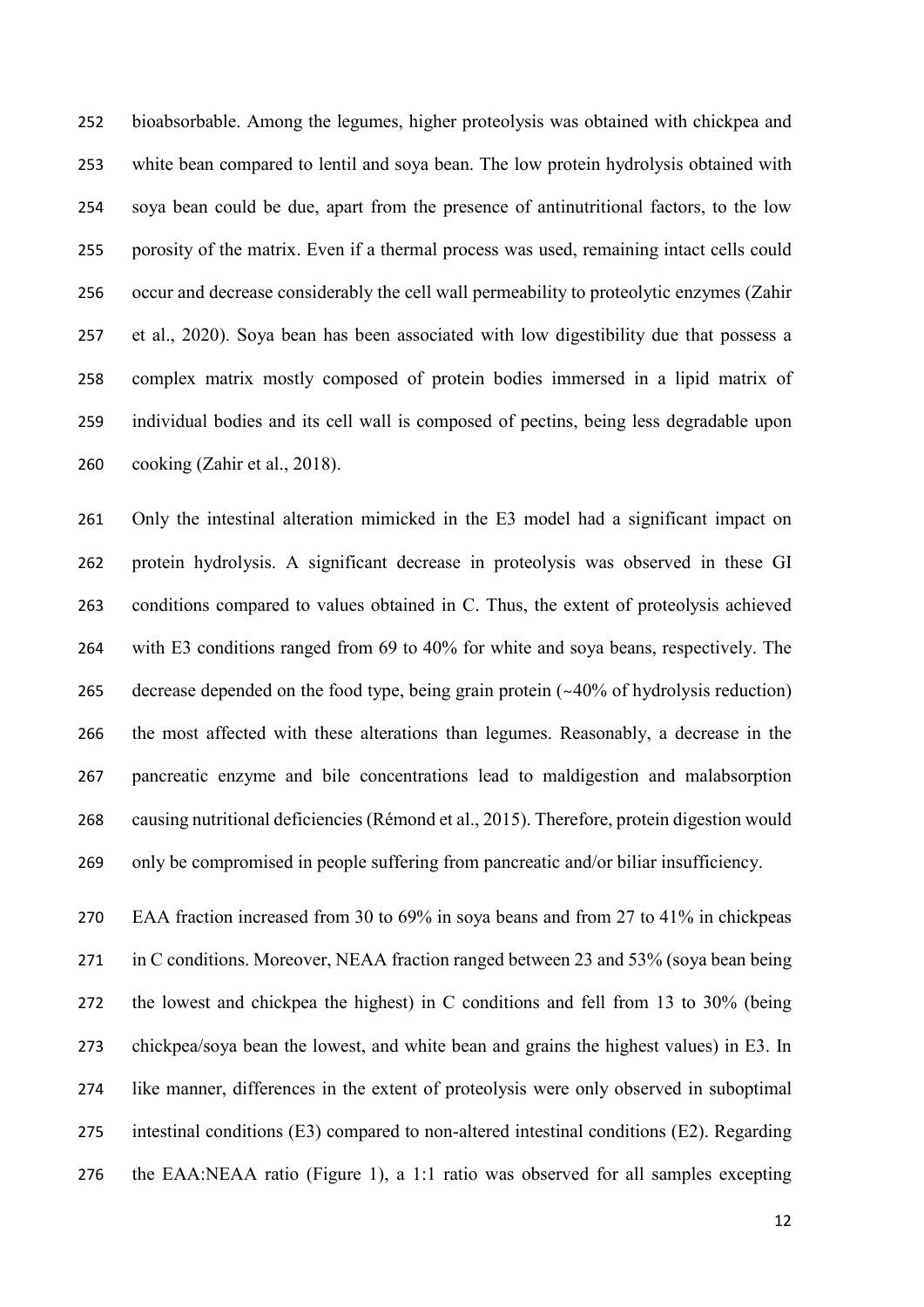chickpea (3:1 EAA:NEAA ratio) in C conditions. Chickpea protein has been reported as a good source of EAA such as isoleucine, lysine, tryptophan and aromatic amino acids (Alajaji & El-Adawy, 2006). EAA:NEAA ratio increased to 3:1 in soya bean (being 70 and 30% of the extent of proteolysis, respectively for EAA and NEAA) subjected to *in vitro* digestion using altered conditions (E3). Thus, the elderly GI alterations seem to limit to a greater extent the release of NEAA than EAA in this legume.

 Tables 3 and 4 gather the EAA and NEAA profiles after GI *in vitro* simulation. These results were consistent with those reported by other authors (Abdel-Aal & Hucl, 2002; Anitha et al., 2020; Koehler & Wieser, 2013; Longvah, 2017). Lys, Leu, Trp and Phe were present as the major amino acids in all cooked grains, whereas Met was determined 287 to be a deficient amino acid. On the other hand, all grains showed low concentrations of Pro while Gln was not found. Pro and Gln are the amino acids present in prolamin and its presence can cause health issues such as celiac disease (Tsopmo, 2015).

 In some foods, higher surface area in small particles allows higher enzyme access (Paz- Yépez et al., 2019). However, there were no differences in the results using altered oral stage (E1) compared to standard oral conditions (C) since products from protein hydrolysis were only quantified at the end of the intestinal stage, and therefore, the gastric and intestinal factors (pH, enzymes, surface active materials and other biological components) could mask the effect of differences in particle size. In the same way, the gastric stage did not show differences when E1 was compared to E2, showing that the activity of pancreatic proteases might compensate for the suboptimal conditions in the gastric stage (E2). Therefore, EAA such as Leu, Ile and Val, also known as branched- chain amino acids (BCAA), are EAA that act as important substrates and important regulators in protein synthesis with heavier anabolic effects not just in healthy subjects, but also in the elderly (Engelen et al., 2007).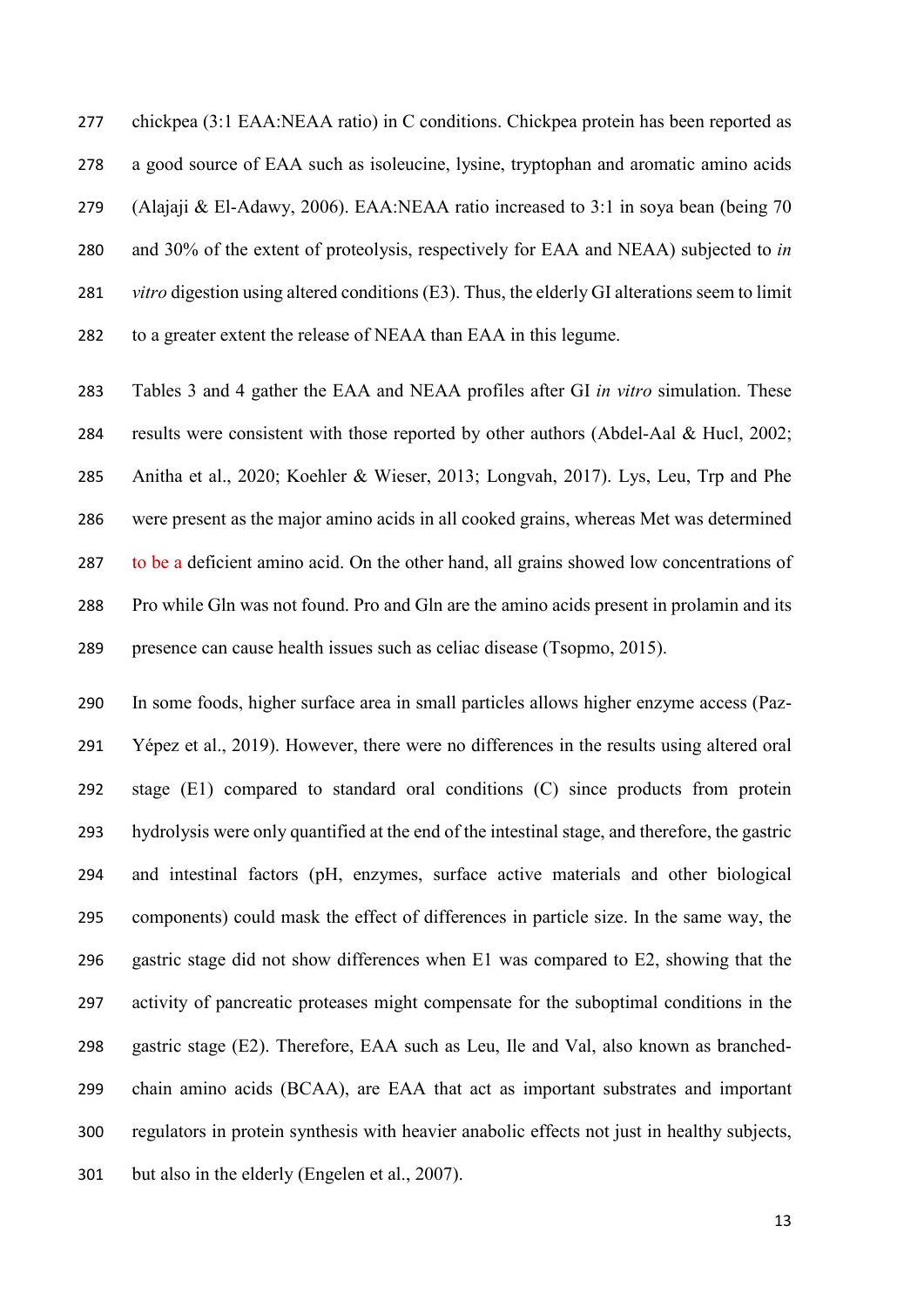### **3.3. Extent of glycolysis of legumes and grains using the GI elderly conditions**

 Legume and grain starch digestibility was evaluated quantifying the amount of glucose released at the end of standardized (C) and the elderly (E1, E2 and E3) *in vitro* digestion. Figure 2 shows significant differences among legumes and grains in terms of starch hydrolysis, or the extent of glycolysis (%) regardless of the GI digestion conditions. Thus, the extent of glycolysis varied from 22-35% for legumes and from 65 to 90% (average values) for grains when C conditions were simulated. Other studies (Angioloni & Collar, 2011; Bonafaccia et al., 2000; Chung et al., 2008; Goñi et al., 1997; Hoover & Zhou, 2003; Rehman & Shah, 2005; Ruales & Nair, 1994) report a high variability of starch digestibility in legumes and grains, it has been consistent that legume starch is hydrolyzed to a much lesser extent than starch in oats, spelt or quinoa. The starch digestibility increases when subjected to thermal processes (Wang et al., 2003) and depends on the severity of the process, i.e., the damage done to the starch granules could vary (Bao et al., 2018). Hence, the starch thermal behavior differs between legumes and cereals (Liu et al., 2006). The intrinsic characteristics of the plant source could make a difference in terms of starch digestibility. Consequently, the lower digestibility of legume starch, compared to cereal starches, could be attributed to the higher amylose content, existence of intact tissue/cell structures enclosing starch granules, higher content of viscous soluble dietary fiber components, the incidence of a larger number of antinutrients which would affect starch digestion, 'B'-type crystallites and stronger interactions between amylose chains (Wang et al., 2003; Yadav et al., 2009).

 On the other hand, the elderly oral alterations (C compared to E1) had a statistically 324 significant  $(p<0.05)$  negative impact on starch hydrolysis in lentils only; even when a declining trend was observed in other legumes and cereal/pseudocereal grains such as chickpea, soya bean, white bean and spelt. Higher protein content has been associated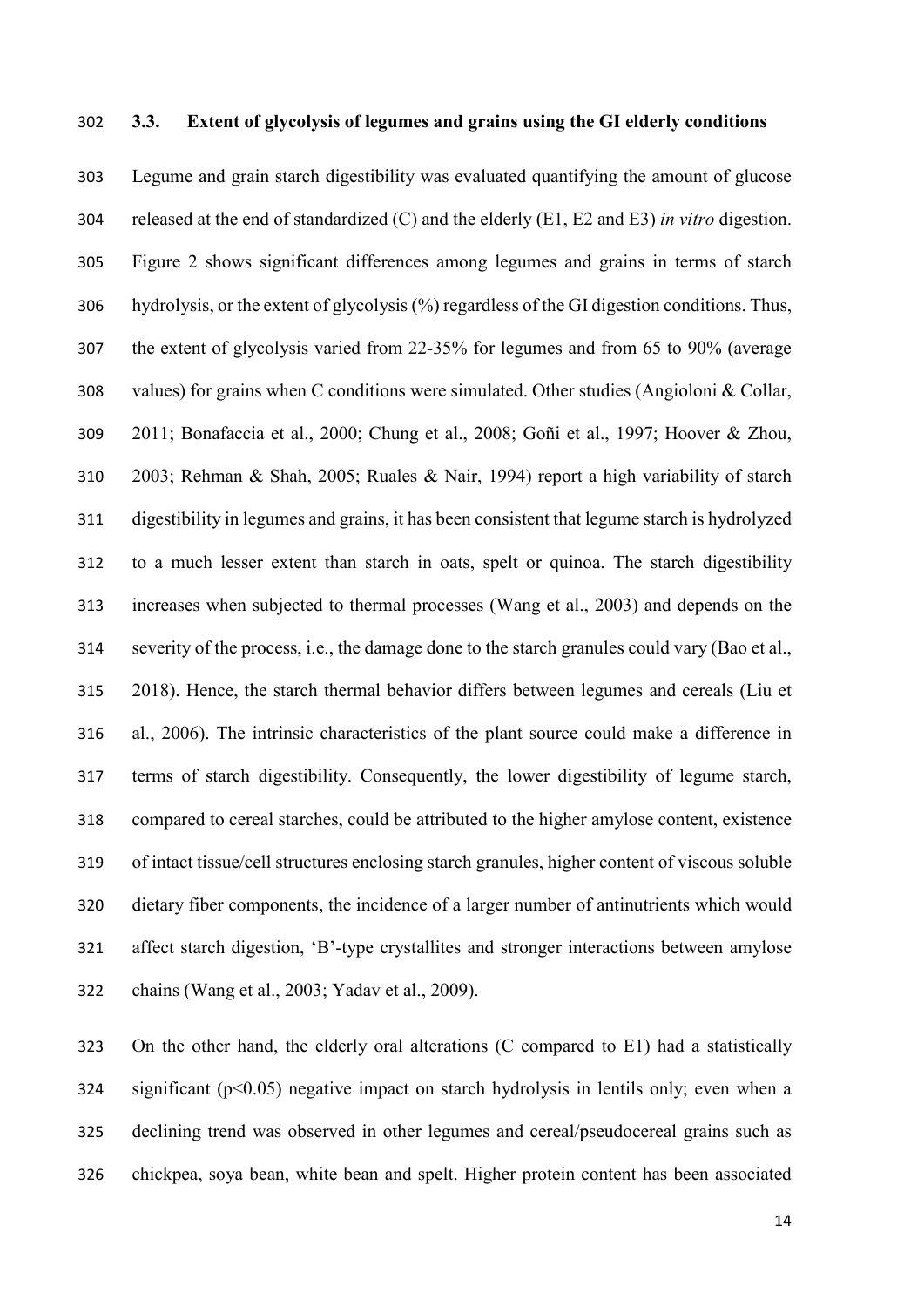with strong molecular interactions (Chung et al., 2008), and the decrease in chewing cycles can impact digestion differently depending on the intrinsic properties of each food (particle size, hardness and other physical properties) (Woda et al., 2006). Likewise, the gastric alterations seem to decrease starch digestibility in all legumes and grains, only being statistically significant for lentil and white bean. Proteins can decrease the enzymatic digestion of starch due to the three-dimensional network they form (Chen et al., 2017). Subsequently, if the gastric proteolytic enzyme concentration is reduced (E2), food matrix degradation throughout digestion is expected to fall along with the conversion of starch into sugars. Finally, the elderly intestinal disorders (E3) highly contributed to a remarkable reduction of glycolysis for all legumes and grains, except for soya bean, oats and quinoa in which sugar content resulting from starch hydrolysis was similar to the obtained with healthy GI conditions (C). Carbohydrate digestibility of spelt, chickpea, lentils and white bean was more affected by bile and pancreatic enzyme concentrations than by the time of digestion. On the other hand, it is important to point out that oats and quinoa glycolysis seems to increase when E3 conditions were simulated. Lower fiber and protein contents in cooked oats and quinoa grains promote lower viscosity, leading to easier and more digestible matrices in a shorter time (Chen et al., 2017; Kristensen & Jensen, 2011), especially when they are subjected to the most disadvantageous GI scenery (E3). The legumes could have a greater contribution to hypoglycemia than oats, quinoa and spelt (Wolter et al., 2013).

# **3.4. Calcium bioaccessibility of legumes and grains using the elderly GI conditions**

 A diminished digestion of macronutrients, such as proteins and carbohydrates, could lead to a deficient release and solubilization of micronutrients. Results showed that calcium bioaccessibility (%) was much higher in cereals/pseudocereals (from 82 to 103%) than in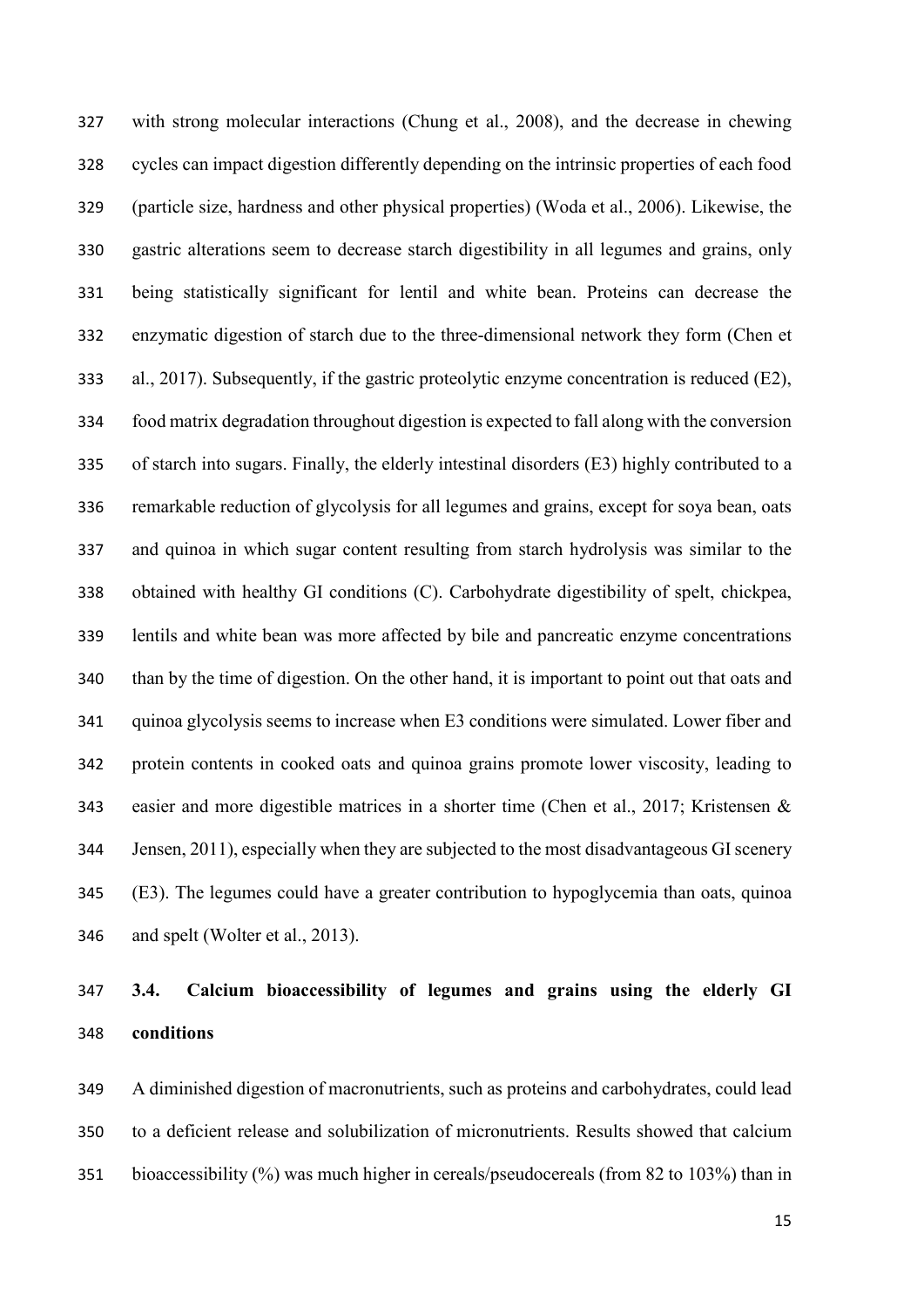legumes (from 34 to 65%) in C conditions (Figure 3). There are very few studies on calcium bioaccessibility in legumes and grains and none simulating the elderly GI conditions. Ramírez-Ojeda et al. (2018) reported similar values of calcium bioaccessibility for lentil, chickpea and white bean. Legumes are specially high in antinutrients such as phytates, oxalates and tannins that can form insoluble complexes with calcium (Guéguen & Pointillart, 2000). Phytates, are directly related to fiber (Guéguen & Pointillart, 2000) and protein (Lestienne et al., 2005) contents exerting an adverse effect on calcium absorption. Additionally, some believe that lipids produce insoluble soaps with calcium, lowering its bioavailability (Guéguen & Pointillart, 2000). The higher the protein, fiber and fat contents in legumes, the lower the calcium bioaccessibility. High phytates amounts present in both food groups (Schlemmer et al., 2009) could be affected during processing and cooking. Moreover, phytase is an enzyme found in cereal and legumes which has optimal enzymatic activity in an acidic pH (4.5- 5.6) in cereal, and in a neutral or an alkaline pH in legumes (Sandberg, 2002). Consequently, the lower enzymatic activity at gastric pH can affect calcium's GI pathway. Therefore, calcium bioaccessibility was affected with oral alterations for lentil and white bean, gastric alterations for white bean and oats, and intestinal changes for all. Intestinal suboptimal conditions drastically decreased calcium release in all samples except chickpea. A reduction of up to 53% was observed in some cases. Despite the reduction in calcium release from legumes and grains using the elderly conditions, chickpea, soya bean, white bean and oats are still good sources of this mineral in its bioaccessible form. The elderly are recommended to increase calcium intake since bone density tends to decrease with age leading to osteopenia and osteoporosis (McCabe et al., 2004). The latter is a significant health problem that contributes to disability and premature mortality amongst women and older men. Although genetic factors influence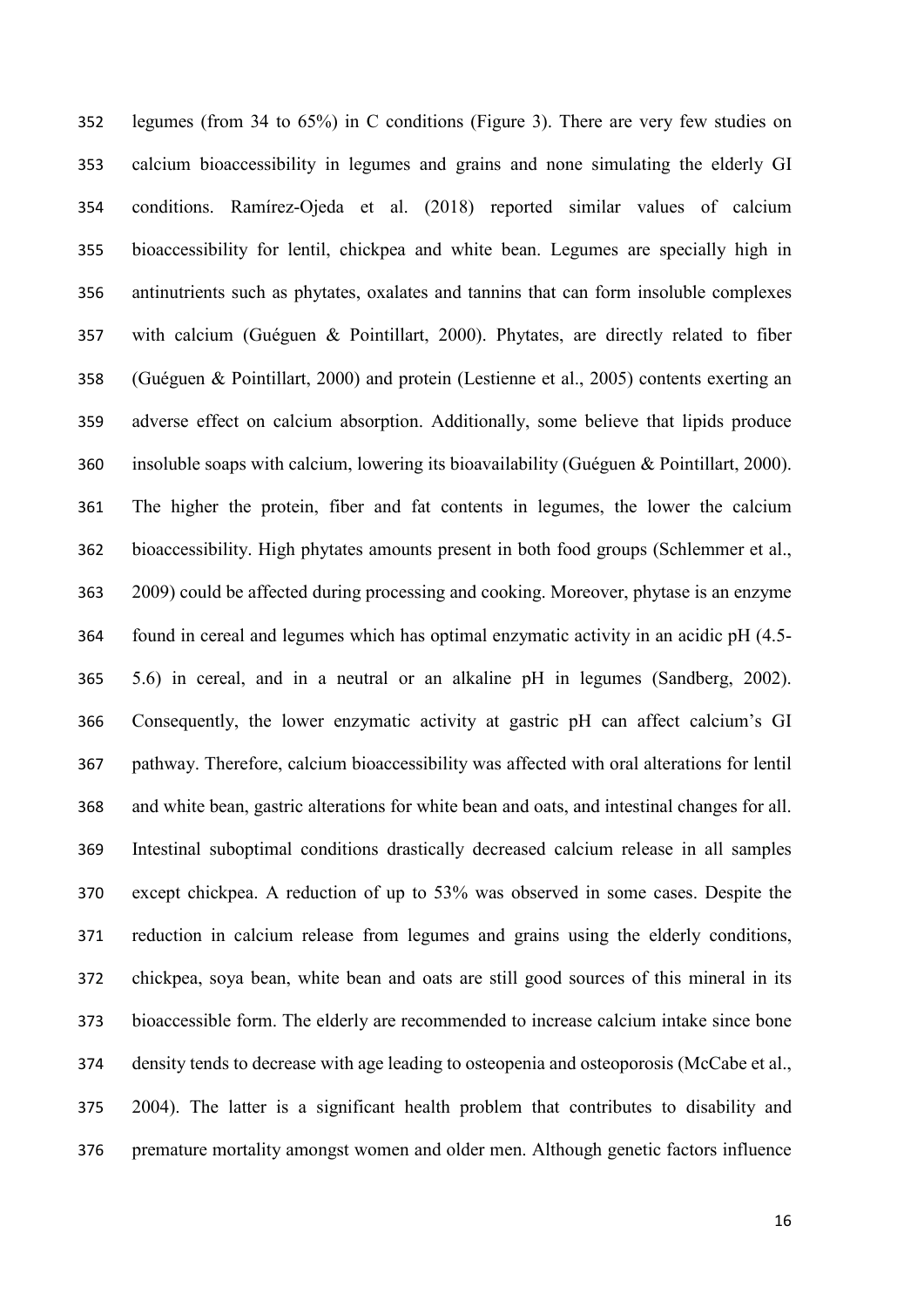maximum bone mass, diet and exercise are modifiable risk factors that can be targeted to prevent osteoporosis (Rémond et al., 2015).

# **3.5. Descriptive relationship among digestion-end-parameters and the elderly GI conditions**

 Figure 4 shows the amount of EAA and NEAA (%), and the extents of proteolysis (%), glycolysis (%) and calcium bioaccessibility (%), as well as the scores for the different legumes and grains with the different simulated GI conditions. The first two main components explain 92.1% of the total variance in macronutrients and calcium bioaccessibility percentages in the samples (PC1: 69.9% and PC2: 22.2%). In the score plot, the proximity between samples indicates similar behavior in terms of digestibility. PC1 distinguishes among grains (oats, spelt and quinoa), located at the upper right quadrant of the plot, and legumes (chickpea, lentils, soya bean and white bean) located at the left lower quadrant of the plot. Besides, PCA showed the narrow relationship between the extent of glycolysis, NEAA and calcium bioaccessibility; while PC2 seems to distinguish between chickpea and soya bean from other legumes and cereals in terms of the amount of EAA and the total extent of proteolysis (higher in chickpea and lower in soya bean, than in the other matrices). Finally, PCA showed that as the digestive GI conditions were altered according to the elderly disorders (from the C to E3 models), samples tended to move towards the left side of the graph.

#### **4. CONCLUSIONS**

 The influence of oral, gastric and/or intestinal alterations appearing with ageing on the luminal digestion of different legumes (chickpea, lentils, soya bean and white bean) and cereal/pseudocereal (oats, spelt and quinoa) grains were analyzed. According to the main results, it can be concluded that oats, spelt and quinoa proteins are more digestible than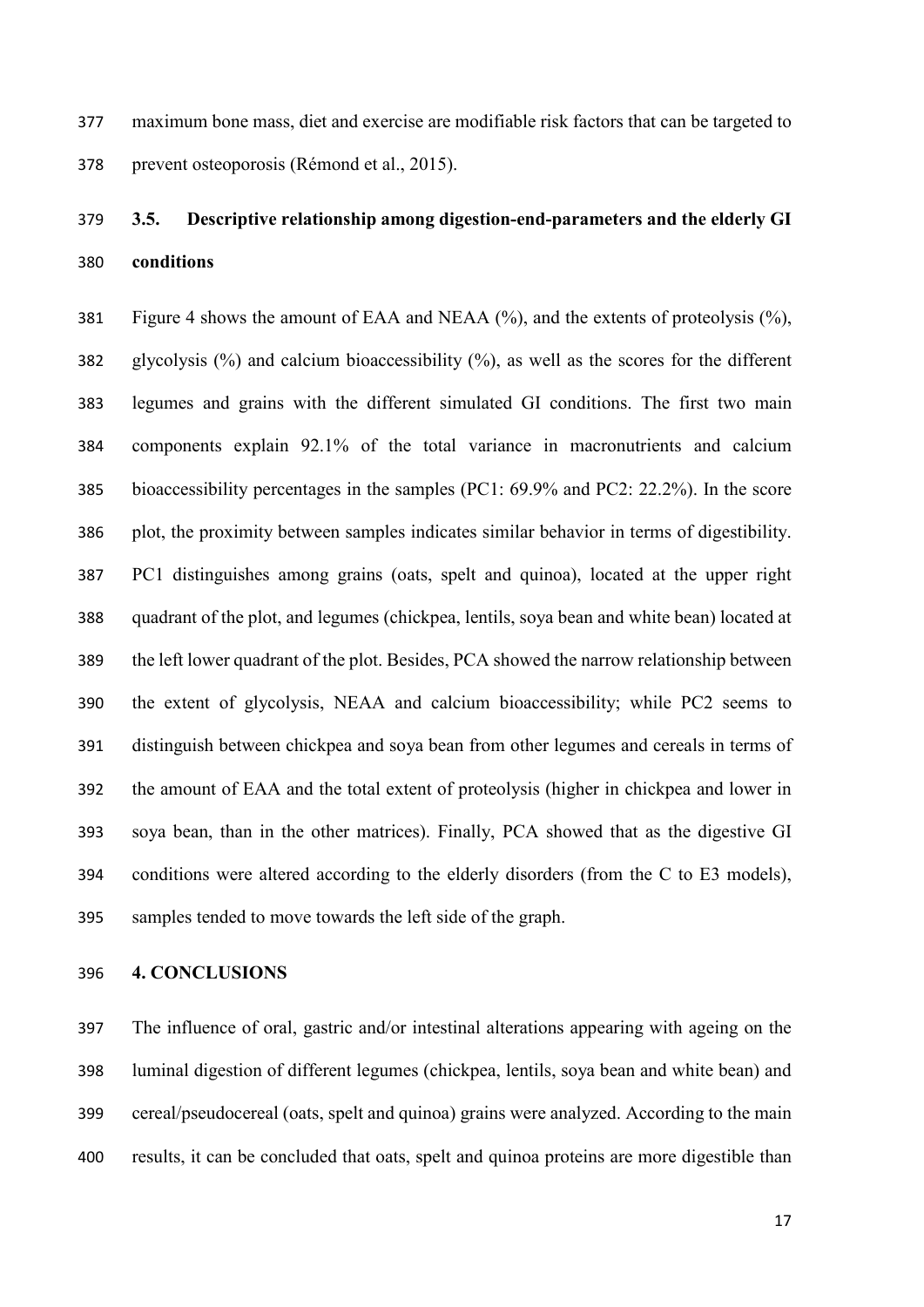legumes with healthy GI conditions. Using the elderly GI alterations, and especially when intestinal conditions are suboptimal, proteolysis in grains seems to be, however, more compromised than in legumes. In addition, a preferential release of EAA compared to that of NEAA has been observed when the elderly GI conditions were simulated.

 With respect to glycolysis and calcium bioaccessibility, the elderly intestinal alterations reduced the extent of glycolysis in legumes and spelt compared to the hydrolysis of starch achieved with healthy GI conditions. Cereal/pseudocereal grains have been shown to be a greater source of its bioaccessible form than legumes regardless the GI conditions. Although a notable bioaccessibility reduction was found in some foods such as chickpea, oats, soya and white beans as a consequence of the elderly GI alterations, they can still be considered good sources of bioaccessible calcium compared to other vegetal foods.

 To conclude, these results support the idea that diet recommendations concerning the consumption of legumes and cereal/pseudocereal grains need to consider the impact of GI conditions of the populations of concern (e.g., the elderly) on their digestibility.

- **Conflict of interest**
- There are no conflicts of interest to be declared.

### **Acknowledgments**

- The authors gratefully acknowledge the financial support from the Generalitat Valenciana
- (AICO/2018/289). Also, Ever Hernández-Olivas was a beneficiary of a pre-doctoral grant
- 420 from the Mexican Government (CONACYT MEX/Ref. 306682).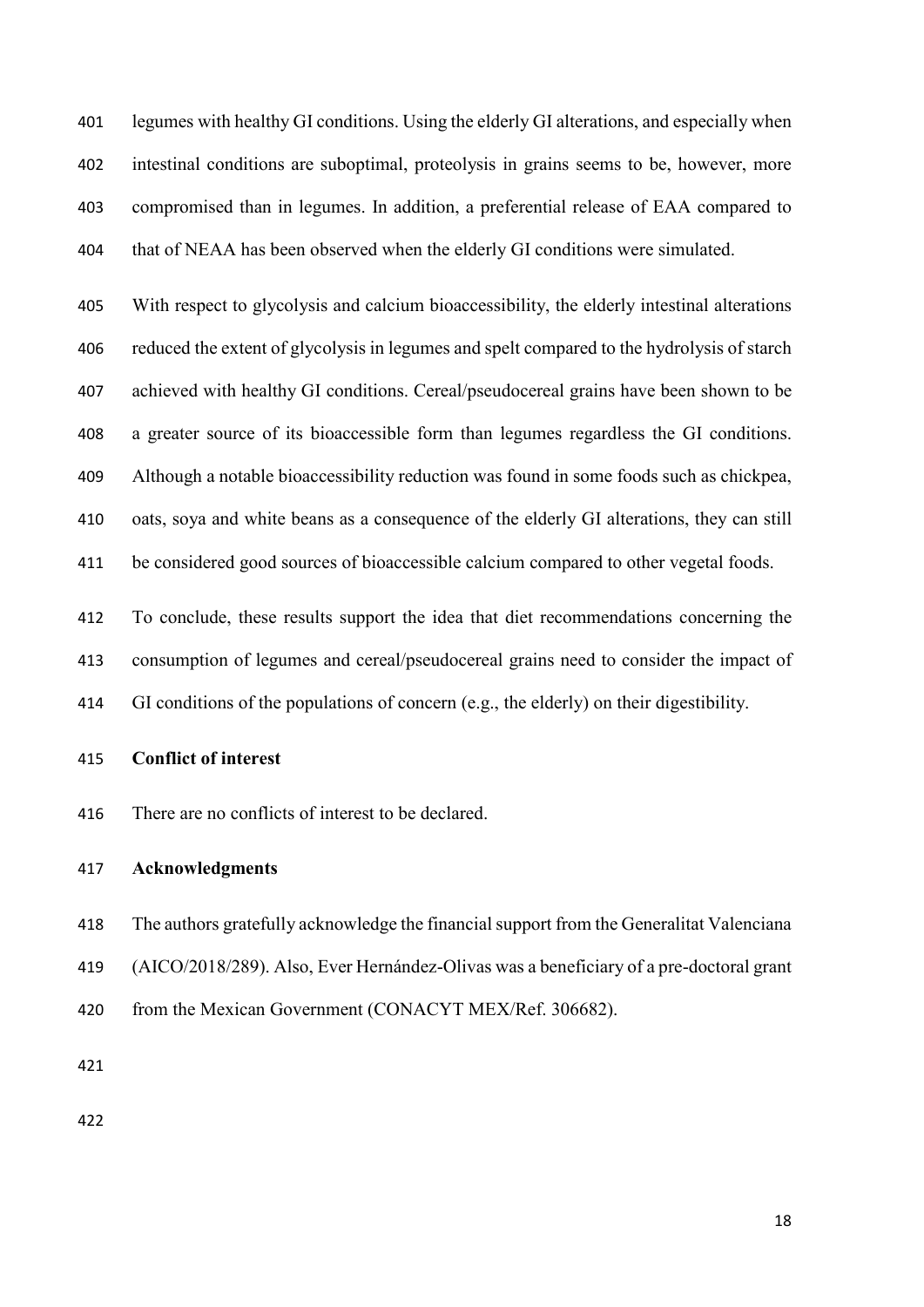## **REFERENCES**

- Abdel-Aal, E. S. M., & Hucl, P. (2002). Amino acid composition and *in vitro* protein digestibility of selected ancient wheats and their end products. *Journal of Food*
- *Composition and Analysis*, *15*(6), 737–747. https://doi.org/10.1006/jfca.2002.1094
- Alajaji, S. A., & El-Adawy, T. A. (2006). Nutritional composition of chickpea (*Cicer*
- *arietinum* L.) as affected by microwave cooking and other traditional cooking
- methods. *Journal of Food Composition and Analysis*, *19*(8), 806–812.
- https://doi.org/10.1016/j.jfca.2006.03.015
- Angioloni, A., & Collar, C. (2011). Nutritional and functional added value of oat,
- Kamut®, spelt, rye and buckwheat versus common wheat in breadmaking. *Journal*

*of the Science of Food and Agriculture*, *91*(7), 1283–1292.

- https://doi.org/10.1002/jsfa.4314
- Anitha, S., Govindaraj, M., & Kane-Potaka, J. (2020). Balanced amino acid and higher
- micronutrients in millets complements legumes for improved human dietary
- nutrition. *Cereal Chemistry*, *97*(1), 74–84. https://doi.org/10.1002/cche.10227
- Armellini, R., Peinado, I., Asensio-Grau, A., Pittia, P., Scampicchio, M., Heredia, A., &
- Andres, A. (2019). *In vitro* starch digestibility and fate of crocins in pasta enriched
- with saffron extract. *Food Chemistry*, *283*, 155–163.
- https://doi.org/10.1016/j.foodchem.2019.01.041
- Asensio-Grau, A., Peinado, I., Heredia, A., & Andrés, A. (2018). Effect of cooking
- methods and intestinal conditions on lipolysis, proteolysis and xanthophylls
- bioaccessibility of eggs. *Journal of Functional Foods*, *46*, 579–586.
- https://doi.org/10.1016/j.jff.2018.05.025
- Association of Official Analysis Chemists International (AOAC). (2000). *Official*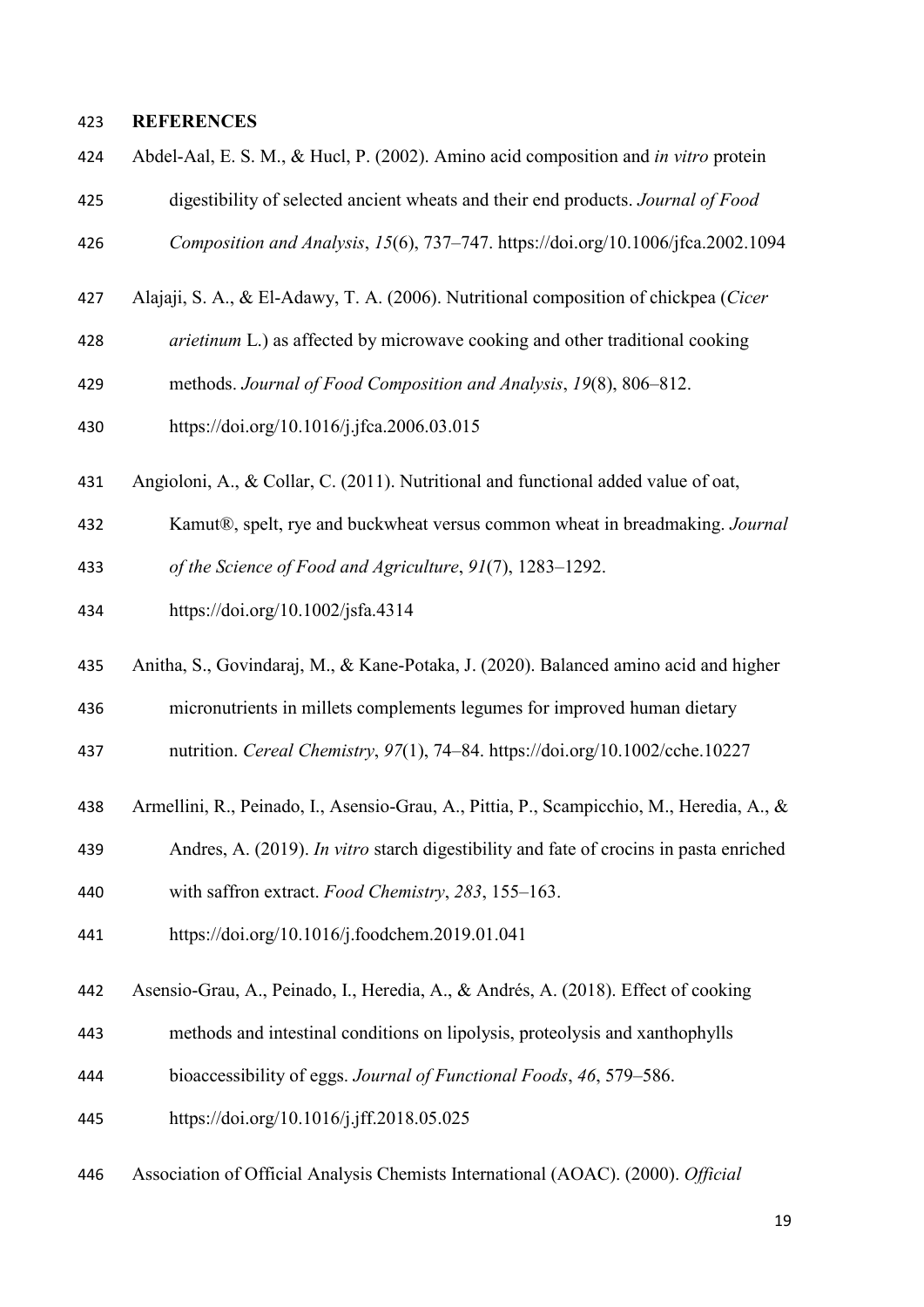- *Methods of Analysis of AOAC International*, Arlington, VA, USA. Association of
- Official Analytical Chemists International.
- https://doi.org/10.3109/15563657608988149
- Bao, W., Li, Q., Wu, Y., & Ouyang, J. (2018). Insights into the crystallinity and *in vitro*
- digestibility of chestnut starch during thermal processing. *Food Chemistry*, *269*,
- 244–251. https://doi.org/10.1016/j.foodchem.2018.06.128
- Biehler, E., Hoffmann, L., Krause, E., & Bohn, T. (2011). Divalent minerals decrease
- micellarization and uptake of carotenoids and digestion products into caco-2 cells.
- *Journal of Nutrition, 141*(10), 1769–1776. https://doi.org/10.3945/jn.111.143388
- Bonafaccia, G., Galli, V., Francisci, R., Mair, V., Skrabanja, V., & Kreft, I. (2000).
- Characteristics of spelt wheat products and nutritional value of spelt wheat-based
- bread. *Food Chemistry*, *68*(4), 437–441. https://doi.org/10.1016/S0308-
- 8146(99)00215-0
- Capurso, A., Crepaldi, G., & Capurso, C. (2018). Cereals. In Maggi, S. (Ed). *Benefits of*
- *the Mediterranean Diet in the Elderly Patient. Practical Issues in Geriatrics.* New
- York, NY, USA: Springer. 139–172. https://doi.org/10.1007/978-3-319-78084-9\_8
- Chen, J. (2009). Food oral processing A review. *Food Hydrocolloids*, 1-25.
- https://doi.org/10.1016/j.foodhyd.2007.11.013.
- Chen, X., He, X. W., Zhang, B., Fu, X., Jane, J.-L., & Huang, Q. (2017). Effects of
- adding corn oil and soy protein to corn starch on the physicochemical and digestive
- properties of the starch. *International Journal of Biological Macromolecules*, *104*,
- 481–486. https://doi.org/10.1016/j.ijbiomac.2017.06.024
- Chung, H. J., Liu, Q., Hoover, R., Warkentin, T. D., & Vandenberg, B. (2008). *In vitro*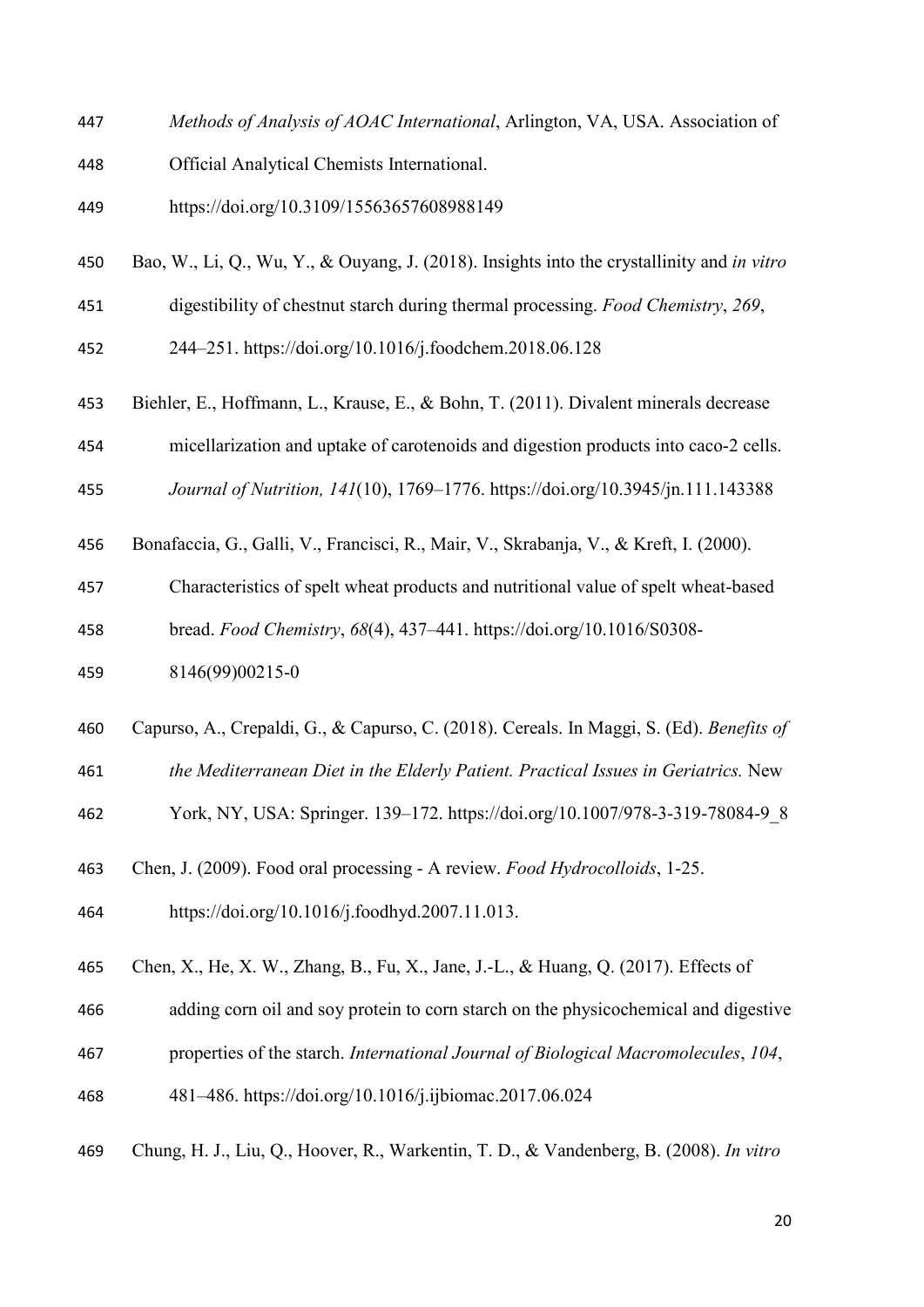- starch digestibility, expected glycemic index, and thermal and pasting properties of
- flours from pea, lentil and chickpea cultivars. *Food Chemistry*, *111*(2), 316–321.
- https://doi.org/10.1016/j.foodchem.2008.03.062
- Comai, S., Bertazzo, A., Bailoni, L., Zancato, M., Costa, C. V. L., & Allegri, G. (2007).
- The content of proteic and nonproteic (free and protein-bound) tryptophan in
- quinoa and cereal flours. *Food Chemistry*, *100*(4), 1350–1355.
- https://doi.org/10.1016/j.foodchem.2005.10.072
- Dakhili, S., Abdolalizadeh, L., Hosseini, S. M., Shojaee-Aliabadi, S., & Mirmoghtadaie,
- L. (2019). Quinoa protein: Composition, structure and functional properties. *Food*
- *Chemistry*, 299, 125161. https://doi.org/10.1016/j.foodchem.2019.125161
- De-la-O, A., Jurado-Fasoli, L., Castillo, M. J., Gracia-Marco, L., Gutierrez, Á., &
- Amaro-Gahete, F. J. (2019). Relationship between 1,25-dihydroxyvitamin D and
- body composition in middle-aged sedentary adults: The FIT-AGEING study.

*Nutrients*, *11*(11), 2567. https://doi.org/10.3390/nu11112567

- Denis, S., Sayd, T., Georges, A., Chambon, C., Chalancon, S., Santé-Lhoutellier, V., &
- Blanquet-Diot, S. (2016). Digestion of cooked meat proteins is slightly affected by
- age as assessed using the dynamic gastrointestinal TIM model and mass
- spectrometry. *Food and Function*, *7*(6), 2682–2691.
- https://doi.org/10.1039/c6fo00120c
- Engelen, M. P. K. J., Rutten, E. P. A., De Castro, C. L. N., Wouters, E. F. M., Schols,
- A. M. W. J., & Deutz, N. E. P. (2007). Supplementation of soy protein with
- branched-chain amino acids alters protein metabolism in healthy elderly and even
- more in patients with chronic obstructive pulmonary disease. *American Journal of*
- *Clinical Nutrition*, *85*(2), 431–439. https://doi.org/10.1093/ajcn/85.2.431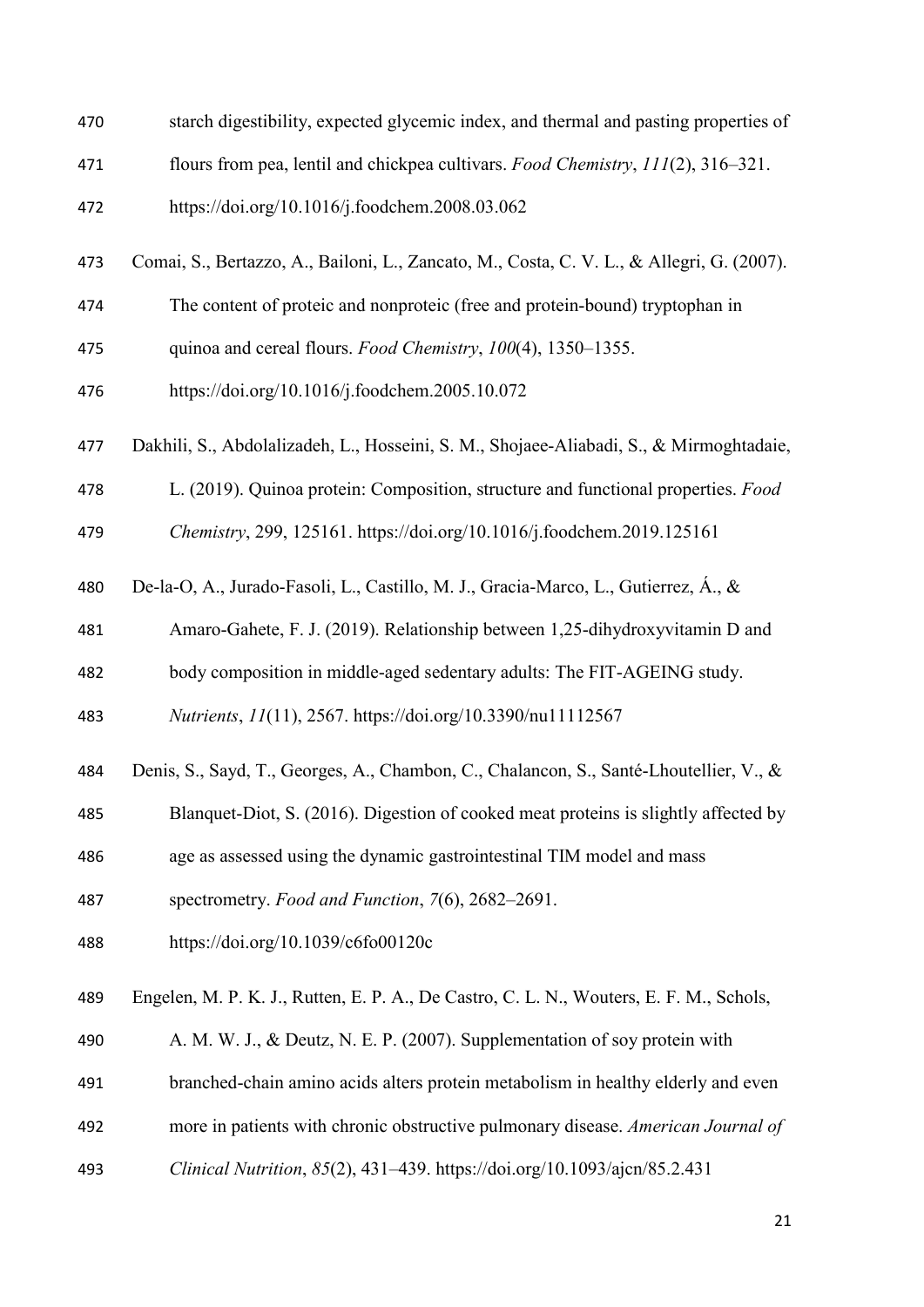- Esmaillzadeh, A., & Azadbakht, L. (2012). Legume consumption is inversely associated
- with serum concentrations of adhesion molecules and inflammatory biomarkers
- among Iranian women. *Journal of Nutrition*, *142*(2), 334–339.
- https://doi.org/10.3945/jn.111.146167
- FAO. (2016). Nutritional benefits of pulses | 2016 International Year of Pulses. FAO:
- Rome, Italy. Retrieved April 2, 2020, from http://www.fao.org/pulses-
- 2016/communications-toolkit/fact-sheets/en/
- Giusti, F., Capuano, E., Sagratini, G., & Pellegrini, N. (2019). A comprehensive
- investigation of the behaviour of phenolic compounds in legumes during domestic
- cooking and *in vitro* digestion. *Food Chemistry*, *285*, 458–467.
- https://doi.org/10.1016/j.foodchem.2019.01.148
- Goñi, I., Garcia-Alonso, A., & Saura-Calixto, F. (1997). A starch hydrolysis procedure to estimate glycemic index. *Nutrition Research*, *17*(3), 427–437.
- https://doi.org/10.1016/S0271-5317(97)00010-9
- Guéguen, L., & Pointillart, A. (2000). The bioavailability of dietary calcium. *Journal of*
- *the American College of Nutrition*, *19*(2), 119S-136S.
- https://doi.org/10.1080/07315724.2000.10718083
- Hoover, R., & Zhou, Y. (2003). *In vitro* and *in vivo* hydrolysis of legume starches by α-
- amylase and resistant starch formation in legumes A review. *Carbohydrate*
- *Polymers*, 54, 401–417. https://doi.org/10.1016/S0144-8617(03)00180-2
- Hussain, A., Iqbal, A., Hayat Khan, Z., & Shah, F. (2020). Introductory chapter: Recent
- advances in grain crops research. In Shah, F., Khan, Z., Iqbal, A., Turan, M. and
- Olgun, M. (Eds.). *Recent Advances in Grain Crops Research*. London, UK:
- IntechOpen. https://doi.org/10.5772/intechopen.90701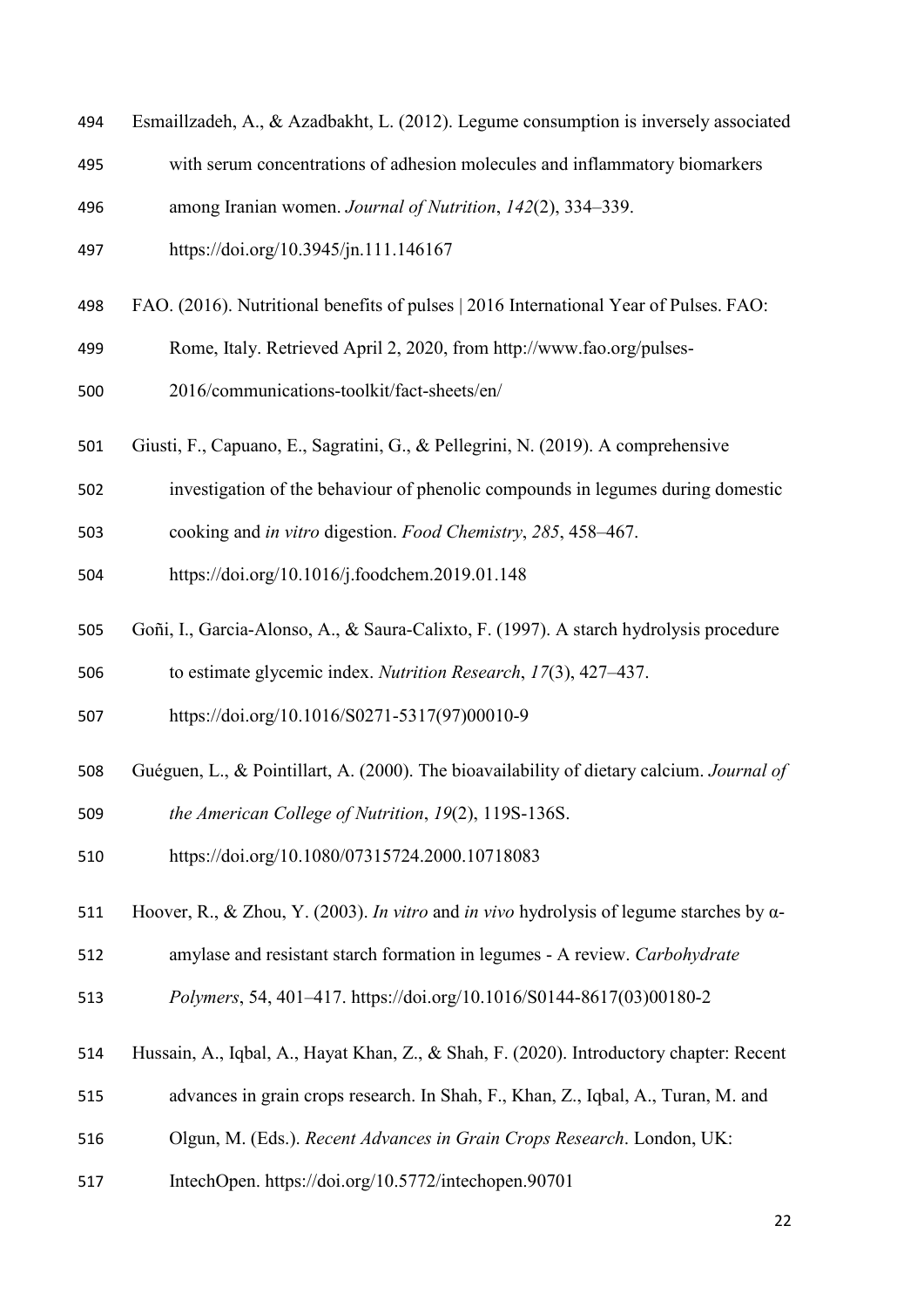- Iqbal, A., Khalil, I. A., Ateeq, N., & Sayyar Khan, M. (2006). Nutritional quality of
- important food legumes. *Food Chemistry*, *97*(2), 331–335.
- https://doi.org/10.1016/j.foodchem.2005.05.011
- Jalabert-Malbos, M. L., Mishellany-Dutour, A., Woda, A., & Peyron, M. A. (2007).
- Particle size distribution in the food bolus after mastication of natural foods. *Food Quality and Preference*, *18*(5), 803–812.
- https://doi.org/10.1016/j.foodqual.2007.01.010
- Jeong, D., Han, J. A., Liu, Q., & Chung, H. J. (2019). Effect of processing, storage, and
- modification on *in vitro* starch digestion characteristics of food legumes: A review.
- *Food Hydrocolloids*, 90, 367–376. https://doi.org/10.1016/j.foodhyd.2018.12.039
- Koehler, P., & Wieser, H. (2013). Chemistry of cereal grains. In Gobbetti, M. and
- Gänzle , M. (Eds.). *Handbook on Sourdough Biotechnology,* 11–45, Boston, MA,

USA: Springer. https://doi.org/10.1007/978-1-4614-5425-0\_2

- Kristensen, M., & Jensen, M. G. (2011). Dietary fibres in the regulation of appetite and
- food intake. Importance of viscosity. *Appetite*, *56*(1), 65–70.
- https://doi.org/10.1016/j.appet.2010.11.147
- Lee, J. S., Weyant, R. J., Corby, P., Kritchevsky, S. B., Harris, T. B., Rooks, R., Rubin,
- S. M., Newman, A. B. (2004). Edentulism and nutritional status in a biracial
- sample of well-functioning, community-dwelling elderly: The health, aging, and
- body composition study. *American Journal of Clinical Nutrition*, *79*(2), 295–302.
- https://doi.org/10.1093/ajcn/79.2.295
- Lestienne, I., Icard-Vernière, C., Mouquet, C., Picq, C., & Trèche, S. (2005). Effects of
- soaking whole cereal and legume seeds on iron, zinc and phytate contents. *Food*
- *Chemistry*, *89*(3), 421–425. https://doi.org/10.1016/j.foodchem.2004.03.040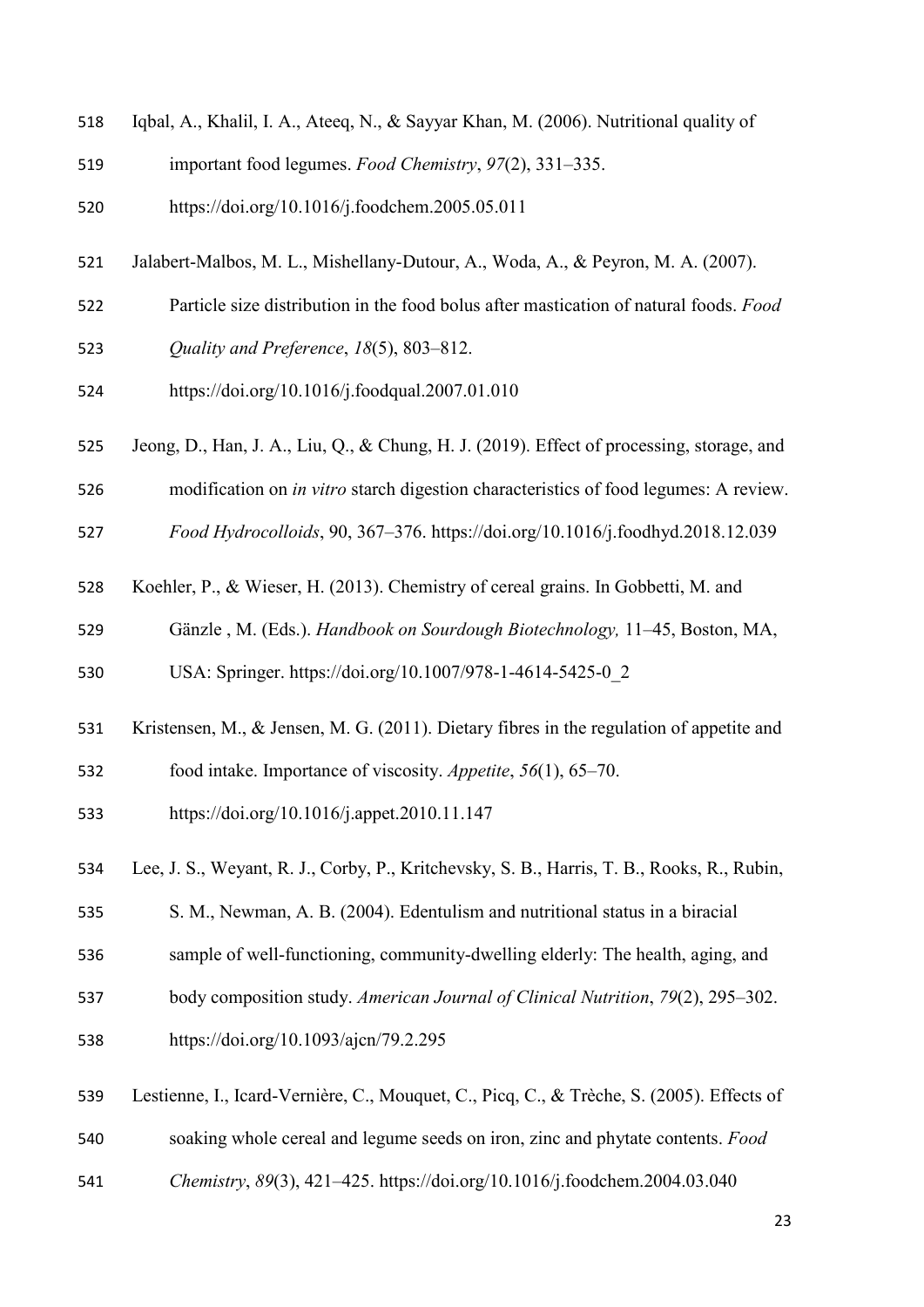- Liu, Q., Donner, E., Yin, Y., Huang, R. L., & Fan, M. Z. (2006). The physicochemical
- properties and *in vitro* digestibility of selected cereals, tubers and legumes grown in China. *Food Chemistry*, *99*(3), 470–477.
- https://doi.org/10.1016/j.foodchem.2005.08.008
- Longvah, T. (2017). Indian Food Composition Tables 2017. In Longvah, T. (Ed).
- *National Institute of Nutrition,* 505. Telangana. India: National Institute of

Nutrition, Indian Council of Medical Research.

- McCabe, L. D., Martin, B. R., McCabe, G. P., Johnston, C. C., Weaver, C. M., &
- Peacock, M. (2004). Dairy intakes affect bone density in the elderly. *American*
- *Journal of Clinical Nutrition*, *80*(4), 1066–1074.
- https://doi.org/10.1093/ajcn/80.4.1066
- Minekus, M., Alminger, M., Alvito, P., Ballance, S., Bohn, T., Bourlieu, C., Carrière,
- F., Boutrou, R., Corredig, M., Dupont, D., Dufour, C., Egger, L., Golding, M.,
- Karakaya, S., Kirkhus, B., Le Feunteun, S., Lesmes, U., Macierzanka, A., Mackie,
- A., Marze, S., McClements, D. J., Ménard, O., Recio, I., Santos, C. N., Singh, R.
- P., Vegarud, G. E., Wickham, M. S. J., Weitschies, W., & Brodkorb, A. (2014). A
- standardised static *in vitro* digestion method suitable for food An international

consensus. *Food and Function*, *5*(6), 1113–1124.

- https://doi.org/10.1039/c3fo60702j
- Monnet, A. F., Laleg, K., Michon, C., & Micard, V. (2019). Legume enriched cereal
- products: A generic approach derived from material science to predict their
- structuring by the process and their final properties. *Trends in Food Science and*
- *Technology*, 86, 131–143. https://doi.org/10.1016/j.tifs.2019.02.027
- Noël, L., Carl, M., Vastel, C., & Guérin, T. (2008). Determination of sodium,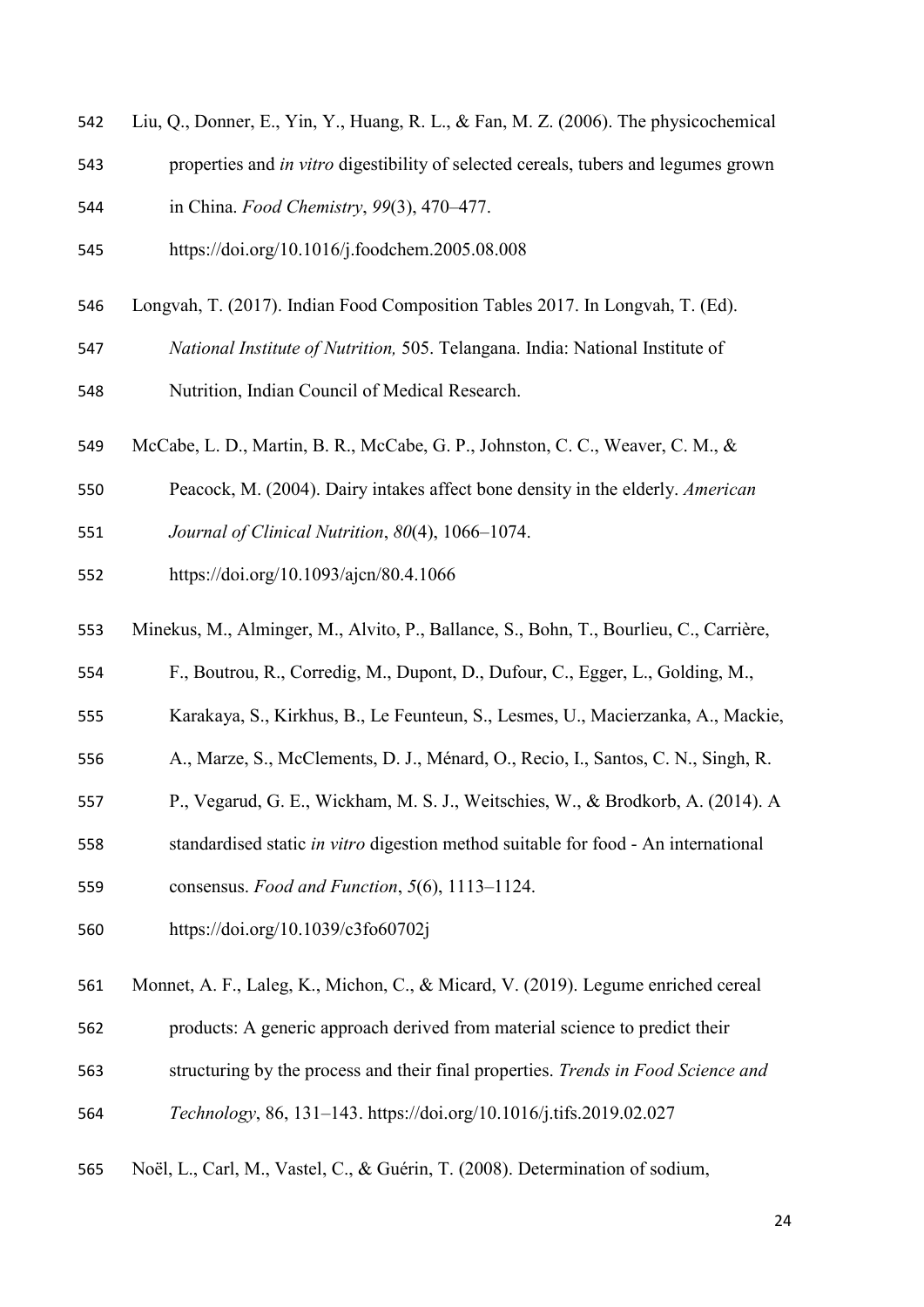| 566 | potassium, calcium and magnesium content in milk products by flame atomic                |
|-----|------------------------------------------------------------------------------------------|
| 567 | absorption spectrometry (FAAS): A joint ISO/IDF collaborative study.                     |
| 568 | International Dairy Journal, 18(9), 899-904.                                             |
| 569 | https://doi.org/10.1016/j.idairyj.2008.01.003                                            |
| 570 | O'Keeffe, M., Kelly, M., O'Herlihy, E., O'Toole, P. W., Kearney, P. M., Timmons, S.      |
| 571 | O'Sheae, E., Stanton, C., Hickson, M., Rolland, Y., Sulmont Rosséh, C., Issanchou,       |
| 572 | S., Maitre, I., Stelmach-Mardas, M., Nagel, G., Flechtner-Mors, M., Wolters, M.,         |
| 573 | Hebestreit, A., De Groot, L.C.P.G.M., van de Rest, O., Teh, R., Peyron, M.A.,            |
| 574 | Dardevet, D., Papet, I., Schindler, K., Streicher, M., Torbahn, G., Kiesswetter, E.,     |
| 575 | Visser, M., Volkert, D., & O'Connor, E.M. (2019). Potentially modifiable                 |
| 576 | determinants of malnutrition in older adults: A systematic review. Clinical              |
| 577 | Nutrition, 38, 2477-2498. https://doi.org/10.1016/j.clnu.2018.12.007                     |
| 578 | Oomen, A. G., Rompelberg, C. J. M., Bruil, M. A., Dobbe, C. J. G., Pereboom, D. P. K.    |
| 579 | H., & Sips, A. J. A. M. (2003). Development of an in vitro digestion model for           |
| 580 | estimating the bioaccessibility of soil contaminants. Archives of Environmental          |
| 581 | Contamination and Toxicology, 44(3), 0281-0287. https://doi.org/10.1007/s00244-          |
| 582 | 002-1278-0                                                                               |
| 583 | Pan, A., Franco, O. H., Ye, J., Demark-Wahnefried, W., Ye, X., Yu, Z., Li, H., & Lin,    |
| 584 | X. (2008). Soy protein intake has sex-specific effects on the risk of metabolic          |
| 585 | syndrome in middle-aged and elderly Chinese. Journal of Nutrition, 138(12),              |
| 586 | 2413-2421. https://doi.org/10.3945/jn.108.097519                                         |
| 587 | Paz-Yépez, C., Peinado, I., Heredia, A., & Andrés, A. (2019). Influence of particle size |
| 588 | and intestinal conditions on in vitro lipid and protein digestibility of walnuts and     |
|     |                                                                                          |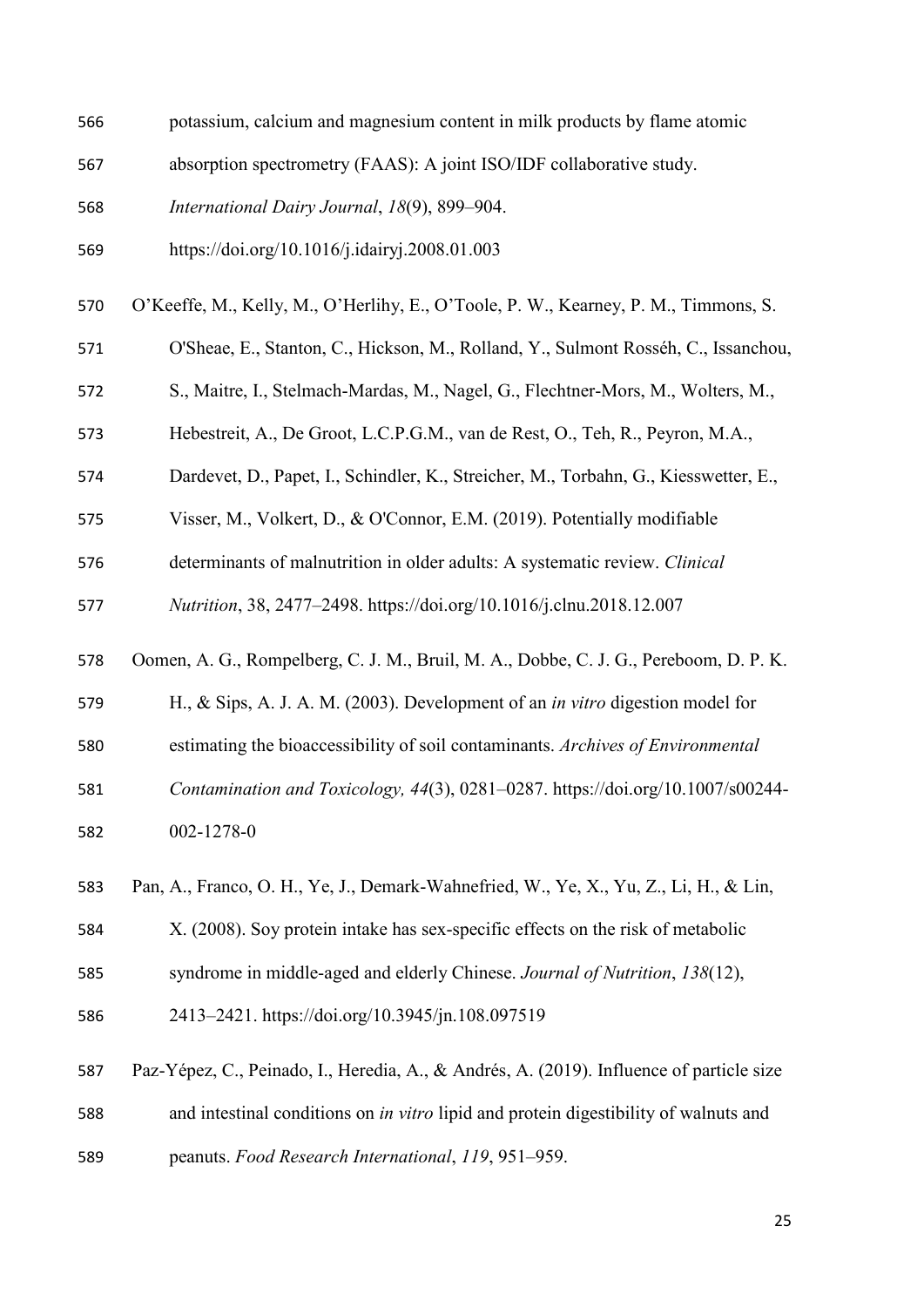https://doi.org/10.1016/j.foodres.2018.11.014

Peinado, I., Koutsidis, G., & Ames, J. (2016). Production of seafood flavour

formulations from enzymatic hydrolysates of fish by-products. *LWT - Food* 

*Science and Technology*, *66*, 444–452. https://doi.org/10.1016/j.lwt.2015.09.025

- Ramírez-Ojeda, A. M., Moreno-Rojas, R., & Cámara-Martos, F. (2018). Mineral and
- trace element content in legumes (lentils, chickpeas and beans): Bioaccesibility and
- probabilistic assessment of the dietary intake. *Journal of Food Composition and*

*Analysis*, *73*, 17–28. https://doi.org/10.1016/j.jfca.2018.07.007

- Reboul, E., Richelle, M., Perrot, E., Desmoulins-Malezet, C., Pirisi, V., & Borel, P.
- (2006). Bioaccessibility of carotenoids and vitamin E from their main dietary
- sources. *Journal of Agricultural and Food Chemistry*, *54*(23), 8749–8755.
- https://doi.org/10.1021/jf061818s
- Rehman, Z. U., & Shah, W. H. (2005). Thermal heat processing effects on antinutrients,
- protein and starch digestibility of food legumes. *Food Chemistry*, *91*(2), 327–331.
- https://doi.org/10.1016/j.foodchem.2004.06.019
- Rémond, D., Shahar, D. R., Gille, D., Pinto, P., Kachal, J., Peyron, M. A., Nunes Dos
- Santos, C., Walther, B., Bordoni, A., Dupont, D., Tomás-Cobos, L., & Vergères,
- G. (2015). Understanding the gastrointestinal tract of the elderly to develop dietary
- solutions that prevent malnutrition. *Oncotarget*, *6*(16), 13858–13898.
- https://doi.org/10.18632/oncotarget.4030
- Rodríguez, J. P., Rahman, H., Thushar, S., & Singh, R. K. (2020). Healthy and resilient
- cereals and pseudo-cereals for marginal agriculture: Molecular advances for
- improving nutrient bioavailability. *Frontiers in Genetics*, 11, 49.
- https://doi.org/10.3389/fgene.2020.00049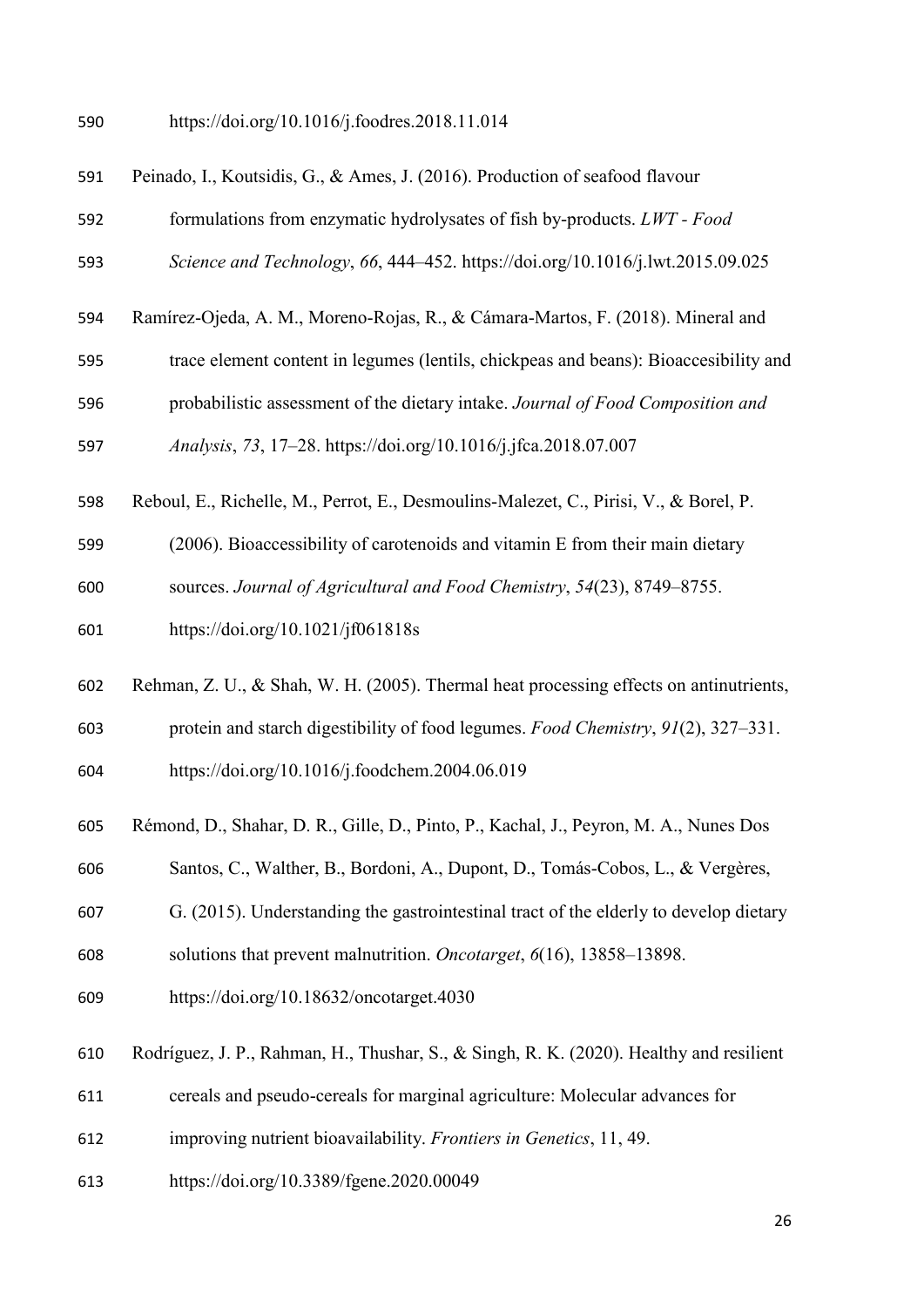- Roy, F., Boye, J. I., & Simpson, B. K. (2010). Bioactive proteins and peptides in pulse
- crops: Pea, chickpea and lentil. *Food Research International*, 43, 432–442.
- https://doi.org/10.1016/j.foodres.2009.09.002
- Ruales, J., & Nair, B. M. (1994). Effect of processing on *in vitro* digestibility of protein
- and starch in quinoa seeds. *International Journal of Food Science & Technology*,
- *29*(4), 449–456. https://doi.org/10.1111/j.1365-2621.1994.tb02086.x
- Sandberg, A.-S. (2002). Bioavailability of minerals in legumes. *British Journal of Nutrition*, *88*(S3), 281–285. https://doi.org/10.1079/bjn/2002718
- Satusap, P., Chavasit, V., Kriengsinyos, W., & Judprasong, K. (2014). Development of
- cereal and legume based food products for the elderly. *SpringerPlus*, *3*(1), 451.
- https://doi.org/10.1186/2193-1801-3-451
- Schlemmer, U., Frølich, W., Prieto, R. M., & Grases, F. (2009). Phytate in foods and
- significance for humans: Food sources, intake, processing, bioavailability,
- protective role and analysis. *Molecular Nutrition and Food Research*, 53, S330–
- S375. https://doi.org/10.1002/mnfr.200900099
- Shani-Levi, C., Alvito, P., Andrés, A., Assunção, R., Barberá, R., Blanquet-Diot, S.,
- Bourlieu, C., Brodkorb, A., Cilla, A., Deglaire, A., Denis, S., Dupont, D., Heredia,
- A., Karakaya, S., Giosafatto, C. V. L., Mariniello, L., Martins, C., Ménard, O.,
- Nehir El, S., Vegarud, G. E., Ulleberg, E., & Lesmes, U. (2017). Extending *in vitro*
- digestion models to specific human populations: Perspectives, practical tools and
- bio-relevant information. *Trends in Food Science and Technology*, 60, 52–63.
- https://doi.org/10.1016/j.tifs.2016.10.017
- Sobota, A., Świeca, M., Gęsiński, K., Wirkijowska, A., & Bochnak, J. (2020). Yellow-
- coated quinoa (*Chenopodium quinoa* Willd) Physicochemical, nutritional, and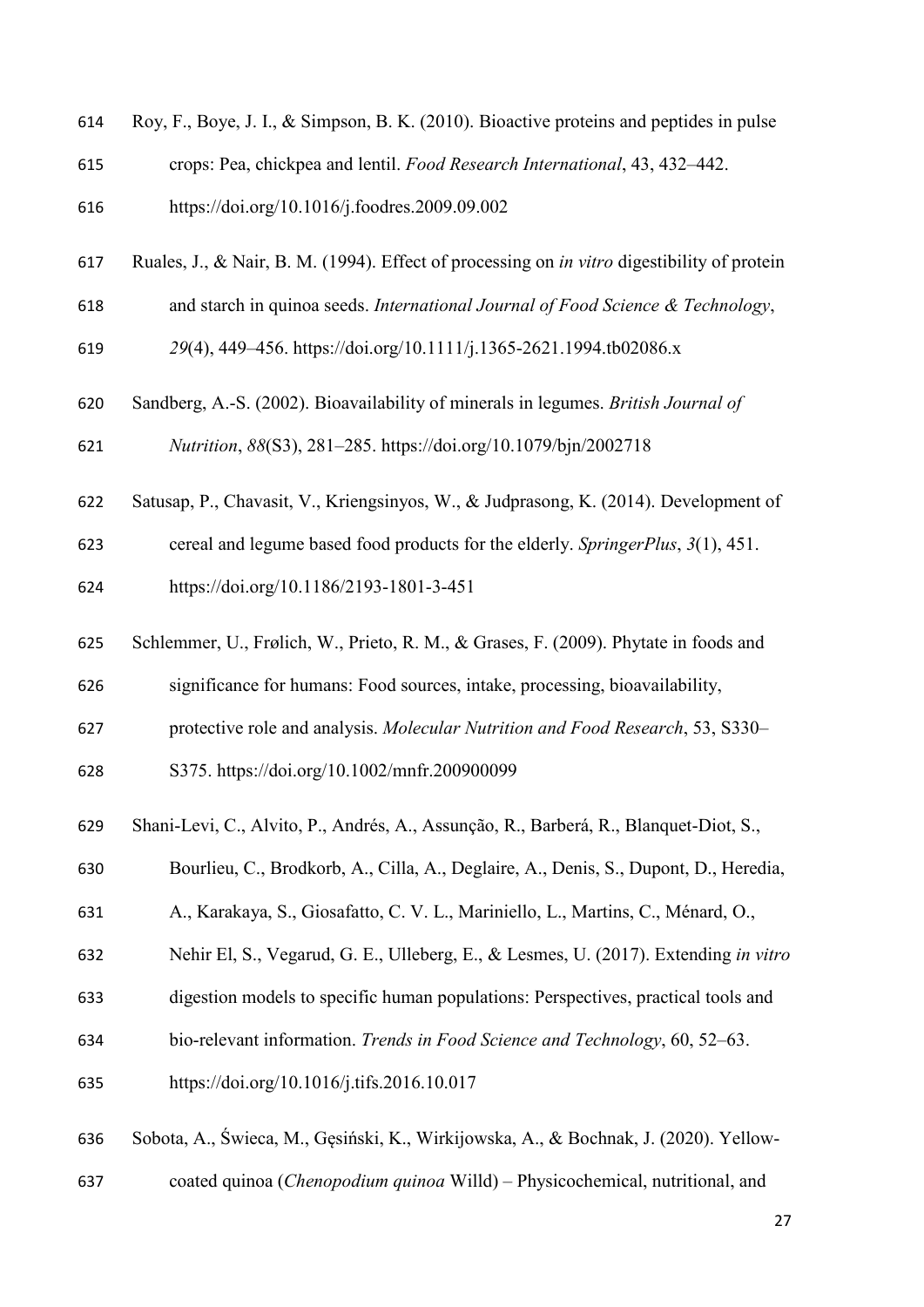- antioxidant properties. *Journal of the Science of Food and Agriculture*, *100*(5),
- 2035–2042. https://doi.org/10.1002/jsfa.10222
- Stoin, D., Petrovich, L. I., Velciov, A.-B., Cozma, A., Trasca, T., Rivis, A., & Jianu, C.
- (2019). Red kidney bean and rice flours: Potential ingredients in the production of
- gluten-free bread with functional quality. *Journal of Agroalimentary Processes*
- *and Technologies,* 25 (3), 147-152.
- Tsopmo, A. (2015). Processing oats and bioactive components. In *Processing and*
- *Impact on Active Components in Food*, 361–368. Amsterdam, The Netherlands:

Elsevier. https://doi.org/10.1016/B978-0-12-404699-3.00043-3

- U.S. Department of Agriculture, Agricultural Research Service. (2019). FoodData
- Central. Date of access: 14 January 2020. https://fdc.nal.usda.gov/fdc-
- app.html#/food-details/169230/nutrients
- UN. (2019). World population prospects 2019: Highlights*.* New York, NY, USA*:*
- *United Nations Department for Economic and Social Affairs.*.
- Volpi, E., Kobayashi, H., Sheffield-Moore, M., Mittendorfer, B., & Wolfe, R. R.
- (2003). Essential amino acids are primarily responsible for the amino acid
- stimulation of muscle protein anabolism in healthy elderly adults. *American*
- *Journal of Clinical Nutrition*, *78*(2), 250–258.
- https://doi.org/10.1093/ajcn/78.2.250
- Walston, J. D. (2012). Sarcopenia in older adults. *Current Opinion in Rheumatology*,
- 24, 623–627. https://doi.org/10.1097/BOR.0b013e328358d59b
- Wang, T. L., Domoney, C., Hedley, C. L., Casey, R., & Grusak, M. A. (2003). Can we
- improve the nutritional quality of legume seeds? *Plant Physiology*, 131, 886–891.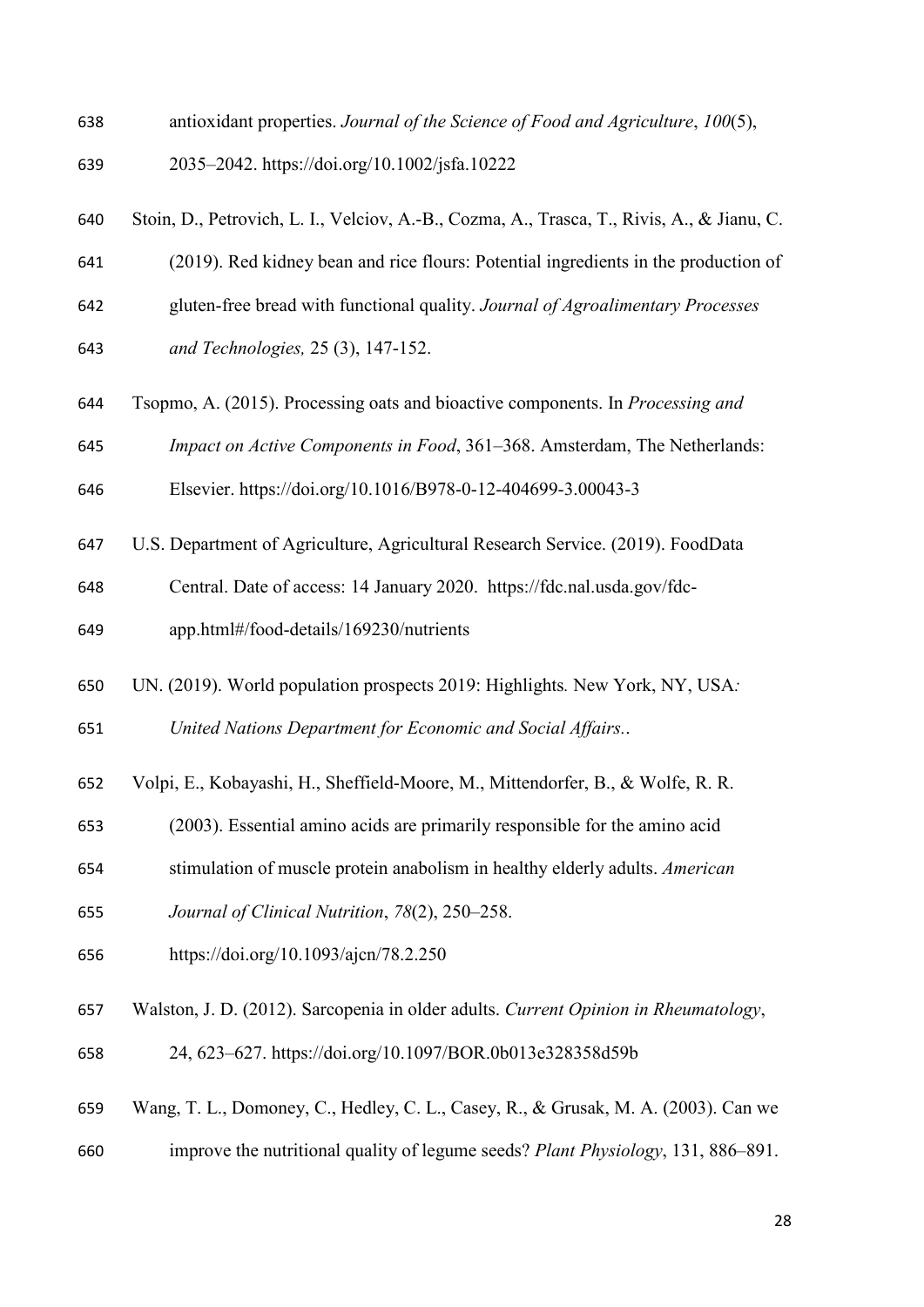https://doi.org/10.1104/pp.102.017665

- Woda, A., Foster, K., Mishellany, A., & Peyron, M. A. (2006). Adaptation of healthy
- mastication to factors pertaining to the individual or to the food. *Physiology and Behavior*, *89*(1), 28–35. https://doi.org/10.1016/j.physbeh.2006.02.013
- Wolter, A., Hager, A. S., Zannini, E., & Arendt, E. K. (2013). *In vitro* starch
- digestibility and predicted glycaemic indexes of buckwheat, oat, quinoa, sorghum,
- teff and commercial gluten-free bread. *Journal of Cereal Science*, *58*(3), 431–436.
- https://doi.org/10.1016/j.jcs.2013.09.003
- Yabe, S., & Iwata, H. (2020). Genomics-assisted breeding in minor and pseudo-cereals.

*Breeding Science*, 70, 19–31. https://doi.org/10.1270/jsbbs.19100

- Yadav, B. S., Sharma, A., & Yadav, R. B. (2009). Studies on effect of multiple
- heating/cooling cycles on the resistant starch formation in cereals, legumes and
- tubers. *International Journal of Food Sciences and Nutrition*, *60*(4), 258–272.
- https://doi.org/10.1080/09637480902970975
- Zahir, M., Fogliano, V., & Capuano, E. (2018). Food matrix and processing modulate:
- *In vitro* protein digestibility in soybeans. *Food and Function*, *9*(12), 6326–6336.
- https://doi.org/10.1039/c8fo01385c
- Zahir, M., Fogliano, V., & Capuano, E. (2020). Effect of soybean processing on cell

wall porosity and protein digestibility. *Food and Function*, *11*(1), 285–296.

- https://doi.org/10.1039/c9fo02167a
- Zarkadas, C. G., Yu, Z., & Burrows, V. D. (1995). Assessment of the protein quality of
- two new Canadian-developed oat cultivars by amino acid analysis. *Journal of*
- *Agricultural and Food Chemistry*, *43*(2), 422–428.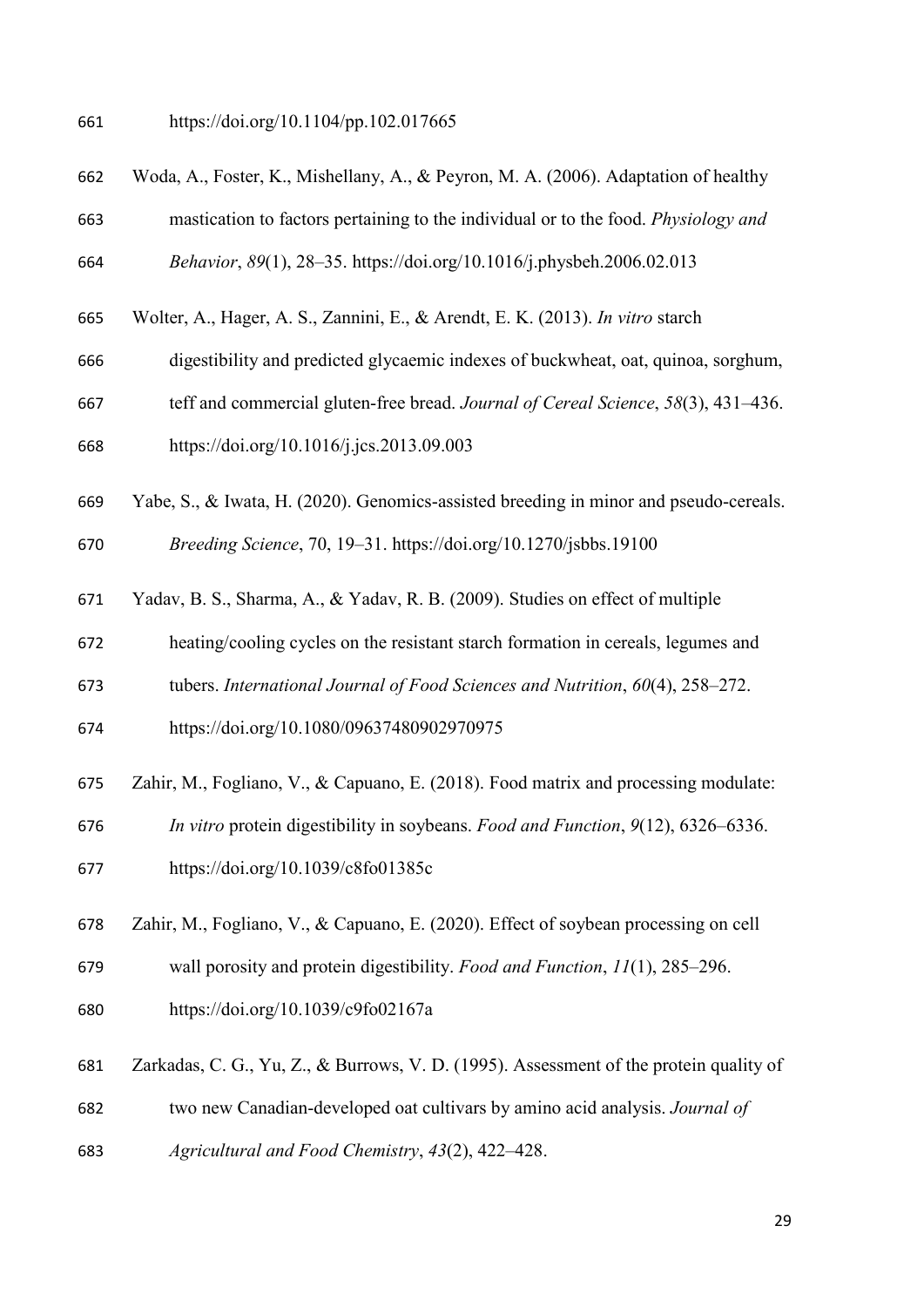# https://doi.org/10.1021/jf00050a031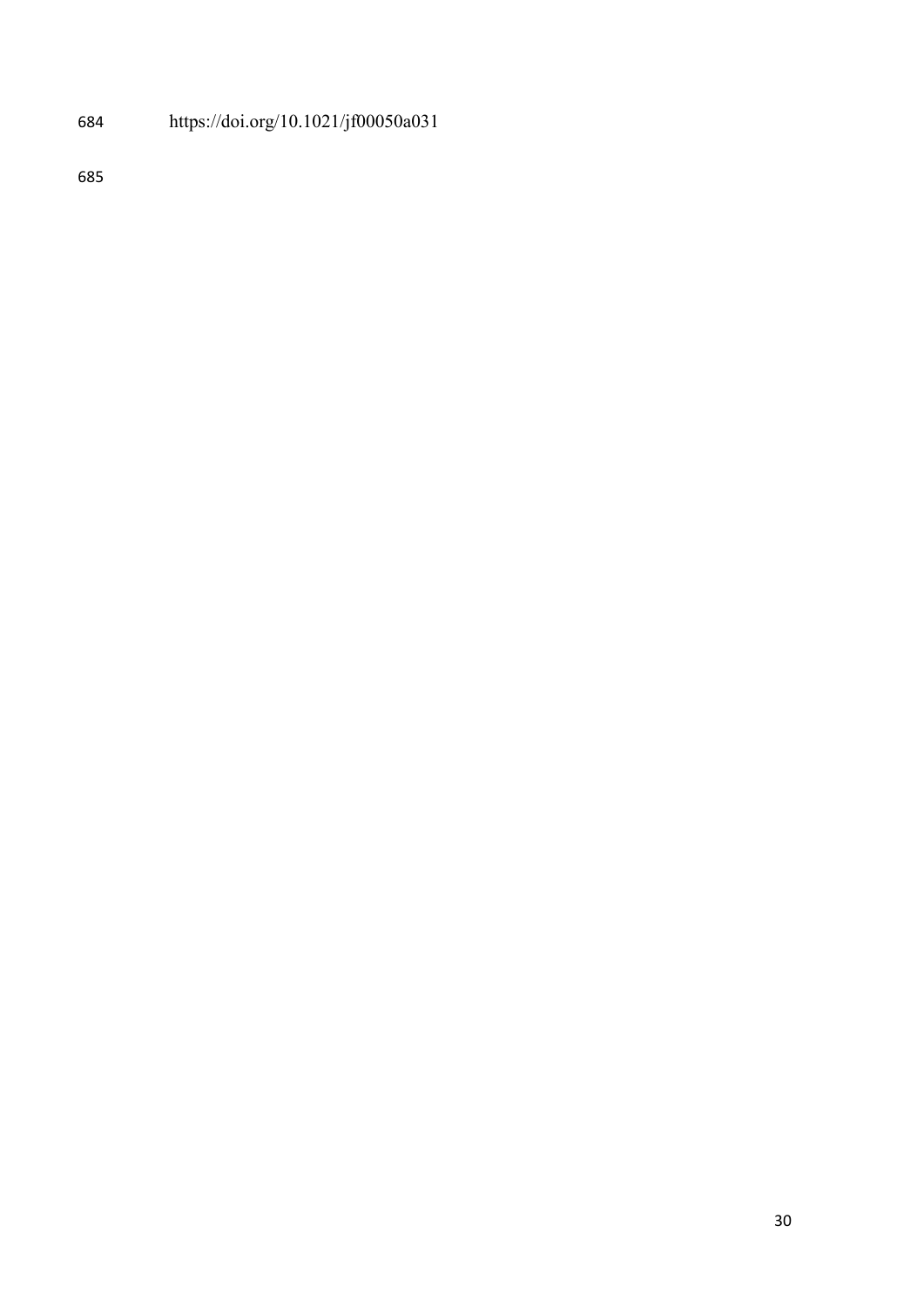# **Tables**

**Table 1.** Specific GI conditions set for the 4 *in vitro* digestion models of this study.

|                         | <i>In vitro</i> digestion model                                                                                                                                                                                                                                               |                                                                                                                                                      |                                                                                                                                                      |                                                                                                                                                  |  |  |  |  |  |
|-------------------------|-------------------------------------------------------------------------------------------------------------------------------------------------------------------------------------------------------------------------------------------------------------------------------|------------------------------------------------------------------------------------------------------------------------------------------------------|------------------------------------------------------------------------------------------------------------------------------------------------------|--------------------------------------------------------------------------------------------------------------------------------------------------|--|--|--|--|--|
| Digestive stage         | Control $(C)$                                                                                                                                                                                                                                                                 | Elderly 1 (E1)                                                                                                                                       | Elderly 2 $(E2)$                                                                                                                                     | Elderly $3(E3)$                                                                                                                                  |  |  |  |  |  |
| Oral stage              | 5 g of food sample + human 5 g of food sample + human<br>salivary fluid<br>Chewing until a consistency $50\%$ of the<br>like a tomato or mustard paste chewing cycles<br>is obtained (20 and 30 cycles 55 rpm at $37^{\circ}$ C)<br>for other and soya bean,<br>respectively) | salivary fluid<br>Control                                                                                                                            | 5 g of food sample $+$ human<br>salivary fluid<br>50% of the Control chewing<br>cycles<br>55 rpm at $37^{\circ}$ C                                   | 5 g of food sample $+$ human<br>salivary fluid<br>50% of the Control chewing<br>cycles<br>55 rpm at $37^{\circ}$ C                               |  |  |  |  |  |
| <b>Gastric stage</b>    | Oral bolus $+10$ mL SGF<br>$pH_3$<br>Pepsin $(2000 \text{ U/mL})$<br>2 <sub>h</sub>                                                                                                                                                                                           | Oral bolus $+10$ mL SGF<br>$pH_3$<br>Pepsin $(2000 \text{ U/mL})$<br>2 <sub>h</sub><br>55 rpm at $37^{\circ}$ C                                      | Oral bolus $+10$ mL SGF<br>$pH_6$<br>Pepsin $(1500 \text{ U/mL})$<br>2 <sub>h</sub><br>55 rpm at $37^{\circ}$ C                                      | Oral bolus $+10$ mL SGF<br>$pH_6$<br>Pepsin $(1500 \text{ U/mL})$<br>2 <sub>h</sub><br>55 rpm at $37^{\circ}$ C                                  |  |  |  |  |  |
| <b>Intestinal stage</b> | Gastric chime $+20$ mL SIF<br>pH 7<br>Bile $(10 \text{ mM})$<br>$+$ Pancreatin<br>$(100 \text{ U/mL})$<br>2 <sub>h</sub>                                                                                                                                                      | Gastric chime $+20$ mL SIF<br>pH 7<br>Bile $(10 \text{ mM})$<br>$+$ Pancreatin<br>$(100 \text{ U/mL})$<br>2 <sub>h</sub><br>55 rpm at $37^{\circ}$ C | Gastric chime $+20$ mL SIF<br>pH 7<br>Bile $(10 \text{ mM})$<br>$+$ Pancreatin<br>$(100 \text{ U/mL})$<br>2 <sub>h</sub><br>55 rpm at $37^{\circ}$ C | Gastric chime $+20$ mL SIF<br>pH <sub>7</sub><br>Bile $(5 \text{ mM})$<br>+ Pancreatin<br>$(50 \text{ U/mL})$<br>4 h<br>55 rpm at $37^{\circ}$ C |  |  |  |  |  |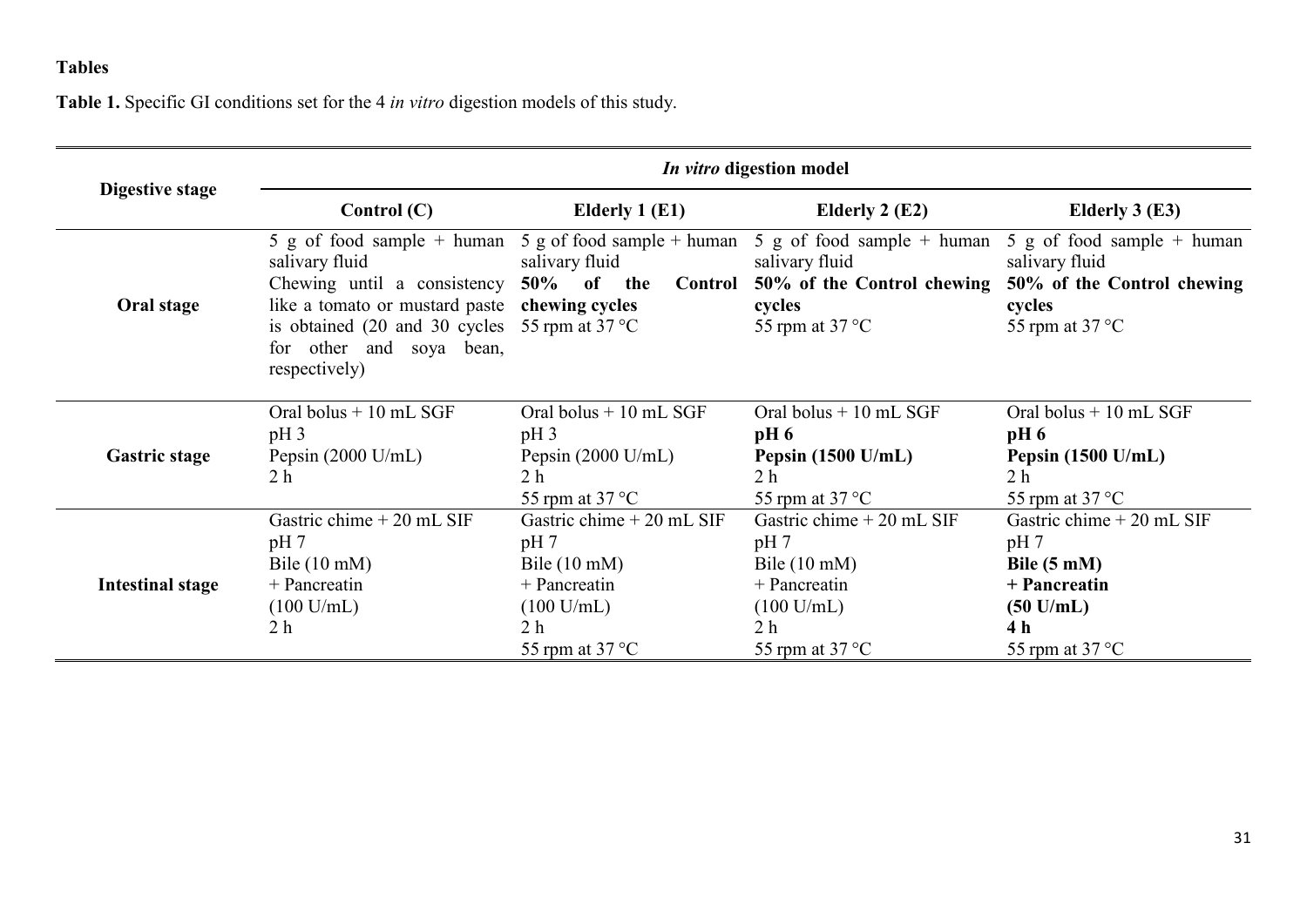**Table 2.** Total contents of water, crude protein, fat, ash, reducing sugars, fiber, starch and calcium in cooked legumes (chickpea, lentils, soya bean and white bean) and grains (whole oats, whole spelt and quinoa).

| Nutrient content /100 g dry basis Chickpea |                         | Lentils                                               | Soya bean               | White bean                   | Oats                       | <b>Spelt</b>            | Quinoa                   |
|--------------------------------------------|-------------------------|-------------------------------------------------------|-------------------------|------------------------------|----------------------------|-------------------------|--------------------------|
| Moisture (g)                               | $157 \pm 0.5^{\rm d}$   | $123 \pm 0.2^{\rm a}$                                 | $175 \pm 1^e$           | $183 \pm 2^{f}$              | $136 \pm 3^{b}$            | $145 \pm 1^{\circ}$     | $259 \pm 4^{\circ}$      |
| Crude protein (g)                          | $17.8 \pm 0.3^e$        | $17.1 \pm 0.2^d$                                      | $41 \pm 1^{\rm f}$      | $18.2 \pm 0.5^e$             | $11.3 \pm 0.2^{\rm a}$     | $14.1 \pm 0.1^{\circ}$  | $12.4 \pm 0.1^b$         |
| $\text{Fat}(\mathbf{g})$                   | $5.7 \pm 0.1^e$         | $1.7 \pm 0.5^{ab}$                                    | $10 \pm 1^{\rm f}$      | $1.1 \pm 0.4^{\text{a}}$     | $2 \pm 0.2^{\rm bc}$       | $0.8 \pm 0.1^{\rm a}$   | $2.8 \pm 0.4^d$          |
| Ash $(g)$                                  | $2.2 \pm 0.2^{\circ}$   | $1.91 \pm 0.05^{\rm b}$ $2.9 \pm 0.2^{\rm e}$         |                         | $3.17 \pm 0.05$ <sup>f</sup> | $1.62 \pm 0.04^{\text{a}}$ | $2.1 \pm 0.1^{\circ}$   | $2.61 \pm 0.04^d$        |
| Reducing sugars (g)                        |                         | $0.09 \pm 0.02^{\text{a}}$ $0.16 \pm 0.01^{\text{b}}$ | $0.28 \pm 0.02^{\circ}$ | $0.11 \pm 0.002^{\rm a}$     | $0.30 \pm 0.01^{\circ}$    | $0.42 \pm 0.04^d$       | $0.46 \pm 0.05^{\rm d}$  |
| Fiber $(g)$                                | $20 \pm 2^{d}$          | $18 \pm 2^{d}$                                        | $17 \pm 1^{d}$          | $29 \pm 3^e$                 | $4.0 \pm 0.4^{\rm a}$      | $10 \pm 1$ <sup>c</sup> | $7 \pm 1^{\rm b}$        |
| Starch $(g)$                               | $55 \pm 1$ <sup>c</sup> | $62 \pm 1^d$                                          | $30 \pm 3^{\rm a}$      | $48 \pm 3^{6}$               | $81 \pm 3$ <sup>fg</sup>   | $74 \pm 1^e$            | $75 \pm 4$ <sup>ef</sup> |
| Calcium (mg)                               | $130 \pm 20^e$          | $13 \pm 1^{\rm a}$                                    | $88 \pm 6^{\rm d}$      | $85 \pm 4^{\rm d}$           | $120 \pm 10^e$             | $30 \pm 3^b$            | $48 \pm 5^{\circ}$       |

Data shown are mean values from triplicates and the standard deviation. <sup>abc</sup> Different lowercase letters indicate significant differences between foods, with a significance level of 95% ( $p<0.05$ ).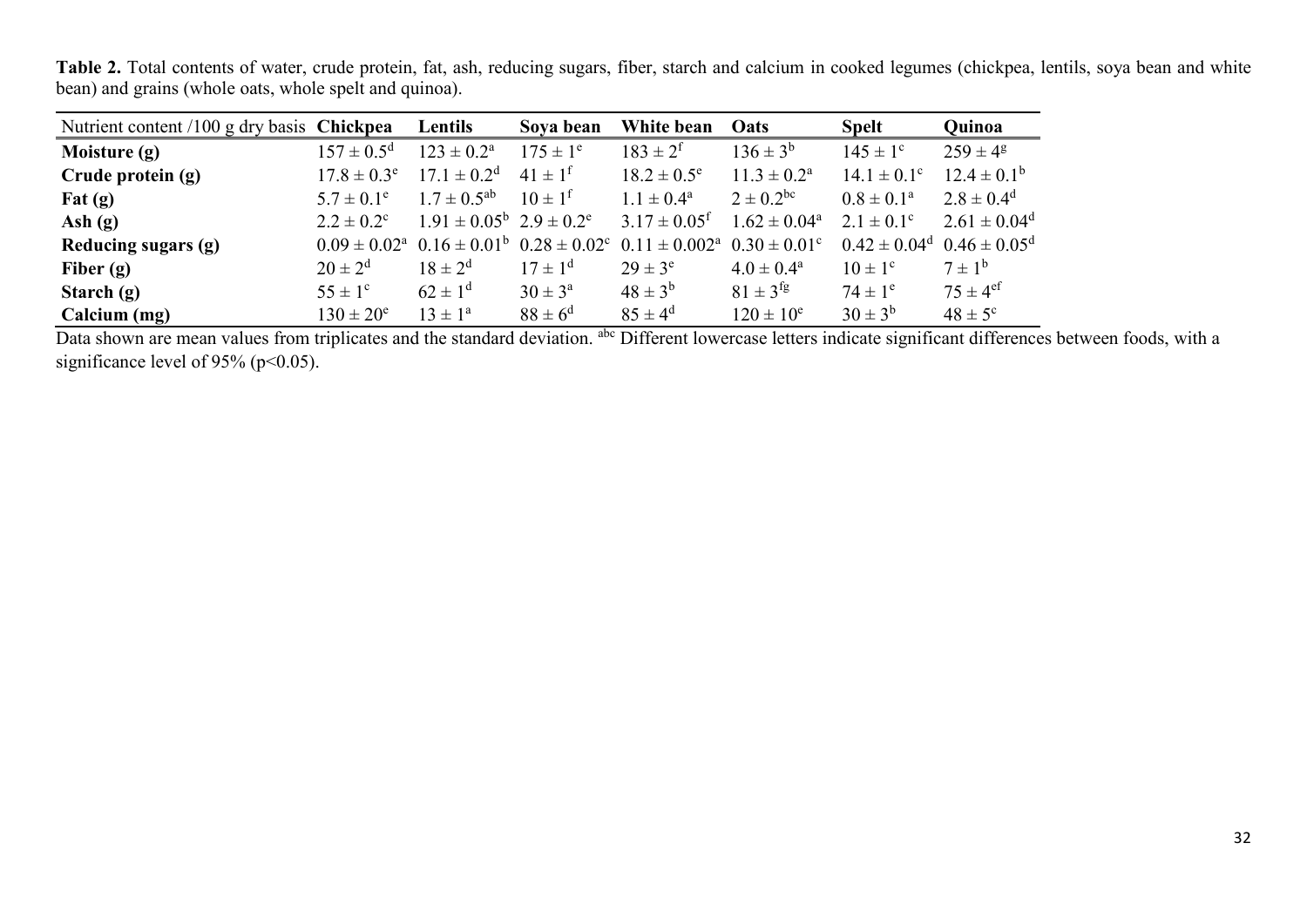| Vegetal      |                      | EAA (mg free amino acid/ g protein) |                         |                      |                      |                         |                          |                        |                         |                         |  |  |
|--------------|----------------------|-------------------------------------|-------------------------|----------------------|----------------------|-------------------------|--------------------------|------------------------|-------------------------|-------------------------|--|--|
| food         | <b>GI</b> conditions | <b>Histidine</b>                    | <b>Isoleucine</b>       | Leucine              | Lysine               |                         | Methionine Phenylalanine | <b>Threonine</b>       | Tryptophan              | Valine                  |  |  |
|              | $\mathbf C$          | $48 \pm 7^{\rm b}$                  | $40 \pm 4^b$            | $90 \pm 10^{\circ}$  | $140 \pm 20^b$       | $19 \pm 2^{\circ}$      | $67 \pm 5^{\circ}$       | $30 \pm 3^{\circ}$     | $53 \pm 5^{\circ}$      | $51 \pm 5^{\rm b}$      |  |  |
| Chickpea     | E1                   | $46 \pm 2^b$                        | $35 \pm 1^b$            | $76 \pm 1^b$         | $130 \pm 10^{6}$     | $16.3 \pm 0.3^b$        | $55 \pm 2^{ab}$          | $26 \pm 1^b$           | $44 \pm 2^b$            | $44 \pm 2^{b}$          |  |  |
|              | E2                   | $48 \pm 4^{\rm b}$                  | $37 \pm 4^b$            | $80\pm10^{\rm b}$    | $130 \pm 20^b$       | $17 \pm 1^{\rm bc}$     | $58 \pm 7^{\rm b}$       | $27 \pm 2^{bc}$        | $46 \pm 3^b$            | $46 \pm 5^b$            |  |  |
|              | E3                   | $36.0 \pm 0.4$ <sup>a</sup>         | $26.9 \pm 0.1^{\rm a}$  | $59\pm1^{\rm a}$     | $70\pm10^{\rm a}$    | $12.8 \pm 0.3^{\rm a}$  | $50 \pm 1^a$             | $16.6 \pm 0.3^{\rm a}$ | $35.0 \pm 0.4^{\rm a}$  | $33.4 \pm 0.4^{\rm a}$  |  |  |
|              | $\mathbf C$          | $40 \pm 3^b$                        | $36 \pm 4^b$            | $80 \pm 10^{b}$      | $120 \pm 20^b$       | $13 \pm 1^{b}$          | $54 \pm 7^{\rm b}$       | $23 \pm 2^b$           | $39 \pm 3^{b}$          | $42 \pm 5^{\rm b}$      |  |  |
| Lentils      | E1                   | $40 \pm 1^b$                        | $33 \pm 2^b$            | $70 \pm 10^{ab}$     | $110 \pm 10^{6}$     | $12 \pm 1^{\rm b}$      | $48 \pm 3^{\rm ab}$      | $23 \pm 1^{b}$         | $37 \pm 2^b$            | $39 \pm 3^{b}$          |  |  |
|              | E2                   | $41 \pm 2^b$                        | $34 \pm 1^b$            | $73 \pm 3^b$         | $100 \pm 10^{ab}$    | $12.1 \pm 0.5^{\rm b}$  | $49 \pm 2^\text{ab}$     | $23 \pm 1^{b}$         | $35 \pm 1^{\rm b}$      | $40 \pm 2^{b}$          |  |  |
|              | E3                   | $32 \pm 0.4^{\rm a}$                | $28\pm1^{\rm a}$        | $61 \pm 3^{\rm a}$   | $80\pm10^{\rm a}$    | $9.2 \pm 0.3^{\rm a}$   | $44 \pm 1^a$             | $15 \pm 1^a$           | $30\pm1^{\rm a}$        | $33 \pm 2^a$            |  |  |
|              | $\mathbf C$          | $32 \pm 1^b$                        | $26.3 \pm 0.3^a$        | $62 \pm 1^a$         | $80 \pm 10^{6}$      | $12.2 \pm 0.4^{\circ}$  | $41 \pm 1^a$             | $18 \pm 1^{b}$         | $34 \pm 1^{ab}$         | $31 \pm 1^a$            |  |  |
| Soya bean    | E1                   | $32 \pm 4^b$                        | $25 \pm 4^{\mathrm{a}}$ | $60 \pm 10^{\rm a}$  | $90 \pm 10^{b}$      | $12 \pm 1^{bc}$         | $38 \pm 7^{\rm a}$       | $18 \pm 2^{b}$         | $35 \pm 5^{\rm b}$      | $30 \pm 5^{\rm a}$      |  |  |
|              | E2                   | $31 \pm 1^{ab}$                     | $24 \pm 1^a$            | $53 \pm 1^{\rm a}$   | $80 \pm 10^{b}$      | $11 \pm 0.1^b$          | $35\pm1^{\rm a}$         | $17.4 \pm 0.2^b$       | $32 \pm 1^{ab}$         | $29 \pm 1^{\rm a}$      |  |  |
|              | E <sub>3</sub>       | $27\pm1^{\rm a}$                    | $23\pm1^{\rm a}$        | $51\pm3^{\rm a}$     | $57\pm4^{\rm a}$     | $9.4 \pm 0.4^{\rm a}$   | $36\pm2^{\rm a}$         | $13 \pm 1^a$           | $28\pm0.1^{\rm a}$      | $26\pm1^{\rm a}$        |  |  |
|              | $\mathbf C$          | $52 \pm 1^{\rm b}$                  | $40 \pm 2^b$            | $100 \pm 10^{b}$     | $140 \pm 30^b$       | $17 \pm 1$ <sup>c</sup> | $64 \pm 4^b$             | $29 \pm 2^{\circ}$     | $50 \pm 1$ <sup>c</sup> | $48 \pm 3^b$            |  |  |
| White        | E1                   | $49 \pm 3^{ab}$                     | $37 \pm 2^{ab}$         | $84 \pm 2^{ab}$      | $130 \pm 10^{b}$     | $15.9 \pm 0.3^b$        | $58\pm1^{\rm ab}$        | $27 \pm 1^{\rm bc}$    | $48 \pm 2^{\rm c}$      | $44 \pm 2^{ab}$         |  |  |
| bean         | E2                   | $49 \pm 1^{ab}$                     | $36 \pm 2^{\mathrm{a}}$ | $81 \pm 5^{\circ}$   | $140 \pm 10^{b}$     | $15.2 \pm 0.5^{\rm b}$  | $56 \pm 3^{\rm a}$       | $26 \pm 1^{b}$         | $44 \pm 2^b$            | $42 \pm 2^a$            |  |  |
|              | E3                   | $46 \pm 2^a$                        | $35 \pm 2^{\mathrm{a}}$ | $80 \pm 10^{\rm a}$  | $100\pm10^{\rm a}$   | $13.3 \pm 0.4^{\rm a}$  | $61 \pm 6^{ab}$          | $21 \pm 1^a$           | $41 \pm 1^a$            | $40\pm2^{\rm a}$        |  |  |
|              | $\mathbf C$          | $53 \pm 2^b$                        | $39 \pm 1^{bc}$         | $80\pm1^{\rm ab}$    | $120 \pm 10^{6}$     | $19.3 \pm 0.3^b$        | $52 \pm 1^{\rm b}$       | $30 \pm 2^b$           | $59 \pm 2^{b}$          | $54 \pm 1^b$            |  |  |
| Oats         | E1                   | $56\pm3^{\rm b}$                    | $48 \pm 7^{\circ}$      | $100 \pm 30^{\rm b}$ | $130 \pm 20^b$       | $20 \pm 1^b$            | $55\pm3^{\rm b}$         | $33\pm3^{\rm b}$       | $65 \pm 1^{\rm b}$      | $58\pm4^{\rm a}$        |  |  |
|              | E2                   | $53\pm6^{\rm b}$                    | $36 \pm 5^b$            | $80 \pm 10^b$        | $100 \pm 20^{\rm b}$ | $18 \pm 2^{b}$          | $50 \pm 6^b$             | $29 \pm 4^b$           | $59 \pm 8^b$            | $51\pm8^{\rm b}$        |  |  |
|              | E3                   | $39 \pm 2^a$                        | $26 \pm 3^a$            | $60 \pm 10^{\rm a}$  | $70\pm10^{\rm a}$    | $14\pm1^{\rm a}$        | $39 \pm 4^a$             | $19 \pm 2^{\rm a}$     | $46 \pm 3^a$            | $39 \pm 5^{\rm a}$      |  |  |
|              | $\mathbf C$          | $58 \pm 4^{\rm b}$                  | $43 \pm 1^b$            | $87 \pm 2^b$         | $110 \pm 10^{b}$     | $21.3 \pm 0.3^{\circ}$  | $55 \pm 2^{b}$           | $32 \pm 2^b$           | $60 \pm 4^b$            | $57 \pm 2^b$            |  |  |
| <b>Spelt</b> | E1                   | $60 \pm 1^{\rm b}$                  | $43 \pm 1^{b}$          | $87 \pm 2^b$         | $117 \pm 3^{b}$      | $21 \pm 1^{bc}$         | $56 \pm 2^{b}$           | $33 \pm 1^{b}$         | $61 \pm 1^{b}$          | $58 \pm 1$ b            |  |  |
|              | E2                   | $60 \pm 2^b$                        | $42 \pm 2^b$            | $86 \pm 4^b$         | $100 \pm 20^{\rm b}$ | $20 \pm 1^b$            | $56 \pm 2^b$             | $31 \pm 3^b$           | $57 \pm 3^b$            | $55 \pm 3^{b}$          |  |  |
|              | E <sub>3</sub>       | $42 \pm 1^a$                        | $30 \pm 1^a$            | $60\pm2^{\rm a}$     | $67\pm4^{\rm a}$     | $15.5 \pm 0.2^{\rm a}$  | $42 \pm 1^a$             | $19 \pm 1^a$           | $42 \pm 2^a$            | $39 \pm 2$ <sup>a</sup> |  |  |
| Quinoa       | $\mathbf C$          | $60 \pm 1^b$                        | $43 \pm 3^{\circ}$      | $84 \pm 3^{\circ}$   | $130 \pm 10^{6}$     | $22.6 \pm 0.5^{\circ}$  | $54 \pm 1$ <sup>c</sup>  | $34\pm2^{\rm c}$       | $62 \pm 1$ <sup>c</sup> | $58 \pm 3^{\rm c}$      |  |  |
|              | E1                   | $57\pm4^{\rm b}$                    | $37 \pm 3^b$            | $80 \pm 10^{b}$      | $120 \pm 20^{\rm b}$ | $21 \pm 1^b$            | $51 \pm 3^{bc}$          | $30 \pm 2^{b}$         | $61 \pm 2^{\rm c}$      | $50 \pm 2^b$            |  |  |

**Table 3.** EAA profile (mg FAA/g protein) of chickpea, lentils, soya bean, white bean, oats, spelt and quinoa after *in vitro* digestion using different elderly digestion models.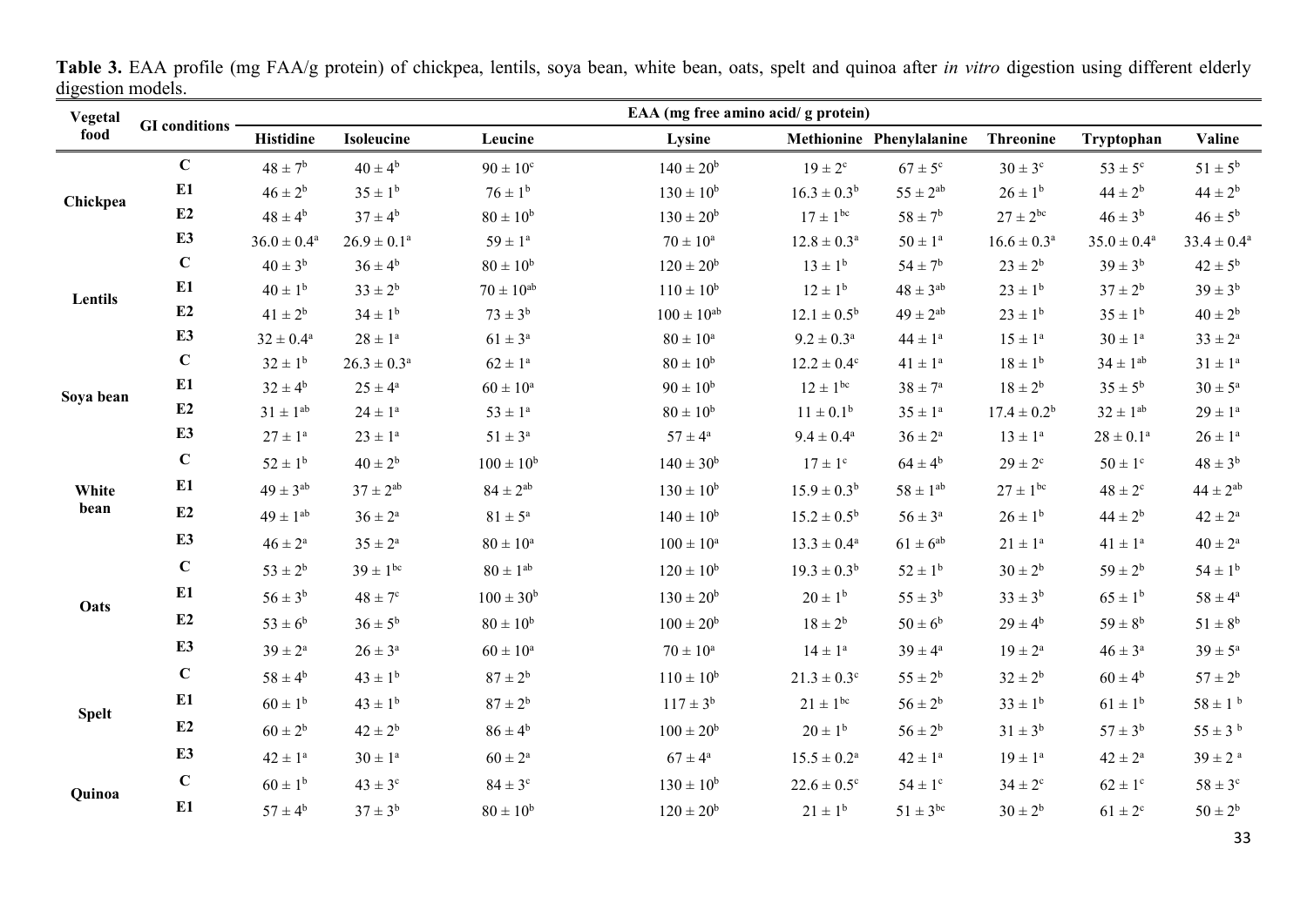|  |  | <b>E2</b> $56 \pm 3^b$ $35 \pm 2^b$ $72 \pm 4^b$ $122 \pm 14^b$ $20 \pm 1^b$ $48 \pm 3^b$ $30 \pm 2^b$ $56 \pm 3^b$ $48 \pm 2^b$ |  |  |  |
|--|--|----------------------------------------------------------------------------------------------------------------------------------|--|--|--|
|  |  | <b>E3</b> $42 \pm 2^a$ $25 \pm 2^a$ $50 \pm 4^a$ $79 \pm 10^a$ $16 \pm 1^a$ $36 \pm 3^a$ $19 \pm 2^a$ $43 \pm 2^a$ $34 \pm 3^a$  |  |  |  |

Data shown are mean values from triplicates and the standard deviation. <sup>abc</sup> Different lowercase letters indicate significant differences between digestion models, with a significance level of  $95\%$  (p<0.05).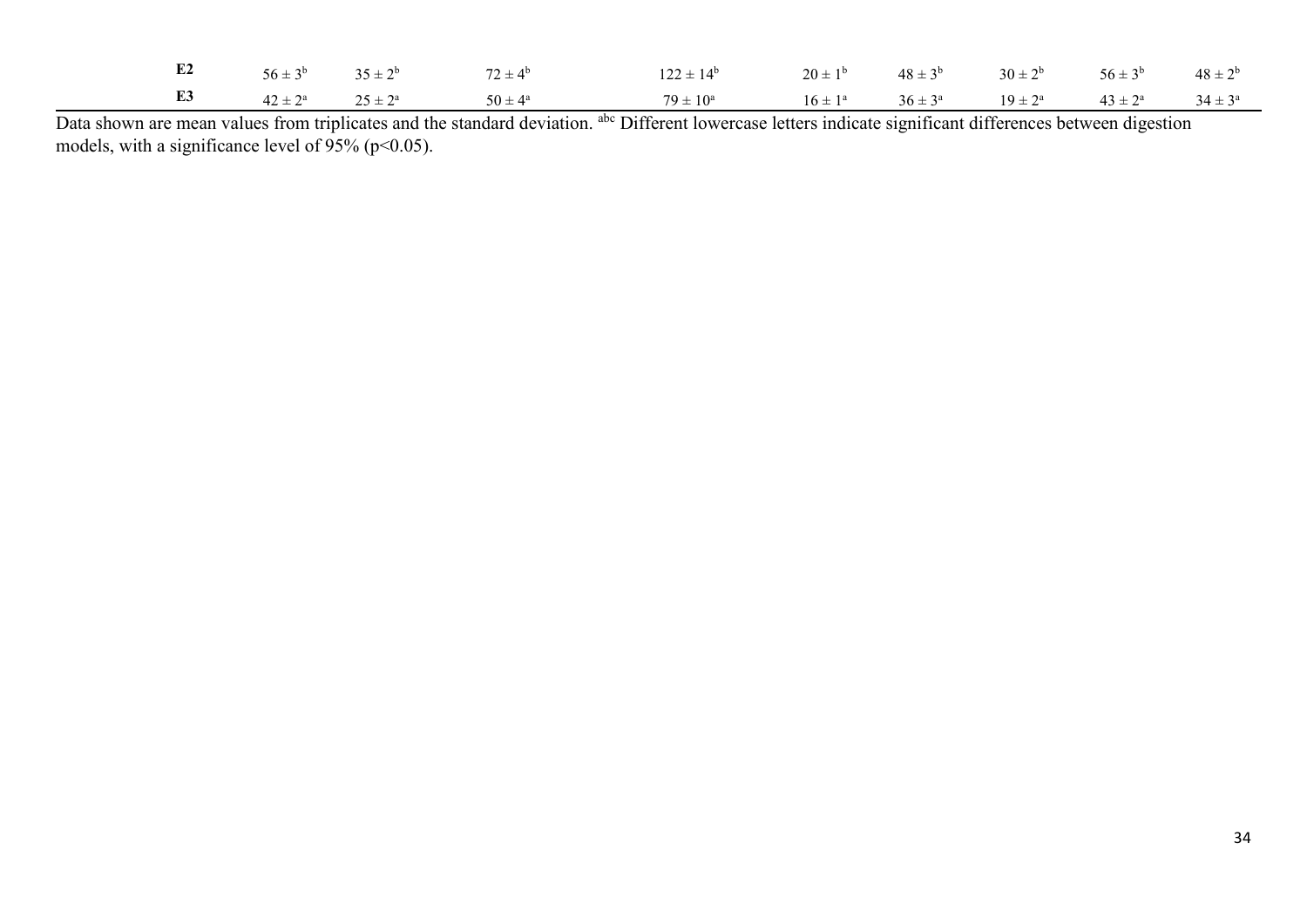| Vegetal      | $\mathbf{u}_1$ , which invarion | Non-essential amino acids (mg amino acid/ g protein) |                         |                             |                       |                    |                         |                        |                        |                      |  |  |
|--------------|---------------------------------|------------------------------------------------------|-------------------------|-----------------------------|-----------------------|--------------------|-------------------------|------------------------|------------------------|----------------------|--|--|
| food         | <b>GI</b> conditions            | <b>Alanine</b>                                       |                         | Asparagine Aspartic acid    | Cystine               | Glutamic acid      | Glycine                 | Proline                | <b>Serine</b>          | <b>Tyrosine</b>      |  |  |
|              | $\mathbf C$                     | $34 \pm 4^b$                                         | $35 \pm 4^{\mathrm{a}}$ | $22 \pm 3^{\rm a}$          | $65 \pm 7^b$          | $50\pm10^{\rm b}$  | $18 \pm 2^b$            | $13 \pm 1^{b}$         | $36 \pm 4^{\rm b}$     | $120 \pm 10^b$       |  |  |
| Chickpea     | E1                              | $29 \pm 1^{b}$                                       | $30\pm2^{\rm a}$        | $19\pm1^{\rm a}$            | $59 \pm 5^{\rm b}$    | $42\pm8^{\rm b}$   | $16 \pm 1^{6}$          | $11 \pm 1^{ab}$        | $32 \pm 1^b$           | $101 \pm 4^{\rm a}$  |  |  |
|              | E2                              | $31 \pm 4^b$                                         | $29\pm6^{\rm a}$        | $22\pm1^{\rm a}$            | $63\pm5^{\rm b}$      | $47 \pm 9^b$       | $17 \pm 1^{b}$          | $12 \pm 1^{\rm b}$     | $34 \pm 4^{\rm b}$     | $100\pm10^{\rm a}$   |  |  |
|              | E3                              | $18.8 \pm 0.3^{\rm a}$                               | $\blacksquare$          | $\equiv$                    | $35\pm1^{\rm a}$      | $16 \pm 1^a$       | $10.0 \pm 0.2^{\rm a}$  | $10.3 \pm 0.3^{\rm a}$ | $9.1\pm0.5^{\rm a}$    | $104 \pm 4^a$        |  |  |
| Lentils      | $\mathbf C$                     | $27 \pm 2^b$                                         | $31 \pm 3^a$            | $20\pm1^{\rm a}$            | $48 \pm 3^b$          | $41 \pm 5^{\rm b}$ | $15 \pm 1^{b}$          | $9 \pm 1^b$            | $27\pm2^{\rm a}$       | $100\pm30^{\rm b}$   |  |  |
|              | E1                              | $26 \pm 2^b$                                         | $30\pm2^{\rm a}$        | $20\pm1^{\rm a}$            | $48 \pm 2^b$          | $44 \pm 5^b$       | $14 \pm 1^{b}$          | $9.3 \pm 0.4^b$        | $26\pm2^{\rm a}$       | $87\pm2^{\rm ab}$    |  |  |
|              | E2                              | $26 \pm 2^b$                                         | $26 \pm 3^{\rm a}$      | $20\pm1^{\rm a}$            | $4.3\pm0^{\rm a}$     | $40\pm8^{\rm b}$   | $15 \pm 1^{\rm b}$      | $9.9 \pm 0.3^b$        | $26\pm2^{\rm a}$       | $83 \pm 3^a$         |  |  |
|              | E3                              | $18\pm1^{\rm a}$                                     | $\sim$                  | $\mathcal{L}_{\mathcal{A}}$ |                       | $21\pm2^{\rm a}$   | $8.9\pm0.4^{\rm a}$     | $8.2 \pm 0.2^{\rm a}$  |                        | $99 \pm 3^\text{ab}$ |  |  |
| Soya bean    | $\mathbf C$                     | $18.9 \pm 0.2^b$                                     | $20\pm1^{\rm a}$        | $12 \pm 1^a$                | $35 \pm 2^b$          | $25 \pm 3^b$       | $9.9 \pm 0.2^b$         | $6.9\pm0.3^{\rm ab}$   | $20\pm1^{\rm a}$       | $82 \pm 7^{\rm b}$   |  |  |
|              | E1                              | $19 \pm 2^{b}$                                       | $20 \pm 3^{\rm a}$      | $13 \pm 2^a$                | $36 \pm 5^b$          | $30 \pm 3^{\circ}$ | $10 \pm 1^{\rm b}$      | $7 \pm 1^{\rm ab}$     | $20\pm2^{\rm a}$       | $66 \pm 9^{\rm a}$   |  |  |
|              | E2                              | $19 \pm 1^b$                                         | $18.8 \pm 0.4^{\rm a}$  | $12.2 \pm 0.5^{\rm a}$      | $35.9 \pm 0.3^b$      | $30 \pm 2^{bc}$    | $10.2 \pm 0.2^b$        | $7.5 \pm 0.1^{\rm b}$  | $20.3 \pm 0.3^{\rm a}$ | $59 \pm 2^{\rm a}$   |  |  |
|              | E3                              | $13\pm1^{\rm a}$                                     |                         |                             | $20.6\pm0.02^{\rm a}$ | $12\pm2^{\rm a}$   | $6.3 \pm 0.2^{\rm a}$   | $6.4 \pm 0.5^{\rm a}$  |                        | $63.8\pm0.2^{\rm a}$ |  |  |
|              | $\mathbf C$                     | $31 \pm 2^{\circ}$                                   | $31 \pm 4^b$            | $20 \pm 1^b$                | $55\pm2^{\rm b}$      | $47 \pm 2^b$       | $16.5 \pm 0.5^{\circ}$  | $10.2 \pm 0.1^{\rm b}$ | $34 \pm 3^b$           | $130 \pm 10^{\circ}$ |  |  |
| White        | E1                              | $28 \pm 1^{bc}$                                      | $29 \pm 2^b$            | $19 \pm 1^{b}$              | $53\pm3^{\rm b}$      | $45 \pm 5^{\rm b}$ | $15.5 \pm 0.4^{\rm bc}$ | $10 \pm 0.4^{\rm b}$   | $31 \pm 1^{b}$         | $100\pm10^{\rm a}$   |  |  |
| bean         | E2                              | $27 \pm 2^b$                                         | $27\pm2^{\rm b}$        | $19 \pm 1^{b}$              | $52\pm2^{\rm b}$      | $48 \pm 7^{\rm b}$ | $15 \pm 1^{\rm b}$      | $10.1 \pm 0.3^b$       | $31 \pm 2^b$           | $109 \pm 2^{ab}$     |  |  |
|              | E3                              | $21\pm1^{\rm a}$                                     | $8\pm2^{\rm a}$         | $2\pm0.4^{\rm a}$           | $34\pm2^{\rm a}$      | $27 \pm 2^{\rm a}$ | $10.4 \pm 0.3^{\rm a}$  | $8.6 \pm 0.03^a$       | $13 \pm 3^a$           | $130 \pm 10^{bc}$    |  |  |
|              | $\mathbf C$                     | $35 \pm 2^b$                                         | $30\pm4^{\rm a}$        | $23 \pm 1^{b}$              | $82 \pm 3^b$          | $55 \pm 1^{b}$     | $21 \pm 1^{b}$          | $16 \pm 1^{ab}$        | $37 \pm 3^b$           | $160 \pm 10^{b}$     |  |  |
| Oats         | E1                              | $38 \pm 4^{\rm a}$                                   | $34 \pm 5^{\mathrm{a}}$ | $27 \pm 3^b$                | $90 \pm 6^b$          | $58 \pm 4^b$       | $24 \pm 2^b$            | $18 \pm 1^{b}$         | $40 \pm 5^b$           | $170 \pm 20^{\rm b}$ |  |  |
|              | E2                              | $33 \pm 5^b$                                         | $27 \pm 3^{\rm a}$      | $24 \pm 3^{b}$              | $86 \pm 11^b$         | $50\pm10^{\rm b}$  | $22 \pm 3^b$            | $17 \pm 2^b$           | $36 \pm 5^b$           | $160 \pm 20^b$       |  |  |
|              | E3                              | $22\pm3$ $^{\rm a}$                                  |                         | $6\pm5^{\rm a}$             | $56 \pm 3^{\rm a}$    | $18\pm5^{\rm a}$   | $14\pm1^{\rm a}$        | $14\pm1^{\rm a}$       | $17 \pm 4^{\rm a}$     | $120\pm10^{\rm a}$   |  |  |
|              | $\mathbf C$                     | $35 \pm 1^b$                                         | $28\pm4^{\rm ab}$       | $23\pm3^{\rm a}$            | $97 \pm 7^b$          | $50\pm10^{\rm b}$  | $20 \pm 1^b$            | $19\pm1^{\rm a}$       | $40\pm4^{\rm a}$       | $160 \pm 10^{b}$     |  |  |
| <b>Spelt</b> | E1                              | $34.9 \pm 0.5^{\rm b}$                               | $30 \pm 2^b$            | $25\pm1^{\rm a}$            | $102 \pm 2^b$         | $63 \pm 6^b$       | $21.0 \pm 0.5^b$        | $19.7 \pm 0.5^{ab}$    | $41\pm2^{\rm a}$       | $150 \pm 10^{b}$     |  |  |
|              | E2                              | $34 \pm 3^{b}$                                       | $22 \pm 5^{\rm a}$      | $23\pm3^{\rm a}$            | $99 \pm 5^b$          | $60\pm10^{\rm b}$  | $21 \pm 1^b$            | $21 \pm 1^b$           | $39 \pm 4^a$           | $152 \pm 4^b$        |  |  |
|              | E3                              | $22\pm1^{\rm a}$                                     | $\sim$                  | $\pm$ .                     | $64\pm1^{\rm a}$      | $30\pm2^{\rm a}$   | $12 \pm 1^{\circ}$      | $20 \pm 1^{ab}$        | $\sim 100$             | $122 \pm 3^{\rm a}$  |  |  |
|              | $\mathbf C$                     | $38 \pm 2^{\circ}$                                   | $32 \pm 3^b$            | $27 \pm 3^{\rm a}$          | $92 \pm 5^{\rm b}$    | $61 \pm 6^{\circ}$ | $22 \pm 1$ <sup>c</sup> | $16 \pm 1^{6}$         | $39 \pm 3^b$           | $154 \pm 4^b$        |  |  |
| Quinoa       | E1                              | $33 \pm 2^b$                                         | $28\pm2^{\rm ab}$       | $23 \pm 2^{\rm a}$          | $89 \pm 5^b$          | $47 \pm 7^{\rm b}$ | $20 \pm 1^{bc}$         | $15 \pm 1^{b}$         | $34 \pm 2^a$           | $150 \pm 10^b$       |  |  |

**Table 4.** NEAA profile (mg FAA/g protein) of oats, spelt, quinoa, chickpea, lentils, soya bean and white bean after *in vitro* digestion using different elderly digestion models.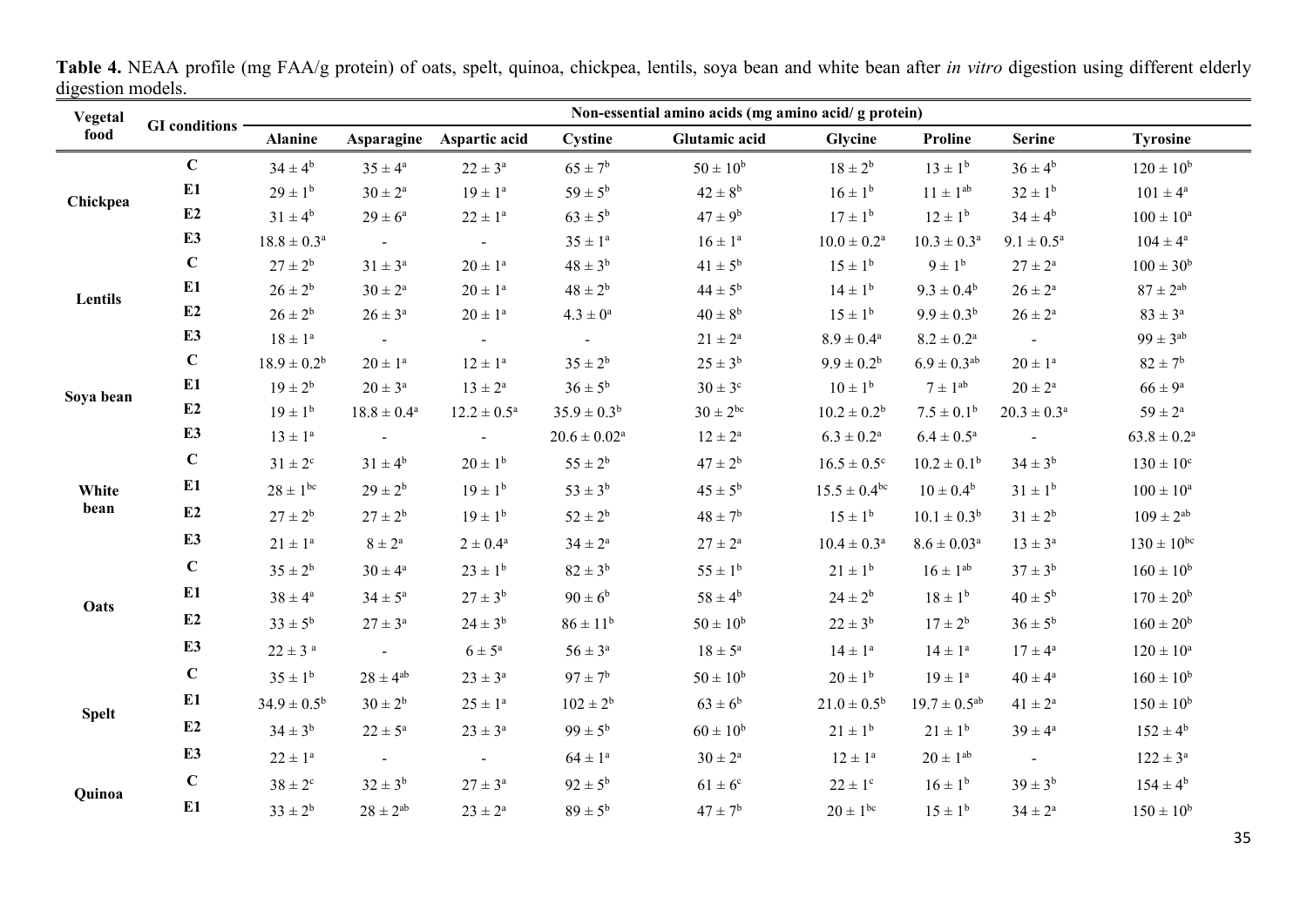|  |  | <b>E2</b> $32 \pm 1^b$ $25 \pm 2^a$ $25 \pm 2^a$ $83 \pm 5^b$ $49 \pm 2^b$ $20 \pm 1^b$ $15 \pm 1^b$ $34 \pm 1^a$ $150 \pm 10^b$ |  |  |  |
|--|--|----------------------------------------------------------------------------------------------------------------------------------|--|--|--|
|  |  | <b>E3</b> $20 \pm 2^a$ - $55 \pm 5^a$ $19 \pm 5^a$ $13 \pm 1^a$ $12 \pm 1^a$ - $110 \pm 10^a$                                    |  |  |  |

Data shown are mean values from triplicates and the standard deviation. <sup>abc</sup> Different lowercase letters indicate significant differences between digestion models in each grain, with a significance level of 95% ( $p$  < 0.05).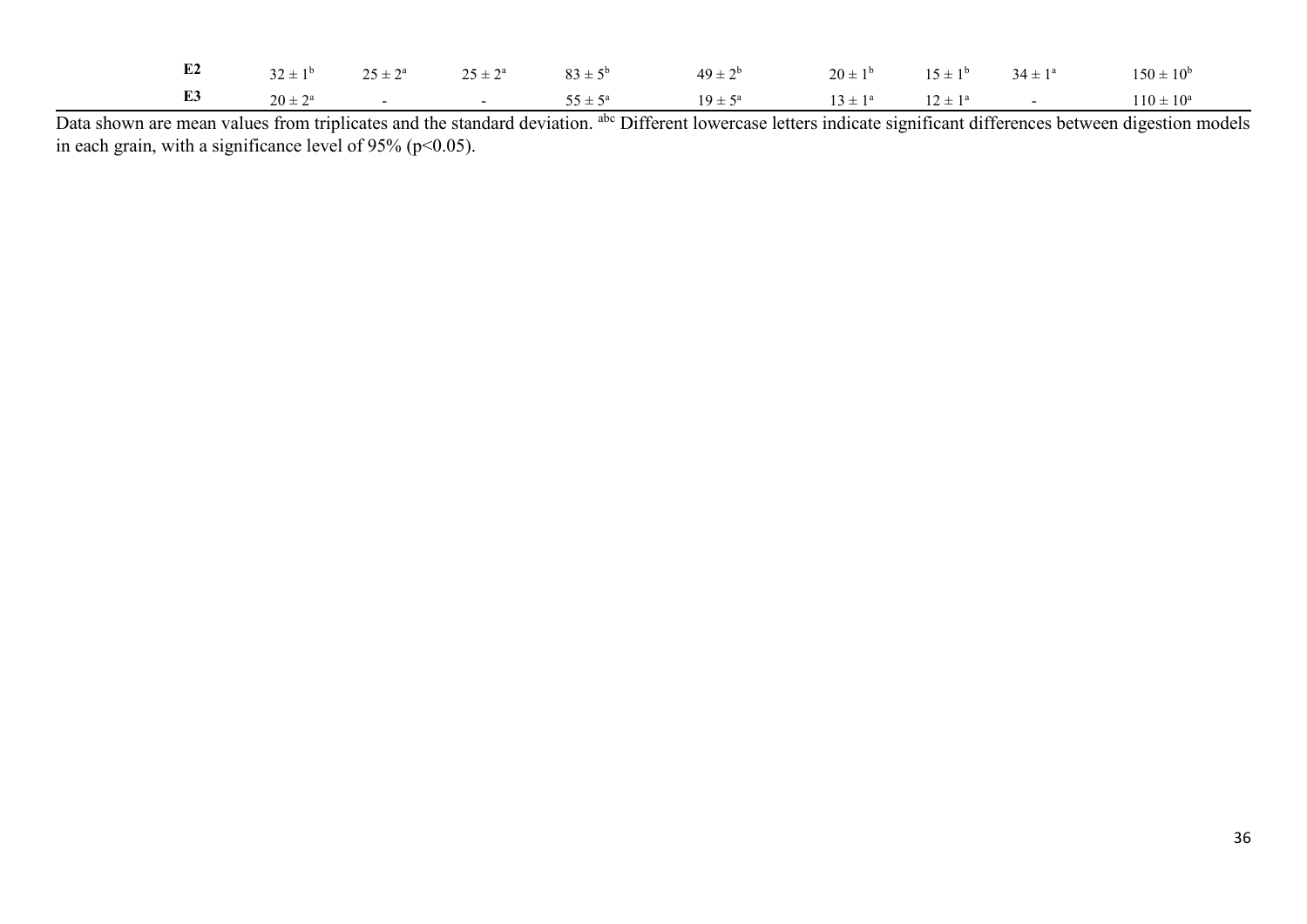### **Figure legends**

 **Figure 1.** Extent of proteolysis (%) of the EAA and NEAA fractions of A: Legumes (chickpea, lentils, soya bean and white bean) and B: Grains (oats, spelt and quinoa) 4 obtained with different *in vitro* digestion models (C, E1, E2 and E3). abc Different lowercase letters indicate significant differences of EAA and the total extent of 6 proteolysis between digestion models in each legume/grain ( $p<0.05$ ).

 **Figure 2.** Extent of glycolysis (%) in cooked legumes (chickpea, lentil, soya bean and white bean) and grains (oats, spelt and quinoa) obtained with different *in vitro* digestion 9 models (C, E1, E2 and E3). Data presented as g of free glucose  $E/100$  g initial starch. <sup>abc</sup> Different lowercase letters indicate significant differences among digestion models with 11 a significance level of 95% ( $p<0.05$ ).

 **Figure 3.** Calcium bioaccessibility (%) of cooked legumes (chickpea, lentils, soya bean and white bean) and grains (oats, spelt, quinoa) digested with different *in vitro* digestion 14 models  $(C, E1, E2$  and E3). <sup>abc</sup> Different lowercase letters indicate significant differences 15 among digestion models with a significance level of 95% ( $p<0.05$ ).

 **Figure 4.** Biplot of the different end-products resulting from digestion and their relationship with the legume/grain samples (chickpea, lentils, soya bean, white bean, oats, spelt and quinoa) and the GI conditions (C, E1, E2 and E3) using principal components analysis (PCA).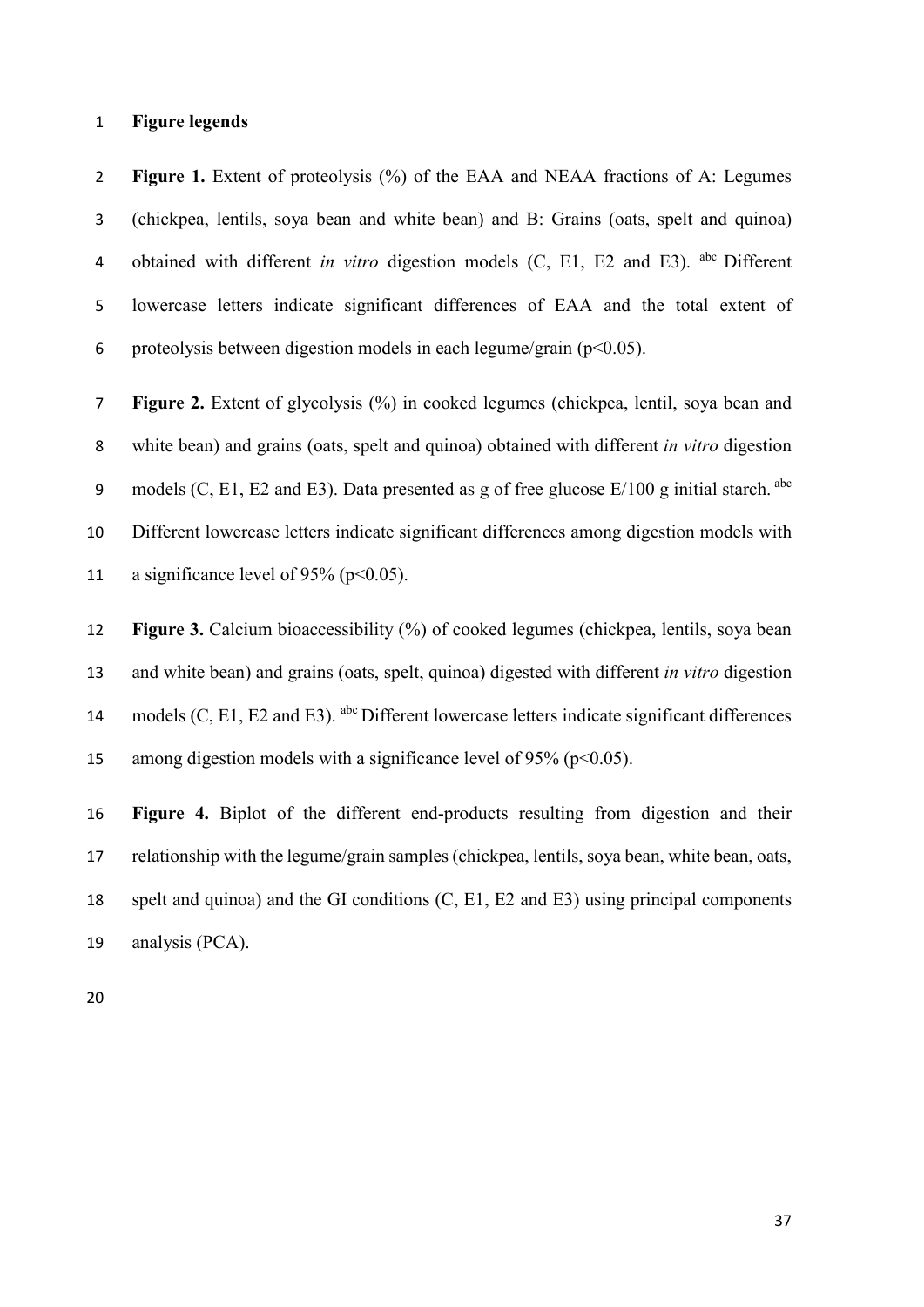

- **Figure 1.**
-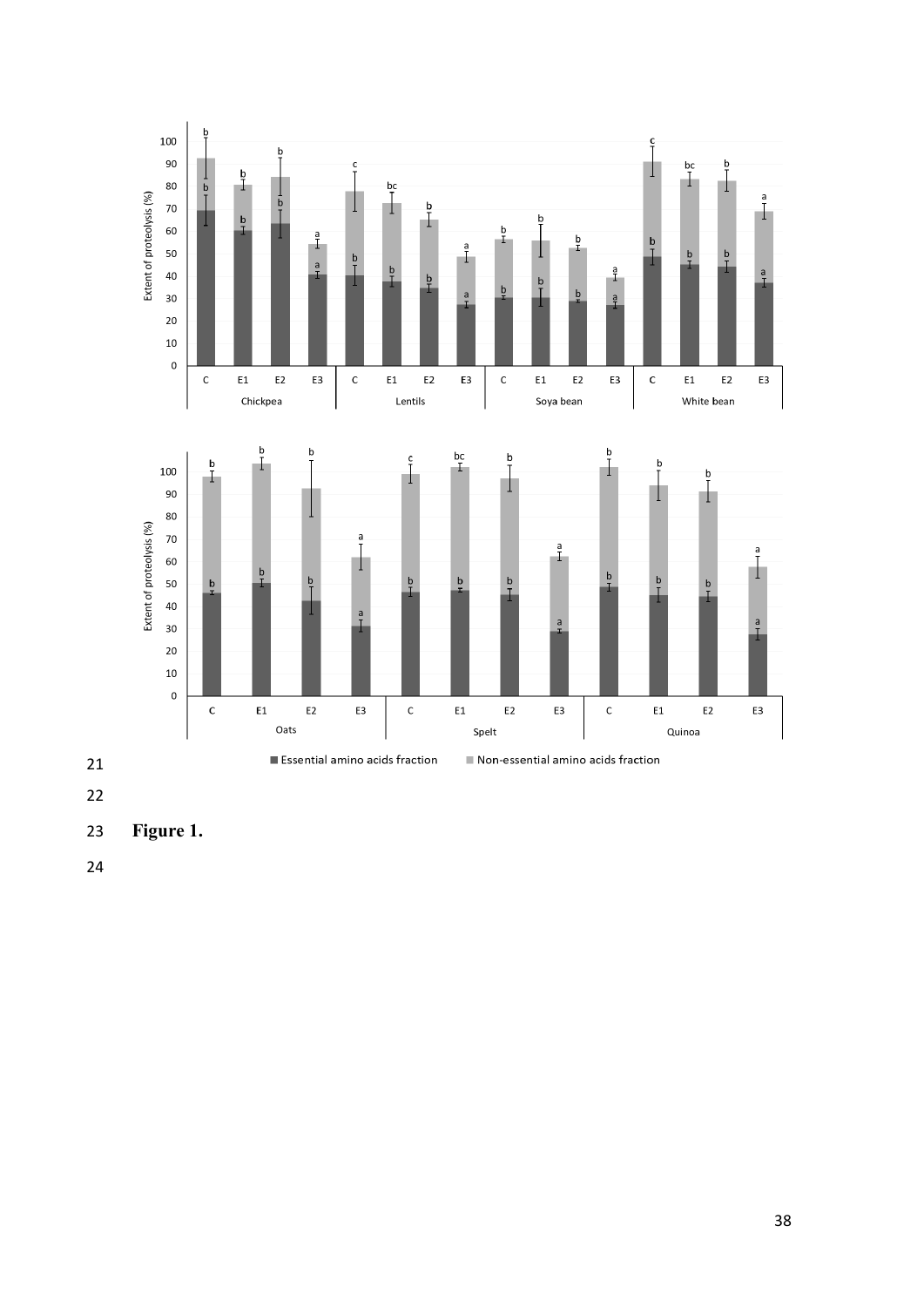

**Figure 2.**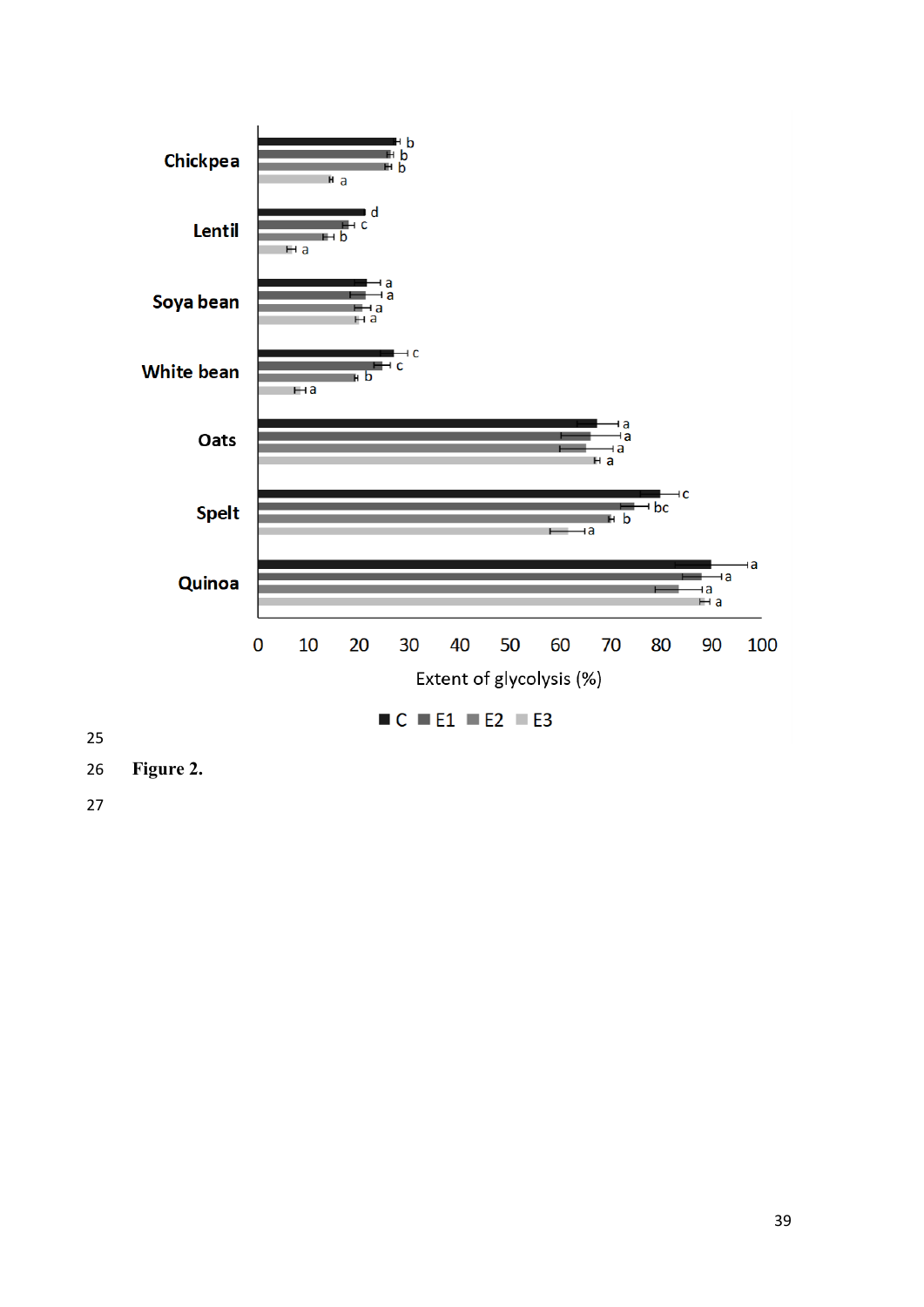